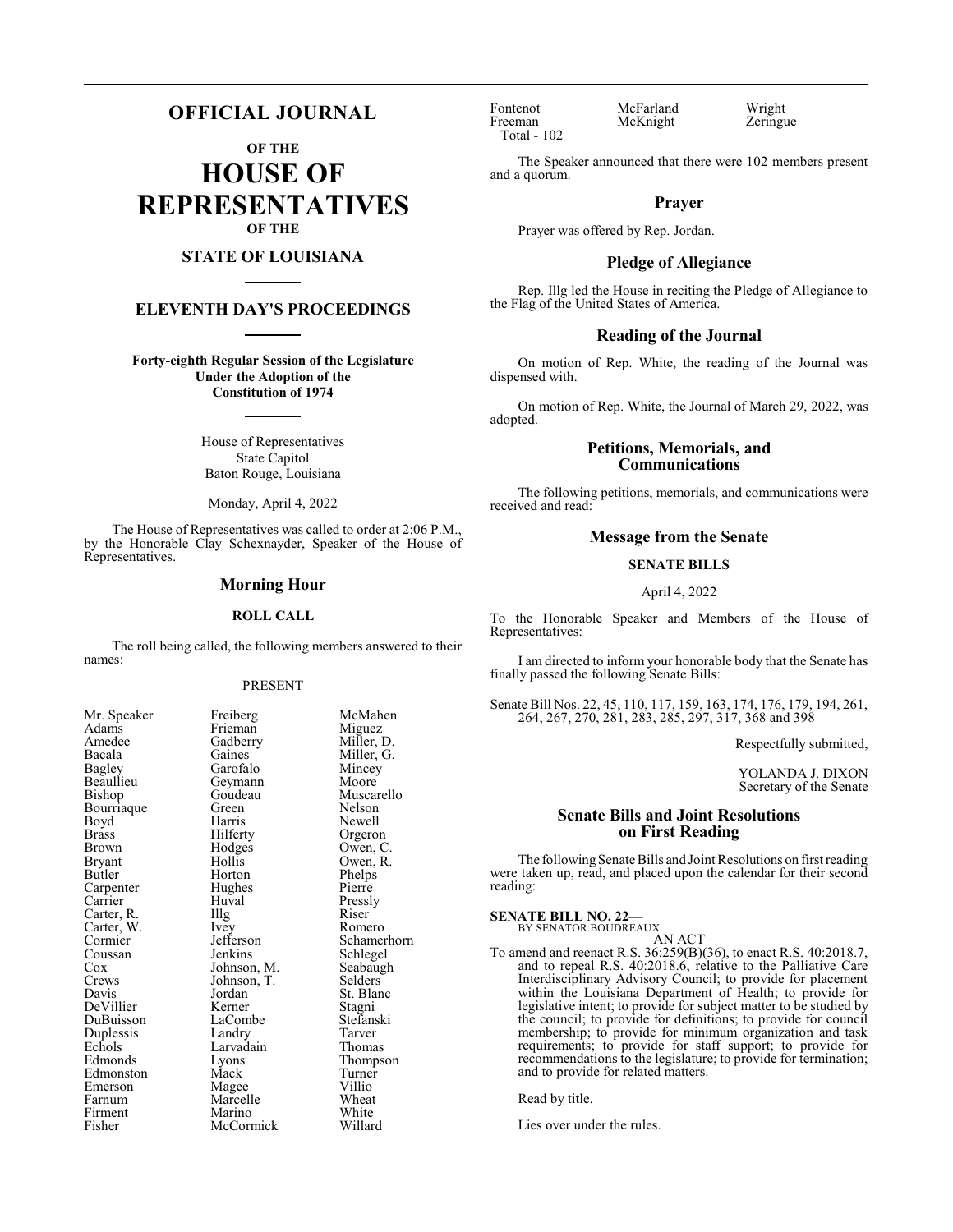# Page 2 HOUSE

11th Day's Proceedings - April 4, 2022

#### **SENATE BILL NO. 45—** BY SENATOR FOIL

AN ACT

To amend and reenact R.S. 17:1948(A) and (E), to enact R.S.  $17:1948(C)(9)$ , and to repeal R.S.  $17:1948(G)$ , relative to students with exceptionalities; to require public school governing authorities to adopt policies relative to the installation of and operation of cameras in certain classrooms upon the request of a parent or legal guardian by December 31, 2022; and to provide for related matters.

Read by title.

Lies over under the rules.

#### **SENATE BILL NO. 110—**

BY SENATORS REESE, LUNEAU, MCMATH AND MILLIGAN AN ACT

To amend and reenact the introductory paragraph of R.S. 10:9-  $109(c)(6)$ ,  $9-109(c)(6)(C)$ , the introductory paragraph of  $(c)(7)$ and  $(c)(7)(C)$  and to enact R.S. 10:9-109 $(c)(8)$  and Part VII-A of Chapter 9 of Title 45 of the Louisiana Revised Statutes of 1950, to be comprised of R.S. 45:1271 through 1281, relative to utilities; to provide relative to secured transactions; to provide for security interests in energy transition property; to provide relative to energy transition property bonds; to provide for financing orders of the Public Service Commission; to provide for appeals of financing orders; to provide for the sale and perfection of true sale status of energy transition property; to provide for conflict of laws; to provide for nonimpairment of bonds by the state; to provide relative to the jurisdiction of the Public Service Commission; to provide for definitions, terms, requirements, conditions, and procedures; and to provide for related matters.

Read by title.

Lies over under the rules.

**SENATE BILL NO. 117** BY SENATOR LUNEAU

AN ACT

To amend and reenact R.S. 22:1296(A), relative to insurers providing coverage for the temporary use of a motor vehicle not owned by an insured; to provide terms and conditions; and to provide for related matters.

Read by title.

Lies over under the rules.

#### **SENATE BILL NO. 159—** BY SENATOR WARD

AN ACT

To enact R.S. 13:5554(MM), relative to the Iberville Parish Sheriff's Office group insurance; to provide for payments of life and health insurance premium costs for retirees; to provide for eligibility requirements; and to provide for related matters.

Read by title.

Lies over under the rules.

# **SENATE BILL NO. 163—**

- BY SENATORS TALBOT, BERNARD, FESI, JACKSON, ROBERT MILLS, PEACOCK, SMITH AND STINE AN ACT
- To enact R.S. 22:1897, relative to the insurance claims process; to provide a policyholder a catastrophe claim process disclosure form; to provide for rules and regulations; and to provide for related matters.

Read by title.

Lies over under the rules.

#### **SENATE BILL NO. 174—** BY SENATOR REESE

AN ACT

To amend and reenact R.S. 12:1-1435(I) and to enact R.S. 6:518, 908, and 1153, relative to oppressed shareholders; to provide for shareholder's remedies; relative to bank holding companies; relative to shareholder's rights to withdrawshares; to provide for an effective date; and to provide for related matters.

Read by title.

Lies over under the rules.

#### **SENATE BILL NO. 176—** BY SENATOR FIELDS

AN ACT To amend and reenact R.S. 17:1982(1) and (3) and 1983, relative to the Blind Persons' Literacy Rights and Education Act; to provide for definitions; to provide relative to individualized assessment, planning, and supports; and to provide for related matters.

Read by title.

Lies over under the rules.

#### **SENATE BILL NO. 179—** BY SENATOR REESE

AN ACT To enact Chapter 24-A of Title 51 of the Louisiana Revised Statutes of 1950, to be comprised of R.S. 51:1909.11, relative to annual filings and reporting requirements by charitable organizations; to provide for legislative approval of certain requirements; to provide for an effective date; and to provide for related matters.

Read by title.

Lies over under the rules.

**SENATE BILL NO. 194—** BY SENATOR HEWITT

AN ACT

To enact R.S. 17:2048.51(C)(23), relative to the membership of the Louisiana Health Works Commission; to add a member representing the Louisiana State Nurses Association; and to provide for related matters.

Read by title.

Lies over under the rules.

#### **SENATE BILL NO. 261—**

BY SENATORS FIELDS, BARROW, BERNARD, BOUDREAUX, BOUIE,<br>CARTER, CLOUD, CONNICK, CORTEZ, FESI, FOIL, HARRIS, HEWITT,<br>JACKSON, LUNEAU, MCMATH, FRED MILLS, PETERSON, POPE,<br>PRICE, SMITH, TARVER, WARD, WHITE AND WOMACK AN ACT

To amend and reenact R.S. 17:3162(C)(11) through (14), 3163(B), 3164(C), and 3165(B), to enact R.S. 17:3162(C)(15) and (16) and 3164.1, and to repeal R.S. 17:3129.8, relative to transfer pathways; to provide for a comprehensive systemof articulation and transfer of credit between and among secondary and postsecondary education; to provide relative to the duties of the statewide articulation and transfer council; to provide relative to the guarantees in statewide articulation agreements; to provide relative to the Board of Regents' duties in the common course numbering system; to provide for the creation of statewide transfer pathways in major programs; and to provide for related matters.

Read by title.

Lies over under the rules.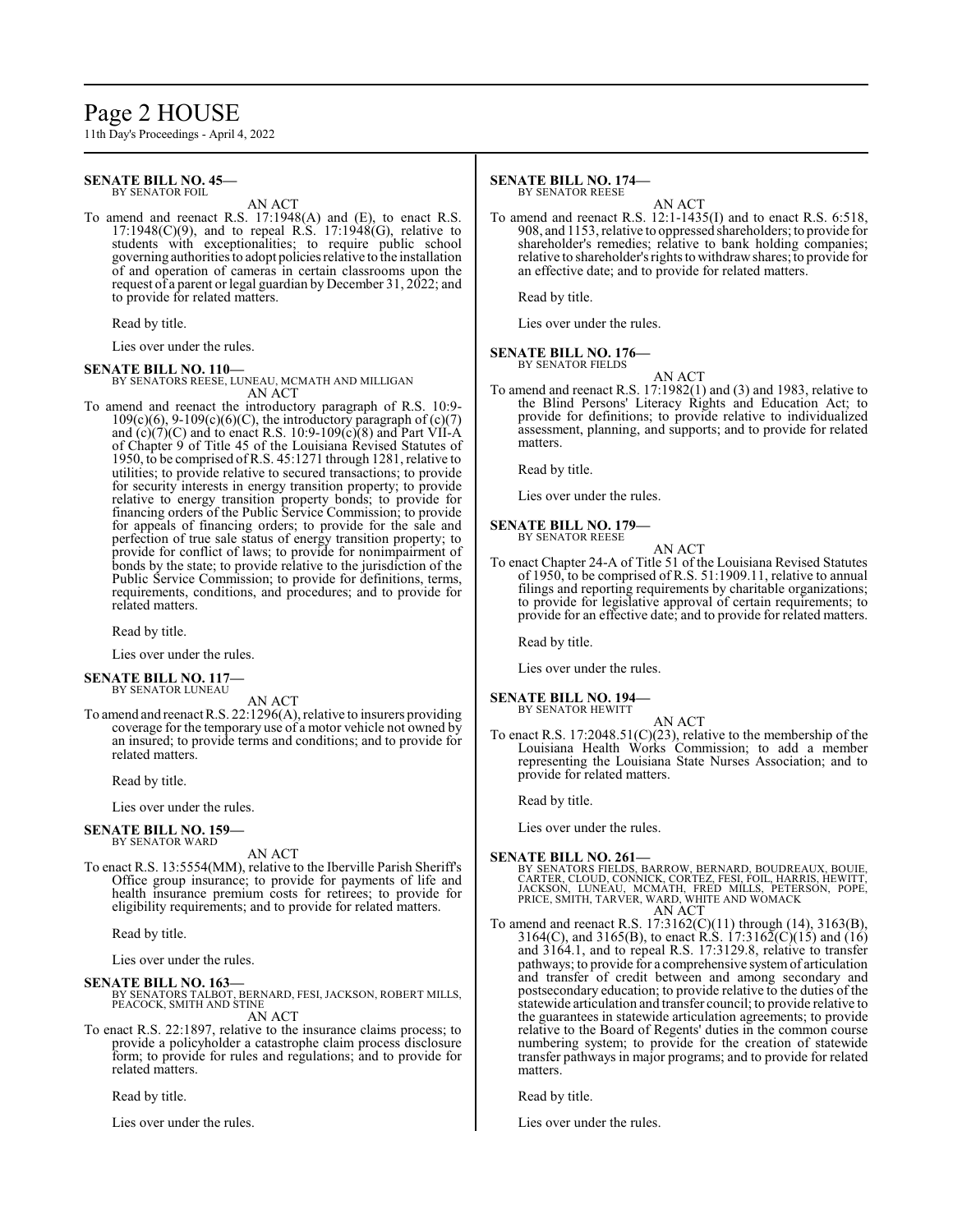#### **SENATE BILL NO. 264—** BY SENATOR BOUIE

AN ACT

To amend and reenact R.S. 22:165(B) and to enact R.S. 22:81(D), 82(D) and (E),  $111(D)$ ,  $112(D)$  and (E), and  $165(C)$ , relative to capital and surplus requirements for certain domestic insurers; to provide for minimum requirements for domestic insurers writing homeowner's and fire and allied lines insurance; and to provide for related matters.

Read by title.

Lies over under the rules.

#### **SENATE BILL NO. 267—** BY SENATOR HEWITT

AN ACT

To amend and reenact R.S.  $24:53(A)(6)$  and  $(7)$  and R.S.  $49:74(A)(6)$ and (7) and to enact R.S.  $24:53(A)(8)$  and R.S.  $49:74(A)(8)$ , relative to registration of lobbyists; to provide for required information; to require disclosure of whether the registrant has completed certain required training; and to provide for related matters.

Read by title.

Lies over under the rules.

#### **SENATE BILL NO. 270—** BY SENATOR WOMACK

AN ACT

To amend and reenact R.S. 56:329(B)(1), relative to fish and other aquatic life; to provide with respect to sport and commercial fishing; to provide relative to obstruction of streams or lakes; to provide for an effective date; and to provide for related matters.

Read by title.

Lies over under the rules.

#### **SENATE BILL NO. 281—** BY SENATOR BERNARD

AN ACT

To amend and reenact R.S. 18:154(D)(4) and to enact R.S. 18:154(D)(5), relative to confidentiality of certain records for candidates; to provide for exceptions; and to provide for related matters.

Read by title.

Lies over under the rules.

#### **SENATE BILL NO. 283—** BY SENATOR BERNARD

AN ACT

To amend and reenact R.S. 18:1945(C), relative to redistricting plans; to provide for redistricting plan submission requirements; and to provide for related matters.

Read by title.

Lies over under the rules.

#### **SENATE BILL NO. 285—** BY SENATOR SMITH

AN ACT

To amend and reenact 14:90.4(B), R.S. 26:80(F)(1)(b), 280(A)(7) and (F)(1)(b), and R.S. 27:3(20) and (21), 11(G), and  $29.3(A)(1)$ , relative to the gaming control board; to provide relative to video draw poker laws and non-gaming suppliers; to provide for technical changes to cross reference with current law; to provide for authorization to allow the board to publicly meet via video conferencing; to provide for notice of the video conference on its website; to provide for a mechanismto receive public comment; to provide for definitions; to provide for discretion of the gaming control board relative to non-gaming suppliers; to provide for an effective date; and to provide for related matters.

Read by title.

Lies over under the rules.

#### **SENATE BILL NO. 297—**

BY SENATOR BARROW

AN ACT

To amend and reenact R.S. 17:3399.12(5)(a) and (b), 3399.13.1(F), 3399.16(A) and (E), and 3399.18(B)(17), (E), and (F), relative to power-based violence at public postsecondary institutions; to provide relative to definitions and implementation of the Campus Accountability and SafetyAct; to require a report to the legislature; and to provide for related matters.

Read by title.

Lies over under the rules.

**SENATE BILL NO. 317—** BY SENATOR FOIL

AN ACT

To amend and reenact R.S. 17:2137 and to repeal R.S. 17:1997.1, 1997.2, and 2136, relative to residency requirements and public postsecondary tuition fees for residents of other states; to provide relative to resident classifications of members and veterans of the United States Armed Forces and their dependents; and to provide for related matters.

Read by title.

Lies over under the rules.

**SENATE BILL NO. 368—**

BY SENATOR HARRIS AN ACT

To amend and reenact R.S. 33:4882, relative to building and zoning regulations in parishes and municipalities; to require that the governing authority of any municipality or parish not allow and not cause any building or land to lose nonconforming use status by reason of vacancy or cessation of normal operations during a specified time period; and to provide for related matters.

Read by title.

Lies over under the rules.

- **SENATE BILL NO. 398** (Substitute of Senate Bill No. 373 by Senator Peacock)— BY SENATOR PEACOCK
	- AN ACT
- To amend and reenact R.S. 13:3049.1(B) and 3105(A), relative to juror compensation; to provide for the compensation rate of jurors for attendance in court; to provide relative to an allowance for mileage; to provide for an effective date; and to provide for related matters.

Read by title.

Lies over under the rules.

# **Speaker Pro Tempore Magee in the Chair**

## **Suspension of the Rules**

On motion of Rep. Schlegel, the rules were suspended in order to take up and consider Introduction of Resolutions, House and House Concurrent at this time.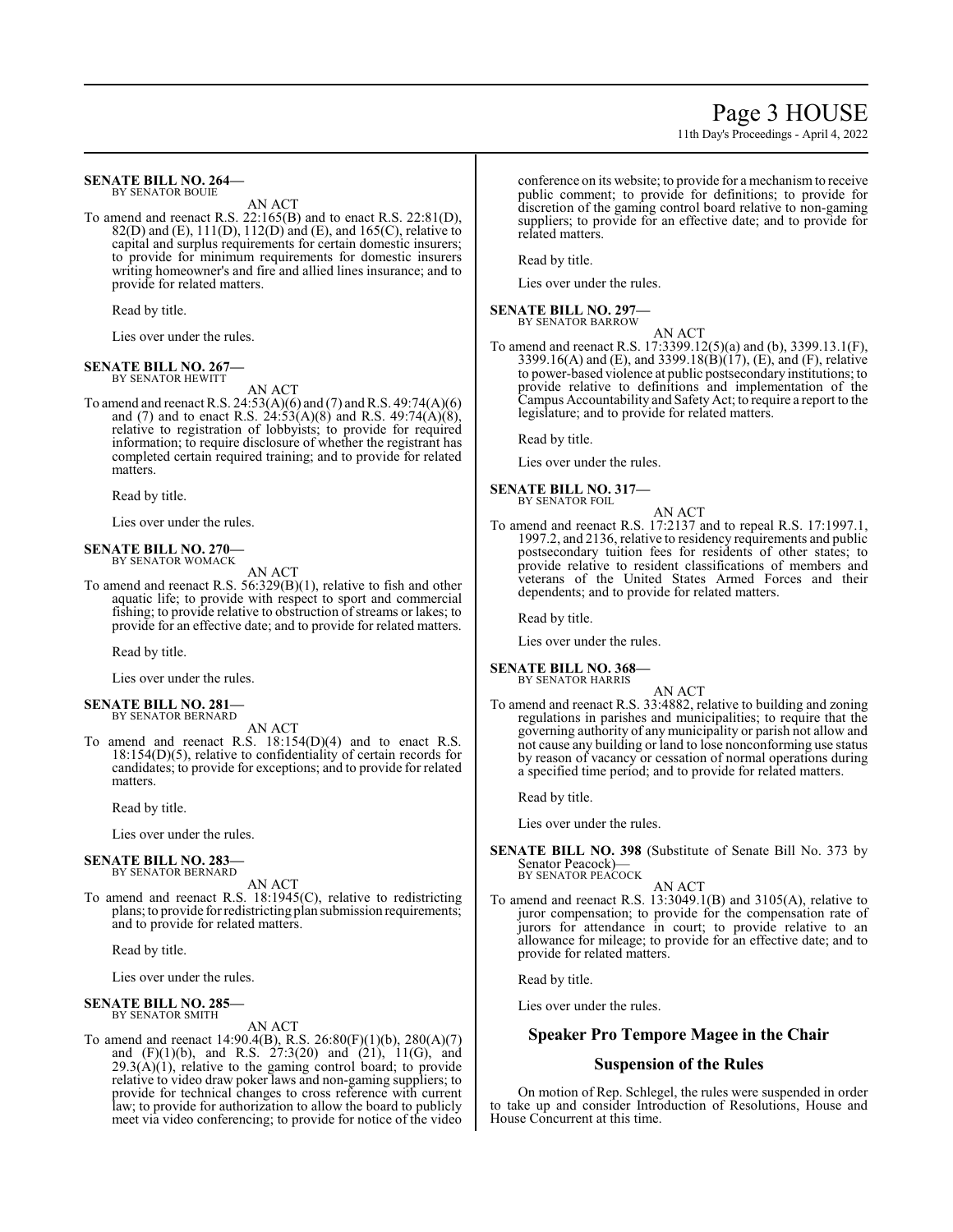Page 4 HOUSE 11th Day's Proceedings - April 4, 2022

## **Introduction of Resolutions, House and House Concurrent**

The following members introduced the following entitled House and House Concurrent Resolutions, which were read the first time by their titles and placed upon the calendar for their second reading:

**HOUSE RESOLUTION NO. 32—** BY REPRESENTATIVES SCHLEGEL, HILFERTY, ILLG, LANDRY, THOMAS, AND VILLIO A RESOLUTION

To commend St. Mary's Dominican High School soccer team on

winning the Louisiana High School Athletic Association 2022 Division I state championship.

Read by title.

On motion of Rep. Schlegel, and under a suspension of the rules, the resolution was adopted.

#### **HOUSE RESOLUTION NO. 33—**

- BY REPRESENTATIVES SCHLEGEL, HILFERTY, ILLG, LANDRY, THOMAS, AND VILLIO A RESOLUTION
- To commend St. Mary's Dominican High School volleyball team on winning the Louisiana High School Athletic Association 2022 Division I state championship.

#### Read by title.

On motion of Rep. Schlegel, and under a suspension of the rules, the resolution was adopted.

## **HOUSE RESOLUTION NO. 34—**

BY REPRESENTATIVE MOORE A RESOLUTION

To express the condolences of the House of Representatives upon the death of Dr. Lawrence R. Martin, Sr.

Read by title.

On motion of Rep. Moore, and under a suspension of the rules, the resolution was adopted.

#### **HOUSE RESOLUTION NO. 35—** BY REPRESENTATIVE WHEAT

A RESOLUTION

To designate Wednesday, April 6, 2022, as Ponchatoula Strawberry Festival Day at the state capitol.

Read by title.

On motion of Rep. Wheat, and under a suspension of the rules, the resolution was adopted.

# **HOUSE RESOLUTION NO. 36—** BY REPRESENTATIVE FREIBERG

A RESOLUTION

To commend Visit Baton Rouge on the occasion of its fiftieth anniversary.

Read by title.

On motion ofRep. Freiberg, and under a suspension ofthe rules, the resolution was adopted.

# **HOUSE RESOLUTION NO. 37—**

BY REPRESENTATIVE SELDERS A RESOLUTION To express condolences on the death of Cloverine Dickerson Burris.

Read by title.

On motion of Rep. Selders, and under a suspension of the rules, the resolution was adopted.

#### **HOUSE RESOLUTION NO. 38—**

BY REPRESENTATIVE MCKNIGHT A RESOLUTION

To recognize Wednesday, April 6, 2022, as Coastal Conservation Association Day at the state capitol.

Read by title.

On motion of Rep. McKnight, and under a suspension of the rules, the resolution was adopted.

#### **HOUSE RESOLUTION NO. 39—** BY REPRESENTATIVE LARVADAIN

A RESOLUTION

To commend the Reginald F. Lewis Scholars of the University of Louisiana System.

Read by title.

On motion of Rep. Larvadain, and under a suspension of the rules, the resolution was adopted.

**HOUSE RESOLUTION NO. 40—** BY REPRESENTATIVES JEFFERSON, FREEMAN, AND WRIGHT A RESOLUTION

To recognize Thursday, April 7, 2022, as Louisiana Association of Independent Colleges and Universities Day at the state capitol.

Read by title.

On motion of Rep. Jefferson, and under a suspension of the rules, the resolution was adopted.

#### **HOUSE CONCURRENT RESOLUTION NO. 47—** BY REPRESENTATIVE FREEMAN A CONCURRENT RESOLUTION

To urge and request the State Board of Elementary and Secondary Education to require that age- and grade-appropriate instruction covering science, technology, engineering, mathematics, and environmental science be emphasized in curricula in public schools throughout the state in grades kindergarten through twelve.

Read by title.

Lies over under the rules.

#### **HOUSE CONCURRENT RESOLUTION NO. 48—** BY REPRESENTATIVE IVEY

A CONCURRENT RESOLUTION

To urge and request each standing committee of each house of the legislature to meet and function as a joint committee with the standing committee of the other house which has a substantially similar subject matter jurisdiction to study the provisions of the Constitution of Louisiana within the jurisdiction of the joint committee and to make recommendations regarding revisions to those provisions to the legislature no later than March 15, 2023.

Read by title.

Lies over under the rules.

# **HOUSE CONCURRENT RESOLUTION NO. 49—**

BY REPRESENTATIVE HODGES A CONCURRENT RESOLUTION

To memorialize the United States Congress to urge and request the President of the United States to take such actions as are necessary to encourage increased domestic oil production.

Read by title.

Lies over under the rules.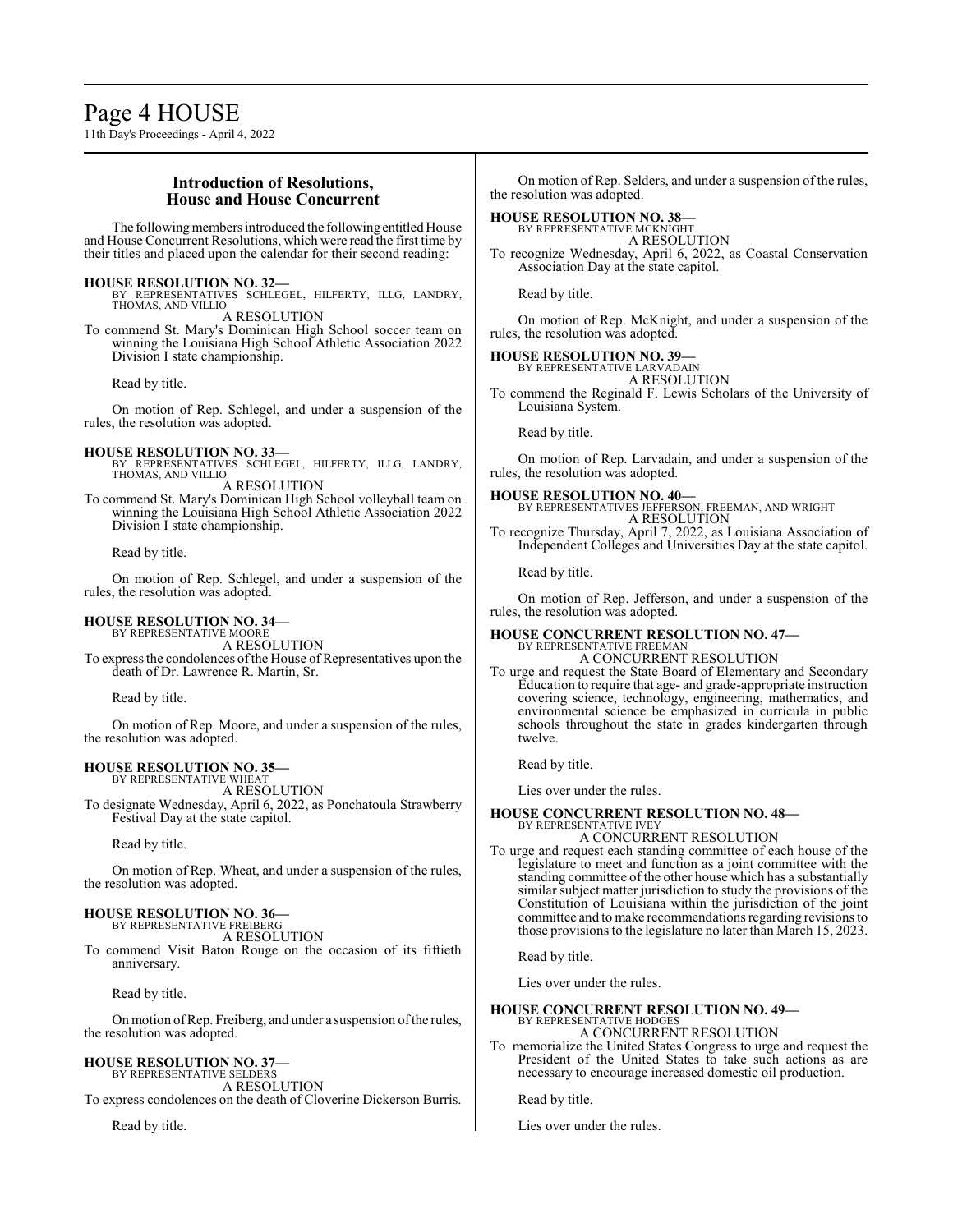11th Day's Proceedings - April 4, 2022

#### **HOUSE CONCURRENT RESOLUTION NO. 50—** BY REPRESENTATIVE NEWELL

A CONCURRENT RESOLUTION

To authorize and request the House Committee on Ways and Means and the Senate Committee on Revenue and Fiscal Affairs to meet and function as a joint committee to study the practicality and feasibility of phasing-in property tax increases when the assessed value of property increases after the reassessment of the property by a percentage of less than fifty percent of the previous year's assessed value.

Read by title.

Lies over under the rules.

#### **HOUSE CONCURRENT RESOLUTION NO. 51—**

BY REPRESENTATIVE GREGORY MILLER A CONCURRENT RESOLUTION

To authorize and direct the Louisiana State Law Institute to direct the printer of the Constitution of Louisiana to stop printing unconstitutionally adopted language in Article I, Section 10 of the Constitution of Louisiana.

Read by title.

Lies over under the rules.

## **Introduction of House Bills and Joint Resolutions**

The following named members introduced the following House Bills and Joint Resolutions, which were read the first time by their titles and placed upon the calendar for their second reading:

# **HOUSE BILL NO. 319—** BY REPRESENTATIVE CREWS

AN ACT

To amend and reenact R.S.  $2:602(A)(1)$  and to enact R.S.  $2:602(A)(3)$  and  $(4)$ , relative to the appointment and qualifications of the Shreveport Airport Authority commissioners; to require the appointment of at least one commissioner with aviation experience after a certain date; to require documentation evidencing the requisite experience; and to provide for related matters.

Read by title.

Lies over under the rules.

#### **HOUSE BILL NO. 446—**

BY REPRESENTATIVE DESHOTEL AN ACT

To authorize and provide for the transfer of certain public property; to authorize the exchange of certain public property in Avoyelles Parish; to provide for the property description; to provide for reservation of mineral rights; to provide terms and conditions; to provide an effective date; and to provide for related matters.

Read by title.

Lies over under the rules.

**HOUSE BILL NO. 466—** BY REPRESENTATIVE CREWS

AN ACT

To amend and reenact R.S. 2:135.1(B)(2)(c), relative to airport facility leases operated and maintained by the Shreveport Regional Airport; to provide for the removal of lease requirements pertaining to the addition or construction of certain improvements for non-air carrier airports and air carrier airports; and to provide for related matters.

Read by title.

Lies over under the rules.

#### **HOUSE BILL NO. 563—** BY REPRESENTATIVE BACALA

AN ACT To amend and reenact R.S.  $33:154$  and  $172(A)(1)(a)$  and (D), relative to the parish of Ascension; to provide relative to municipal annexations; to require municipal governing authorities to notify the parish governing authority prior to annexing property; and to provide for related matters.

Read by title.

Lies over under the rules.

# **HOUSE BILL NO. 763—** BY REPRESENTATIVE TRAVIS JOHNSON AN ACT

To enact R.S. 33:381(C)(35), relative to the town of Ferriday; to provide relative to the office of police chief; to provide that the office is elective rather than appointive; and to provide for related matters.

Read by title.

Lies over under the rules.

#### **HOUSE BILL NO. 889—**

BY REPRESENTATIVE MAGEE AN ACT

To enact Chapter 5-G of Title 25 of the Louisiana Revised Statues of 1950, to be comprised of R.S. 25:380.41 through 45, and R.S. 36:209(D)(4), relative to museums; to establish the Dew Drop-America's Rock and Roll Museum as a facility within Orleans Parish; to place the museum under the jurisdiction of the Department ofCulture, Recreation and Tourism; and to provide for related matters.

Read by title.

Lies over under the rules.

**HOUSE BILL NO. 890—**

BY REPRESENTATIVE ROBBY CARTER AN ACT

To authorize and provide for the transfer of certain state property; to authorize the transfer of certain state property in Tangipahoa Parish; to provide for the property description; to provide for the reservation of mineral rights; to provide terms and conditions; to provide for termination of authority; to provide an effective date; and to provide for related matters.

Read by title.

Lies over under the rules.

**HOUSE BILL NO. 891—**

BY REPRESENTATIVE DESHOTEL AN ACT

To amend and reenact R.S. 39:15.3(D) and 1752(8) and to enact R.S. 39:141(C), relative to telecommunications; to provide with respect to the powers and duties of the offices of technology services and telecommunications management; to remove certain exclusive authority from such offices; to provide for applicability; to provide an effective date; and to provide for related matters.

Read by title.

Lies over under the rules.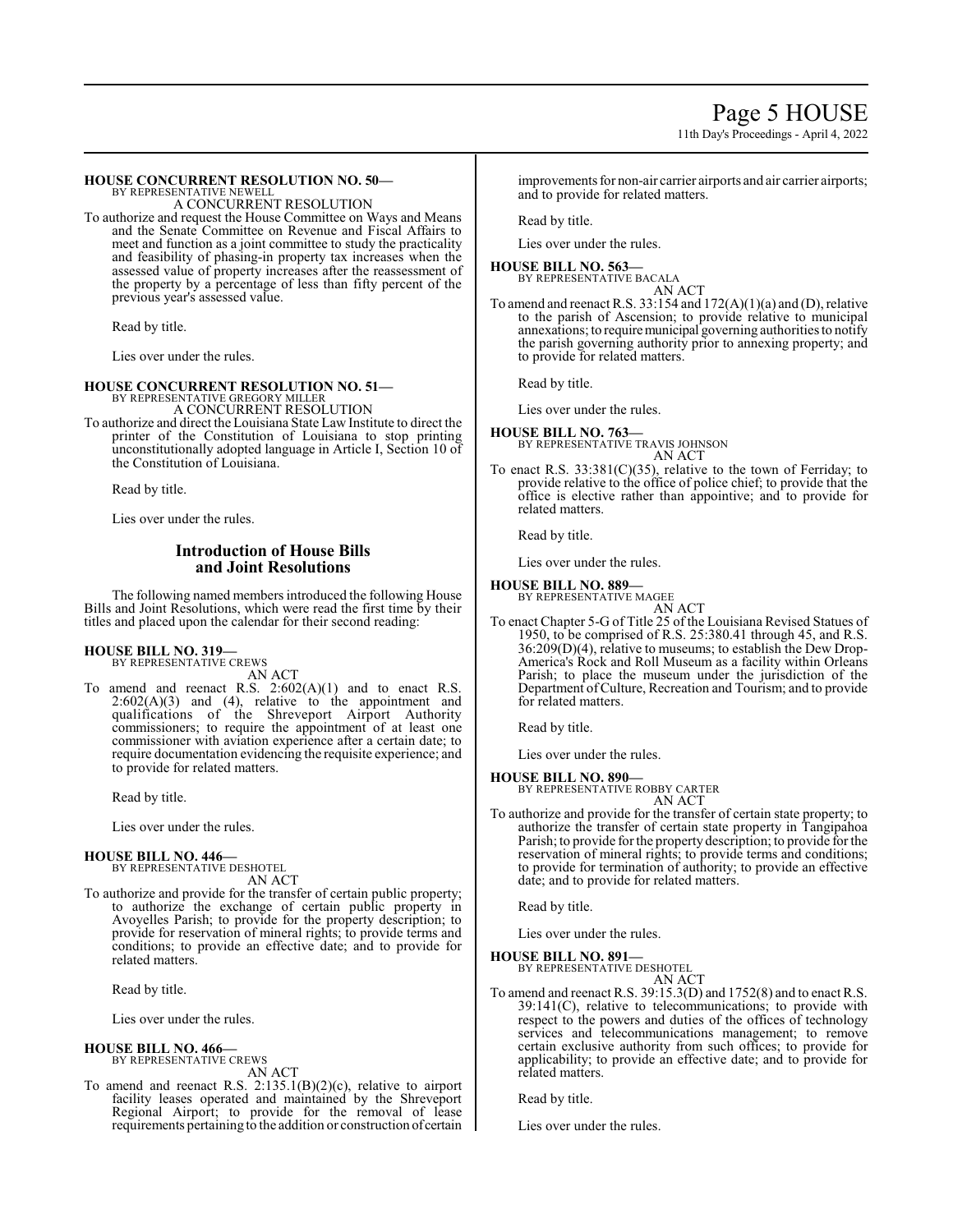# Page 6 HOUSE

11th Day's Proceedings - April 4, 2022

#### **HOUSE BILL NO. 892—** BY REPRESENTATIVE GREEN

AN ACT

To amend and reenact R.S. 17:252(B), relative to student behavior and discipline; to require school boards to submit school master plans for improving behavior and discipline to the state Department of Education annually; to provide a submission deadline; to provide for an effective date; and to provide for related matters.

Read by title.

Lies over under the rules.

#### **HOUSE BILL NO. 893—** BY REPRESENTATIVE HUGHES

AN ACT

To amend and reenact R.S. 15:827.2(A)(2) and (3) and 827.3 and to repeal R.S. 15:827.2(D)(7), relative to the Department of Public Safety and Corrections; to provide with respect to reporting of financial and other impacts of criminal justice reinvestment legislation; to provide with respect to the calculation and allocation of savings attributable to such legislation; and to provide for related matters.

Read by title.

Lies over under the rules.

#### **HOUSE BILL NO. 894—** BY REPRESENTATIVE JORDAN

AN ACT

To enact R.S. 40:2623 and Chapter 26-A of Title 40 of the Louisiana Revised Statutes of 1950, to be comprised of R.S. 40:2624 through 2658, relative to forfeiture; to provide for the Louisiana Criminal Forfeiture Process Act; to provide for applicability; to provide for definitions; to provide for jurisdiction; to provide relative to seizure with and without process; to provide relative to contraband; to provide for deposits; to provide for receipt of seized property; to provide for waivers; to provide relative to title of property; to provide for counsel; to provide for notice; to provide for hearings; to provide for discovery; to provide relative to evidentiary standard of proof; to provide for exceptions; to provide relative to security interests; to provide relative to judgments; to provide for substitution of property; to provide relative to remedies; to provide relative to liability; to provide for appeals; to provide for attorney fees; to provide for the return of property; to provide relative to dispositions; to provide for the creation of a special fund; to provide for disbursements; to provide for sales; to provide relative to preemption; to provide relative to federal limitations; to provide for guidance; and to provide for related matters.

Read by title.

Lies over under the rules.

#### **HOUSE BILL NO. 895—**

BY REPRESENTATIVE MAGEE AN ACT

To enact Chapter 17-E of Title 25 of the Louisiana Revised Statutes of 1950, to be comprised of R.S. 25:850.21, relative to Orleans Parish; to create the LaSalle Cultural Corridor District; to provide relative to the boundaries, purpose, governance, and powers and duties of the district; and to provide for related matters.

Read by title.

Lies over under the rules.

#### **HOUSE BILL NO. 896—**

BY REPRESENTATIVE MCFARLAND AN ACT

To amend and reenact R.S. 9:2800.27(B), (C), (D), and (G), relative to recoverable past medical expenses; to provide for amounts payable by insurance, Medicare, or Medicaid; to provide for exemptions; and to provide for related matters.

Read by title.

Lies over under the rules.

### **HOUSE BILL NO. 897—**

BY REPRESENTATIVE CHARLES OWEN AN ACT

To enact R.S. 40:1379.3.3, relative to concealed handgun permits; to provide for applicability; to provide relative to concealed carry permits for members of the armed forces of the United States stationed in Louisiana on active or reserve duty; to provide for issuance ofidentification cards; to provide for the acquisition of a state driver's license or other identification; and to provide for related matters.

Read by title.

Lies over under the rules.

#### **HOUSE BILL NO. 898—**

BY REPRESENTATIVE DEVILLIER

- AN ACT
- To enact R.S. 33:1377, relative to parishes and municipalities; to provide relative to the powers of parishes and municipalities with respect to the use and storage of liquefied petroleum gas; to prohibit parishes and municipalities from enacting certain ordinances relative to permit applications; and to provide for related matters.

Read by title.

Lies over under the rules.

#### **HOUSE BILL NO. 899—**

BY REPRESENTATIVE BEAULLIEU AN ACT

To enact R.S. 26:911.1, relative to tobacco products; to provide relative to regulation of minimum age requirements for the purchase of tobacco products; to provide for the preemption of local ordinances; and to provide for related matters.

Read by title.

Lies over under the rules.

#### **HOUSE BILL NO. 900—**

BY REPRESENTATIVE SCHAMERHORN AN ACT

To enact R.S. 49:200.2, relative to state agencies; to require a policy and reports regarding government service complaints; to provide for the duties and responsibilities of the division of administration and state agencies relative thereto; and to provide for related matters.

Read by title.

Lies over under the rules.

#### **HOUSE BILL NO. 901—**

- BY REPRESENTATIVES WRIGHT, NELSON, HOLLIS, AND FRIEMAN AN ACT
- To enact R.S. 48:1107, relative to the Greater New Orleans Expressway Commission's Causeway Police Department; to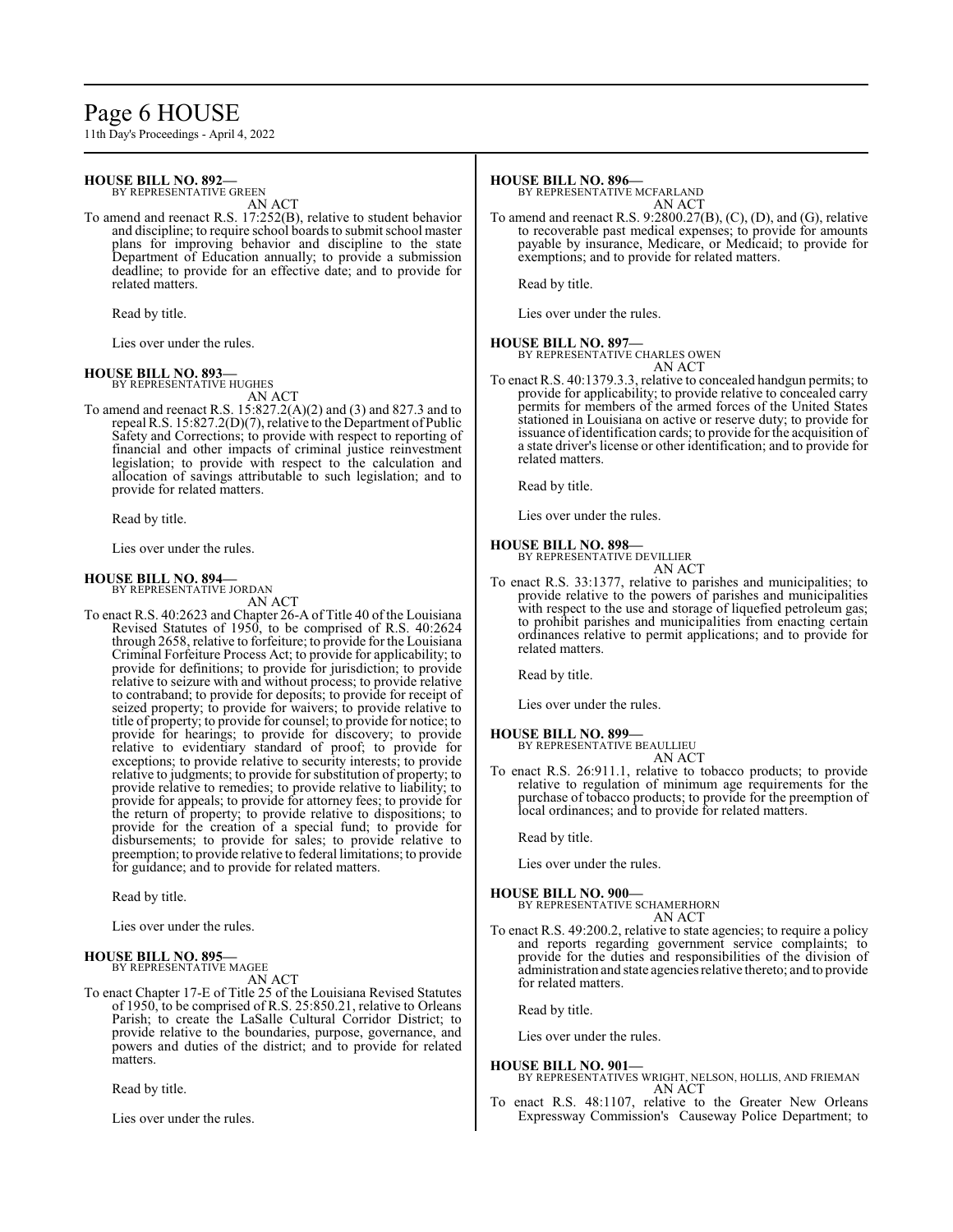# Page 7 HOUSE

11th Day's Proceedings - April 4, 2022

remove certain requirements of the police department and its officers; and to provide for related matters.

Read by title.

Lies over under the rules.

#### **HOUSE BILL NO. 902—**

BY REPRESENTATIVE VILLIO AN ACT

To enact R.S. 49:160.2, relative to state symbols; to provide for the official state steam locomotive; to provide relative to the 2-8-2 Mikado class of steam locomotives; and to provide for related matters.

Read by title.

Lies over under the rules.

**HOUSE BILL NO. 903—** BY REPRESENTATIVE GREGORY MILLER AN ACT

To amend and reenact R.S. 35:626(B), relative to notaries; to provide relative to remote online notarization; to provide relative to execution of certain notarial acts; and to provide for related matters.

Read by title.

Lies over under the rules.

#### **HOUSE BILL NO. 904—** BY REPRESENTATIVE PHELPS

AN ACT

To amend and reenact R.S. 14:134.1(A), relative to malfeasance in office; to provide with respect to malfeasance in office involving prohibited sexual conduct; and to provide for related matters.

Read by title.

Lies over under the rules.

#### **HOUSE BILL NO. 905—**

BY REPRESENTATIVE GREGORY MILLER AN ACT

To amend and reenact Code of Civil Procedure Article 4614, relative to partition of co-owned property; to provide relative to purchase by a co-owner; to provide for credit for property interest in property; and to provide for related matters.

Read by title.

Lies over under the rules.

#### **HOUSE BILL NO. 906—**

BY REPRESENTATIVE WHEAT AN ACT

To repeal R.S. 33:383(A)(3), relative to municipal elections in certain Lawrason Act municipalities; to remove a requirement to use the gubernatorial election date for such elections by certain municipalities; and to provide for related matters.

Read by title.

Lies over under the rules.

#### **HOUSE BILL NO. 907—**

BY REPRESENTATIVE TARVER AN ACT

To enact R.S. 47:2233.1, relative to property adjudicated to a political subdivision for nonpayment of property taxes and assessments; to provide relative to maintenance of such

property; to authorize political subdivisions to employ persons to maintain adjudicated property and to provide housing on the property for such persons; and to provide for related matters.

Read by title.

Lies over under the rules.

#### **HOUSE BILL NO. 908—**

BY REPRESENTATIVE FREIBERG AN ACT

To amend and reenact R.S. 15:574.12(B), relative to pre-parole reports; to provide the offender with the right to receive a copy of the pre-parole report; to provide for the confidentiality of information contained in the pre-parole report; and to provide for related matters.

Read by title.

Lies over under the rules.

#### **HOUSE BILL NO. 909—**

BY REPRESENTATIVE EDMONDS AN ACT

To enact Chapter 15 of Title 46 of the Louisiana Revised Statutes of 1950, to be comprised ofR.S. 46:1451 through 1455, relative to assistance programs of the Department of Children and Family Services; to establish within the department an assistance program for certain pregnant women and parents; to provide for services to be delivered through the program; to require reporting to certain legislative committees concerning the program; to require administrative rulemaking; and to provide for related matters.

Read by title.

Lies over under the rules.

#### **HOUSE BILL NO. 910—**

BY REPRESENTATIVE THOMAS AN ACT

To amend and reenact R.S. 37:3302(introductory paragraph), (1), (2),  $(8)$ ,  $(11)$ , and  $(12)(a)$  and  $(d)$ , relative to athletic trainers; to provide for definitions; and to provide for related matters.

Read by title.

Lies over under the rules.

#### **HOUSE BILL NO. 911—**

- BY REPRESENTATIVE HUGHES AN ACT
- To amend and reenact R.S. 17:24.9(B)(5), (6), and (7)(a) and (b)(introductory paragraph),  $24.10(A)(2)$  and (3),  $(B)(1)$ (introductory paragraph), and  $(F)$ , and  $24.12(C)$  and  $(D)$ and to enact R.S.  $17:24.10(G)$  and  $24.12(E)$ , relative to early literacy; to increase the number of administrations of a literacy assessment to students in grades kindergarten through three; to provide for reporting the results of the literacy assessment; to provide relative to literacysupports and interventions for certain students; to require individual reading plans for certain students; to require literacy coaches for teachers; and to provide for related matters.

Read by title.

Lies over under the rules.

#### **HOUSE BILL NO. 912—**

BY REPRESENTATIVE MAGEE AN ACT

To amend and reenact R.S. 18:563(D)(2), 1259(B)(5),  $1309(E)(5)(b)(i)$  and (iii) and  $1316(A)$  and to enact R.S.  $18:1309(E)(5)(b)(iv)$ , relative to voting; to provide for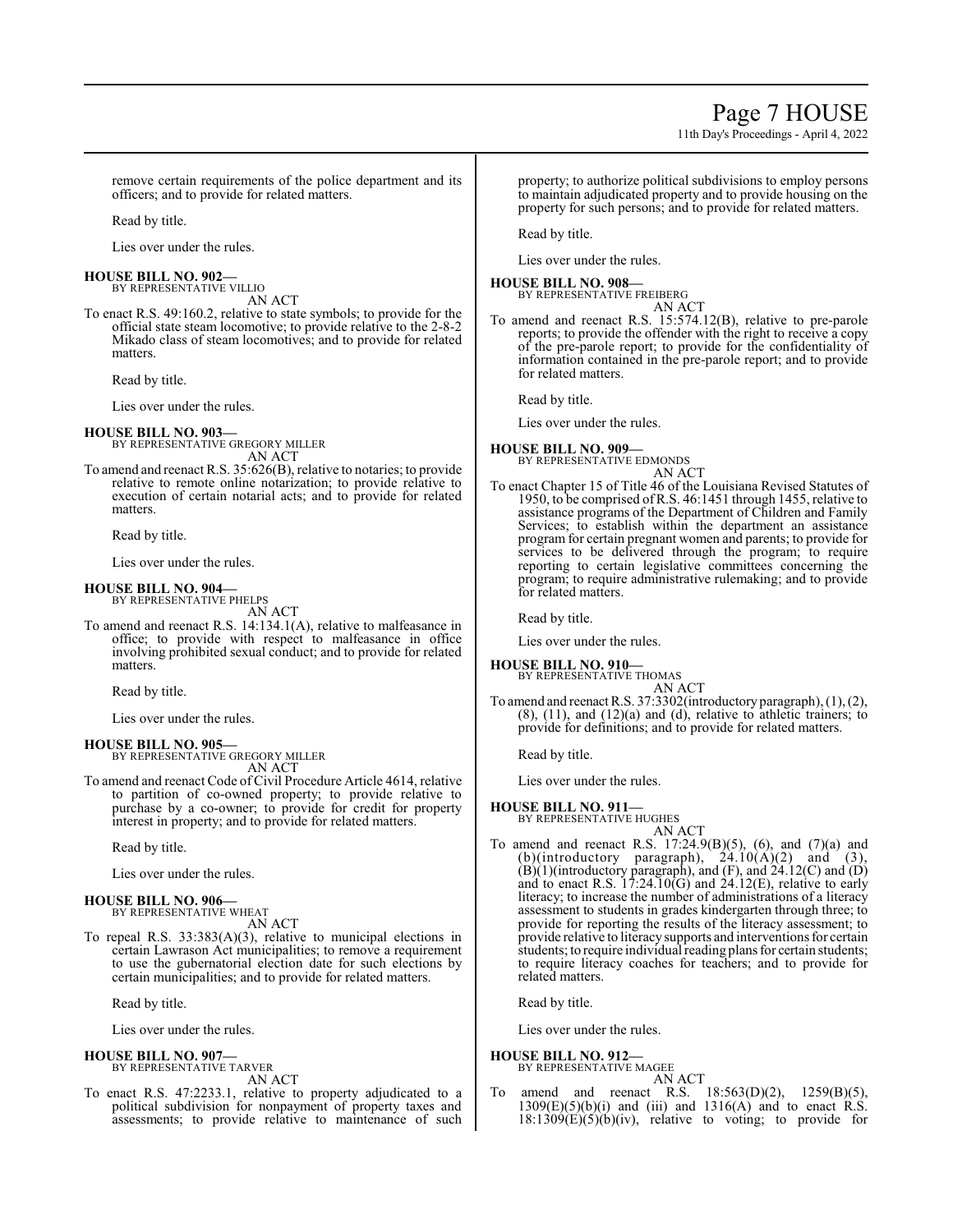# Page 8 HOUSE

11th Day's Proceedings - April 4, 2022

procedures applicable to voting; to provide for the manner of voting; to provide relative to ballots; to provide for the manner of marking ballot selections; and to provide for related matters.

Read by title.

Lies over under the rules.

#### **HOUSE BILL NO. 913—**

BY REPRESENTATIVE MUSCARELLO AN ACT

To enact R.S. 18:1300.22(C), relative to gaming elections; to provide relative to elections for riverboat gaming; to provide relative to elections when voters do not approve a proposition for riverboat gaming; and to provide for related matters.

Read by title.

Lies over under the rules.

#### **HOUSE BILL NO. 914—**

BY REPRESENTATIVE CREWS AND SENATOR FOIL AN ACT

To enact R.S. 17:436.4, relative to students with seizure disorders; to provide for the training of school nurses and other school employees; to provide for management and treatment plans for students who have seizure disorders; and to provide for related matters.

Read by title.

Lies over under the rules.

#### **HOUSE BILL NO. 915—** BY REPRESENTATIVE CREWS

AN ACT

To enact R.S. 13:5713(A)(14), relative to coroners; to provide for duties of coroners relative to the investigation of deaths; to require an investigation of a death within a certain time period of a vaccination; and to provide for related matters.

Read by title.

Lies over under the rules.

#### **HOUSE BILL NO. 916—** BY REPRESENTATIVE MINCEY

AN ACT

To appropriate monies out of the state general fund for Fiscal Year 2021-2022 to be used to pay the consent judgment captioned "David L. Ocmand and Linda C. Ocmand versus Town of Brusly and the State of Louisiana, through the Department of Transportation consolidated with Louisiana Farm Bureau Casualty Insurance Company versus the State of Louisiana, through the Department of Transportation consolidated with State Farm Mutual Automobile Insurance Com. versus the State of Louisiana, through the Department of Transportation" between the state of Louisiana, through the Department of Transportation and Development, and State Farm Mutual Automobile Insurance Company; to provide for an effective date; and to provide for related matters.

Read by title.

Lies over under the rules.

# **HOUSE BILL NO. 917—**

BY REPRESENTATIVE BEAULLIEU

- AN ACT
- To amend and reenact R.S. 47:32(A)(3) and 300.1(3), relative to the individual and fiduciary income tax; to reduce certain rates for purposes of calculating individual and fiduciary income tax

liability; to provide for applicability; to provide for an effective date; and to provide for related matters.

Read by title.

Lies over under the rules.

# **HOUSE BILL NO. 918—**

BY REPRESENTATIVE WHEAT AN ACT

To amend and reenact R.S. 40:1667.1(B)(1), 1667.3(A) through (D), 1667.4, and 1667.6(A) and to enact R.S. 40:1667.11, relative to supplemental pay for certain law enforcement officers; to provide relative to prior service for purposes of the period of service requirement; to provide relative to disbursement of funds; to provide for the board of review; to provide relative to eligibility for supplemental pay; and to provide for related matters.

Read by title.

Lies over under the rules.

### **HOUSE BILL NO. 919—**

BY REPRESENTATIVE TURNER AN ACT

To enact R.S. 41:906, relative to the exchange of school land; to authorize the Union Parish School Board to exchange school land, including but not limited to sixteenth section land; to provide for procedures, terms, and conditions, including advertisement, appraisals, and public hearing for such exchange; and to provide for related matters.

Read by title.

Lies over under the rules.

### **HOUSE BILL NO. 920—**

BY REPRESENTATIVE HUGHES AN ACT

To amend and reenact R.S.  $17:416(A)(1)(c)(iii)(mm)$  and  $(3)(e)$  and to enact R.S. 17:416(A)(1)(c)(iii)(nn),(2)(g), and (3)(g), relative to student discipline; to provide relative to the use of and procedures for out-of-school suspension; to provide for definitions; to authorize community service as a disciplinary measure; and to provide for related matters.

Read by title.

Lies over under the rules.

#### **HOUSE BILL NO. 921—**

BY REPRESENTATIVE MCFARLAND AN ACT

To amend and reenact R.S. 17:407.30(E), (F), and (G) and 437.2(D) and to enact R.S. 17:407.22.1, 407.30(H), and 437.2(A)(3) and (E), relative to trauma-informed education; to provide for definitions; to provide for responsibilities of the state Department of Education; to require the creation of pilot programs; and to provide for related matters.

Read by title.

Lies over under the rules.

**HOUSE BILL NO. 922—**

BY REPRESENTATIVE MARCELLE AN ACT

To amend and reenact R.S. 15:1204.2(A) and (B)(1) and (8)(c), 1204.5, 1212(B)(4) and 1212.1(F) and to enact  $\hat{R}$ .S. 15:1204.2(B)(8)(d) and R.S. 40:2903 through 2912, and to repeal R.S. 32:398.10, relative to law enforcement; to provide for the data collection by law enforcement agencies; to provide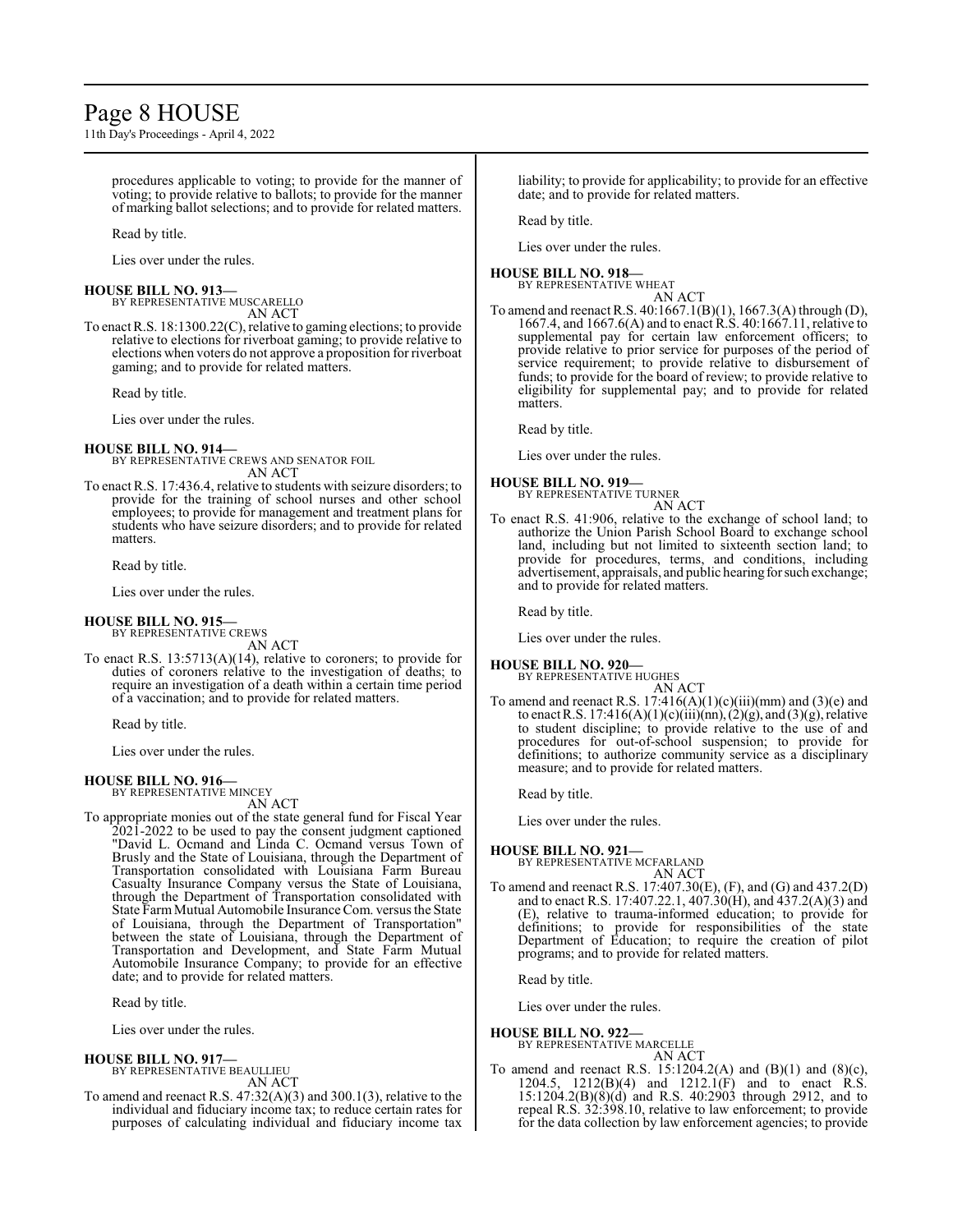11th Day's Proceedings - April 4, 2022

relative to data regarding peace officers, individuals, and certain incidents; to provide for specific information to be collected and submitted; to provide for duties of law enforcement agencies; to provide for duties of the Louisiana Commission on Law Enforcement and the Administration of Criminal Justice; to provide for applicability; to provide relative to compliance and noncompliance; to provide for penalties; to provide relative to agency accreditation; to provide for definitions; to provide relative to racial profiling; and to provide for related matters.

Read by title.

Lies over under the rules.

**HOUSE BILL NO. 923—** BY REPRESENTATIVE MCKNIGHT AN ACT

To amend and reenact R.S. 9:2796(A), relative to the limitation of liability for loss connected to Mardi Gras parades; to provide for liability associated with motordrawn floats and other vehicles; to provide a limitation of liability for certain contractors and members of certain krewes and organizations; and to provide for related matters.

Read by title.

Lies over under the rules.

**HOUSE BILL NO. 924—**

BY REPRESENTATIVE EDMONDS AN ACT

To enact R.S. 18:1353(C)(5), relative to the powers and duties of the secretary of state; to provide relative to voting; to provide for a post-election audit; to provide for policies and procedures relative to post-election audits; and to provide for related matters.

Read by title.

Lies over under the rules.

#### **HOUSE BILL NO. 925—**

BY REPRESENTATIVES BUTLER AND BISHOP AN ACT

To enact Chapter 3-C of Subtitle I of Title 39 of the Louisiana Revised Statutes of 1950, to be comprised of R.S. 39:462.1 through 462.6, and 1367(E)(2)(b)(ix), relative to the capital outlay program; to provide with respect to the funding and financing of certain capital projects; to provide a funding source for certain capital expenditures by local governments; to establish the Louisiana Infrastructure Revolving Loan Program; to provide for the administration, investment, and disposition of certain monies; to authorize the State Bond Commission to incur debt and issue bonds, notes, or other evidences of indebtedness and to guarantee the debt of certain other entities; to authorize loans from the commission to nonstate public entities for certain eligible infrastructure projects; to provide procedures for local governments to enter into indebtedness and provide for repayment of indebtedness; to exempt interest on such indebtedness from taxation; to authorize the legislative auditor to review certain applications; to establish the Louisiana Infrastructure RevolvingLoan ProgramFund; to provide for the deposit, use, and investment of monies into the fund; to provide for effectiveness; and to provide for related matters.

Read by title.

Lies over under the rules.

# **HOUSE BILL NO. 926—**

BY REPRESENTATIVE ADAMS

- AN ACT
- To enact R.S. 40:971.4, relative to the Uniform Controlled Dangerous Substances Law; to provide relative to publication of arrests for the production, manufacturing, distribution, or

dispensing or possessing with intent to produce, manufacture, or distribute heroin, fentanyl, or carfentanil; to provide relative to duties of law enforcement agencies or officers; to provide for an effective date; and to provide for related matters.

Read by title.

Lies over under the rules.

#### **HOUSE BILL NO. 927—**

BY REPRESENTATIVES SELDERS, CARPENTER, FREIBERG, AND MCKNIGHT

AN ACT

To amend and reenact R.S. 17:1855.2 and to enact R.S. 17:3351.22, relative to university laboratory schools; to authorize a tuition increase at certain laboratory schools; to provide a maximum increase amount; and to provide for related matters.

Read by title.

Lies over under the rules.

#### **HOUSE BILL NO. 928—** BY REPRESENTATIVE ECHOLS

AN ACT

To enact R.S. 23:333, relative to employment; to prohibit unlawful employment practices based upon a medical or physical condition, immunity status, or vaccination status; to allow for recovery under workers' compensation; to provide for definitions; to provide for enforcement; and to provide for related matters.

Read by title.

Lies over under the rules.

**HOUSE BILL NO. 929—**

BY REPRESENTATIVE HODGES AN ACT

To enact Chapter 51 of Title 17 of the Louisiana Revised Statutes of 1950, to be comprised of R.S. 17:5131 through 5144, relative to state content standards for elementary and secondary education; to provide the state content standards for the subject of social studies in grades kindergarten through twelve; and to provide for related matters.

Read by title.

Lies over under the rules.

# **HOUSE BILL NO. 930—**

BY REPRESENTATIVE STAGNI AN ACT

To enact R.S. 22:1338, relative to homeowners' insurance policies; to provide certain means by which a policy requirement for loss of use benefits is satisfied; and to provide for related matters.

Read by title.

Lies over under the rules.

### **HOUSE BILL NO. 931—**

BY REPRESENTATIVE FIRMENT AN ACT

To enact R.S. 22:1331.1, relative to the payment of personal property coverage; to provide for payment under a homeowners' policy after a total loss; to provide for an initial payment offer; to provide for additional claim payments; to provide for claims filed related to a disaster; to provide for a restriction of payment in cases of suspected fraud; and to provide for related matters.

Read by title.

Lies over under the rules.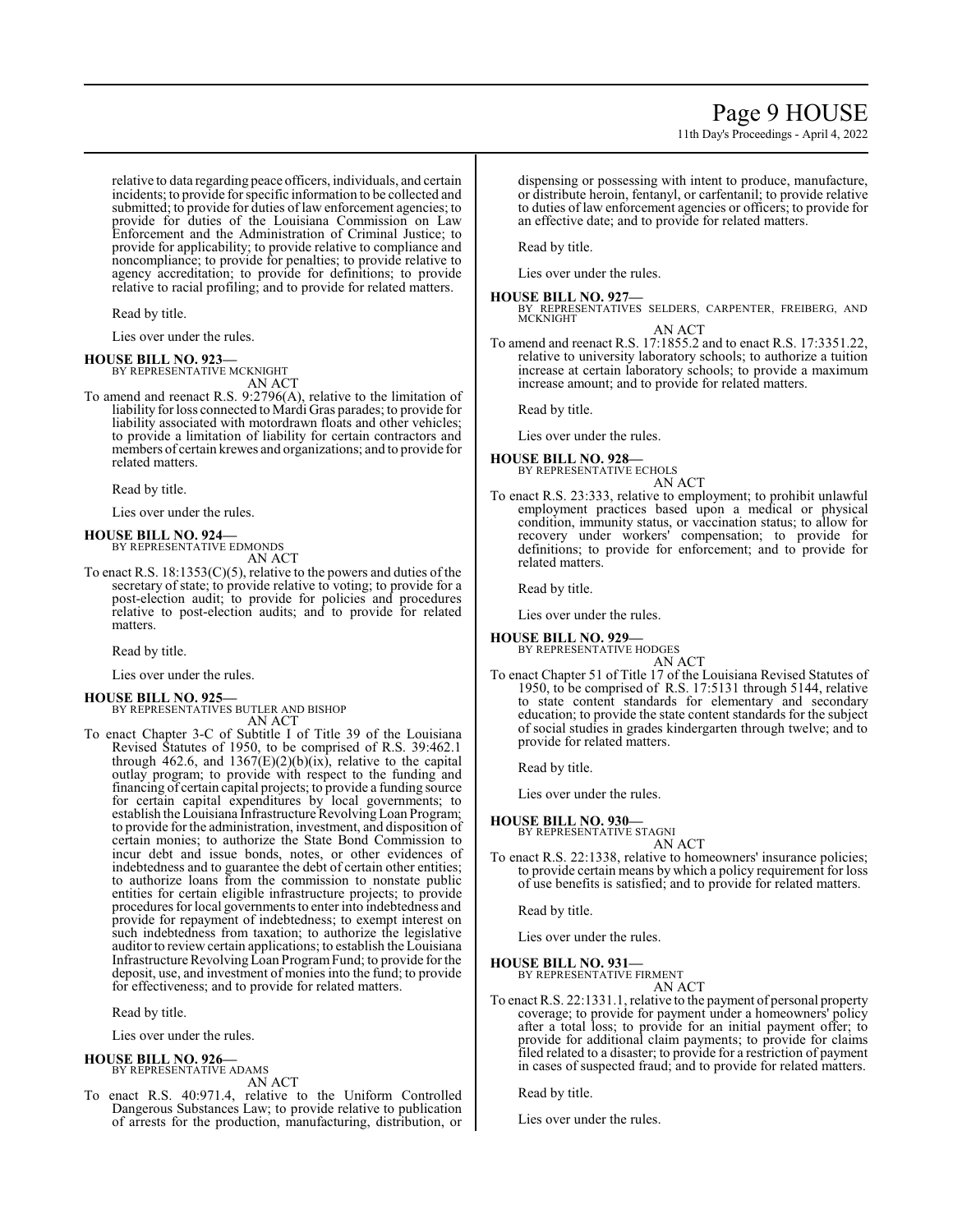# Page 10 HOUSE

11th Day's Proceedings - April 4, 2022

# **HOUSE BILL NO. 932—**

BY REPRESENTATIVE HUVAL

AN ACT To amend and reenact R.S. 37:1367(A)(2) and 1368(A)(2) and to enact  $1367(A)(3)$  and  $1377(L)$ , relative to licensure for plumbers; to provide for on-the-job supervision requirements; to provide for apprentices and helpers engaging in work other than plumbing; to provide for journeyman plumber licensing qualifications; to provide for the definition of "plumber helper"; and to provide for related matters.

Read by title.

Lies over under the rules.

#### **HOUSE BILL NO. 933—**

BY REPRESENTATIVE STAGNI

AN ACT To amend and reenact R.S. 40:2009.25 and R.S. 44:4.1(B)(26) and to repeal R.S.  $36:259(B)(28)$  and R.S.  $40:2009.1$ , relative to nursing homes licensed by the Louisiana Department of Health; to provide relative to emergency preparedness among nursing homes; to provide requirements and standards for nursing home emergency preparedness plans; to provide procedures for and schedules by which nursing homes shall develop and submit such plans; to provide for duties of the Louisiana Department of Health and local offices of emergency preparedness with respect to nursing home emergency preparedness; to provide relative to sites to which nursing home residents may be evacuated; to require nursing homes to produce certain reports pursuant to disasters and other emergency events; to revise laws creating and providing for the Nursing Home Emergency Preparedness Review Committee within the Louisiana Department of Health; to repeal laws creating and providing for a nursing home advisory committee within the Louisiana Department of Health; to provide for limitation of liability; to require promulgation of administrative rules; to exempt certain material from disclosure pursuant to the Public Records Law; to provide for an effective date; and to provide for related matters.

Read by title.

Lies over under the rules.

#### **HOUSE BILL NO. 934—** BY REPRESENTATIVE ROBBY CARTER

AN ACT

To amend and reenact R.S. 51:1406(1), relative to exemptions from the Unfair Trade Practices and Consumer Protection Law; to repeal an exemption for the commissioner of insurance; to repeal an exemption for insurance regulators of other states; and to provide for related matters.

Read by title.

Lies over under the rules.

#### **HOUSE BILL NO. 935—** BY REPRESENTATIVE BOYD

AN ACT

To amend and reenact R.S. 22:1667, relative to catastrophe claims adjusters; to require training; to require registration of certain individuals; to require approval of damage estimates and settlement offers under certain circumstances; and to provide for related matters.

Read by title.

Lies over under the rules.

#### **HOUSE BILL NO. 936—**

BY REPRESENTATIVE HUVAL AN ACT

To amend and reenact R.S. 22:1892(A)(1), (3), and (4), relative to the payment and adjustment of certain insurance claims; to provide for the payment of any undisputed amount due on a claim; to provide for initiation ofloss adjustment; to provide for requests for certain documents; to provide for written notice; and to provide for related matters.

Read by title.

Lies over under the rules.

# **House and House Concurrent Resolutions Lying Over**

The following House and House Concurrent Resolutions lying over were taken up and acted upon as follows:

### **HOUSE RESOLUTION NO. 30—**

BY REPRESENTATIVE ZERINGUE A RESOLUTION

To create the Judicial Structure Task Force to study the caseload data and the number of judges of each appellate court and district court in Louisiana, to determine changes necessary to the existing structure of the judiciary, to provide the most efficient use of judicial resources, and to report its findings and recommendations to the House Committee on Appropriations and the House Committee on Judiciary no later than February 1, 2023.

Read by title.

Under the rules, the above resolution was referred to the Committee on Appropriations.

# **Senate Concurrent Resolutions Lying Over**

The following Senate Concurrent Resolutions lying over were taken up and acted upon as follows:

**SENATE CONCURRENT RESOLUTION NO. 15—**<br>BY SENATOR FOIL AND REPRESENTATIVES FREIBERG AND MARCELLE A CONCURRENT RESOLUTION

To commend Visit Baton Rouge on its fiftieth anniversary.

Read by title.

On motion of Rep. Freiberg, and under a suspension of the rules, the resolution was concurred in.

**SENATE CONCURRENT RESOLUTION NO. 16—**<br>BY SENATORS MILLIGAN, PEACOCK AND TARVER AND<br>REPRESENTATIVES PRESSLY AND SEABAUGH A CONCURRENT RESOLUTION

To express the sincere condolences of the Legislature of Louisiana upon the passing of Councilman James Flurry, to acknowledge his lifelong commitment to his family and community, and to note his many contributions made on behalf of the city of Shreveport and the state of Louisiana.

Read by title.

On motion of Rep. Pressly, and under a suspension of the rules, the resolution was concurred in.

### **House Bills and Joint Resolutions on Second Reading to be Referred**

The following House Bills and Joint Resolutions on second reading to be referred to committees were taken up, read, and referred to committees, as follows: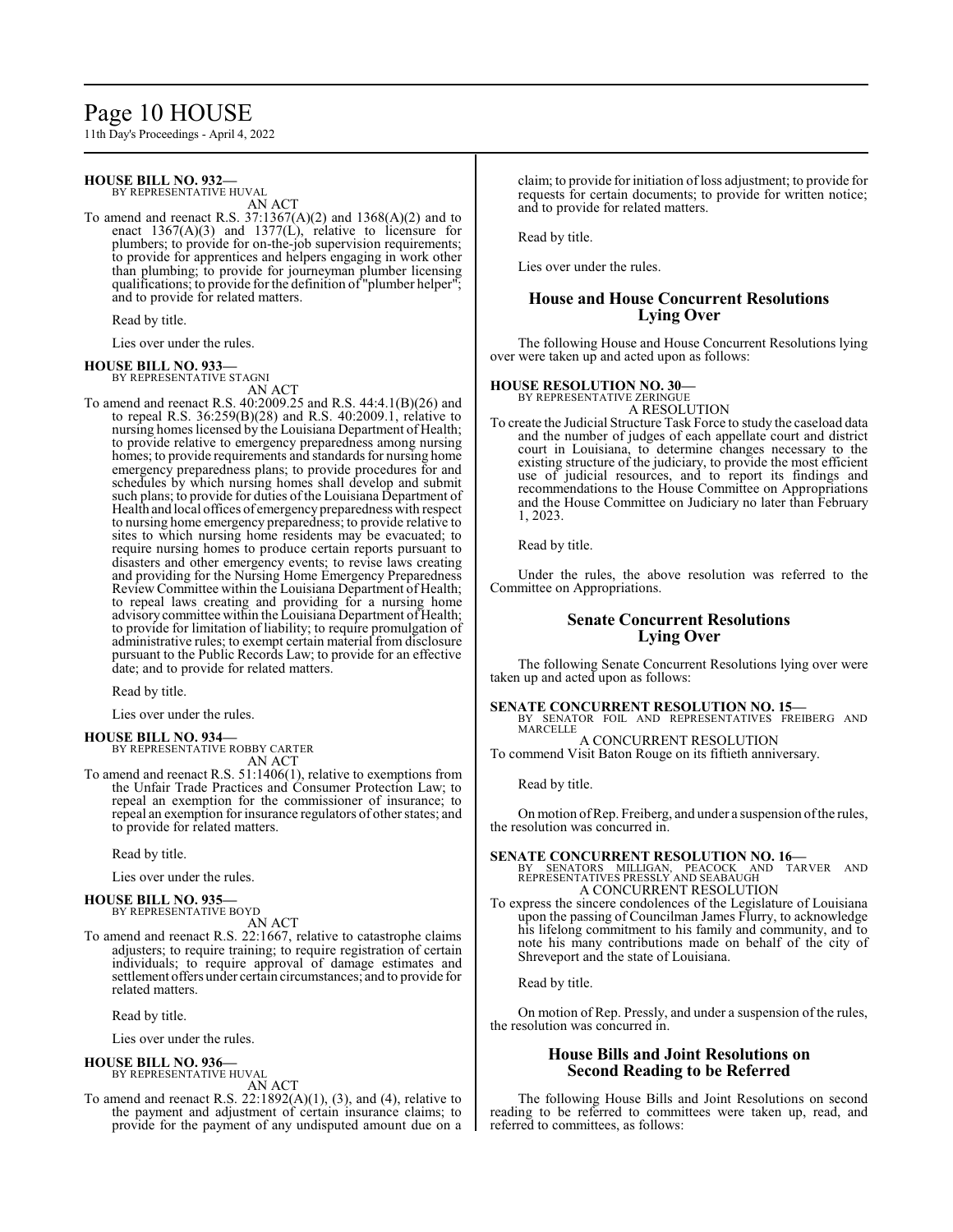11th Day's Proceedings - April 4, 2022

**HOUSE BILL NO. 885—**

BY REPRESENTATIVE MIKE JOHNSON AN ACT

To enact Children's Code Article 616.1.1(C), relative to the appeal and review of determinations of justified reports of child abuse or neglect; to provide for administrative appeals; to provide for the protected person's testimony; to provide for the admissibility of prehearing videotape; to provide for the duties of the Department of Children and Family Services; to provide for subpoenas; to provide for an effective date; and to provide for related matters.

Read by title.

Under the rules, the above bill was referred to the Committee on Civil Law and Procedure.

### **HOUSE BILL NO. 886—**

BY REPRESENTATIVE STAGNI AN ACT

To amend and reenact R.S. 33:2493(A)(5)(introductory paragraph) and (e) and 2553(A)(5)(introductory paragraph) and (e); relative to the municipal fire and police civil service; to provide relative to the admission to tests; to provide relative to test applications; to grant certain powers to the state examiner with respect to such applications; and to provide for related matters.

Read by title.

Under the rules, the above bill was referred to the Committee on Municipal, Parochial and Cultural Affairs.

### **HOUSE BILL NO. 887—**

BY REPRESENTATIVE ROBBY CARTER AN ACT

To amend and reenact Civil Code Articles 2315.1(D) and 2315.2(D), relative to wrongful death and survival actions; to provide for actions brought by a child given in adoption; to provide for actions brought by a sibling given in adoption; and to provide for related matters.

Read by title.

Under the rules, the above bill was referred to the Committee on Civil Law and Procedure.

### **HOUSE BILL NO. 888—**

BY REPRESENTATIVE FREIBERG AN ACT

To enact R.S. 17:3138.4, relative to postsecondary education; to require the Board of Regents to establish a process for designating an institution as a "Hunger-Free Campus"; to require the Board of Regents to establish a related grant program; to provide for eligibility criteria for institutions; to provide for an effective date; to provide relative to reporting; and to provide for related matters.

Read by title.

Under the rules, the above bill was referred to theCommittee on Education.

### **Motion**

On motion of Rep. C. Travis Johnson, the Committee on Judiciary was discharged from further consideration of House Bill No. 158.

**HOUSE BILL NO. 158—**

BY REPRESENTATIVE TRAVIS JOHNSON AN ACT

To enact R.S. 13:5727, relative to coroners; to provide for funding; to provide for alternative funding for coroners of certain parishes; to authorize a renewable tax; and to provide for related matters.

Read by title.

# **Motion**

On motion of Rep. C. Travis Johnson, the bill was withdrawn from the files of the House.

# **Senate Bills and Joint Resolutions on Second Reading to be Referred**

The following Senate Bills and Joint Resolutions on second reading to be referred were taken up, read, and referred to committees, as follows:

#### **SENATE BILL NO. 17—** BY SENATOR MIZELL

AN ACT To amend and reenact R.S. 47:463.157(E), relative to motor vehicle prestige license plates; to provide relative to the "Save the Honeybee" special prestige license plate; to authorize financial aid for certain postgraduate students; and to provide for related matters.

Read by title.

Under the rules, the above bill was referred to the Committee on Transportation, Highways and Public Works.

#### **SENATE BILL NO. 30—** BY SENATOR FRED MILLS

AN ACT

To amend and reenact R.S. 40:2116 and to enact R.S. 40:2009.4(C), 2116.1, 2116.2, and 2180.2(12), relative to facility need review; to provide legislative authority for facility need review; to provide for healthcare provider types subject to facility need review; to provide for the facility need review committee; to provide for a nursing facility moratorium; to provide for exceptions; to provide for cost effective measures; to provide for notice of sex offenders living in certain facilities; and to provide for related matters.

Read by title.

Under the rules, the above bill was referred to the Committee on Health and Welfare.

# **SENATE BILL NO. 39—** BY SENATOR BERNARD

AN ACT To provide relative to state highways; to designate a portion of Louisiana Highway 493 in Natchitoches Parish as the "Augustin Metoyer Memorial Parkway"; to provide for restrictions on costs of materials to the department; and to provide for related matters.

Read by title.

Under the rules, the above bill was referred to the Committee on Transportation, Highways and Public Works.

### **SENATE BILL NO. 46—**

BY SENATOR ALLAIN AN ACT

To amend and reenact R.S. 13:783(F)(7), relative to expenses of the clerks of court; to provide for insurance premium costs for certain retirees; and to provide for related matters.

Read by title.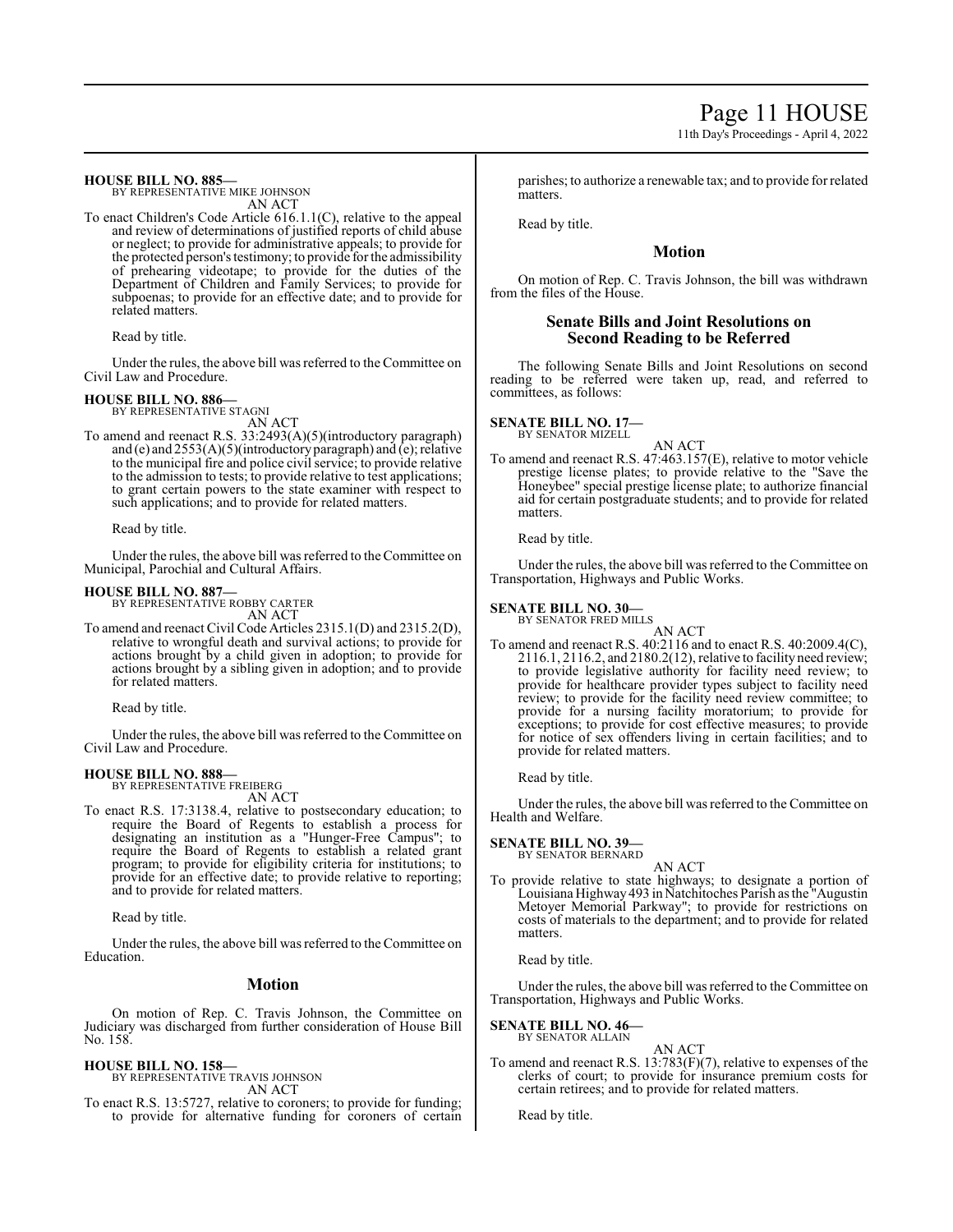# Page 12 HOUSE

11th Day's Proceedings - April 4, 2022

Under the rules, the above bill was referred to the Committee on Judiciary.

#### **SENATE BILL NO. 54—** BY SENATOR ALLAIN

AN ACT

To amend and reenact R.S. 47:103(D), relative to income tax return filing extensions; to provide for an automatic filing extension for certain income tax returns; to provide for conditions and applicability; and to provide for related matters.

Read by title.

Under the rules, the above bill was referred to the Committee on Ways and Means.

#### **SENATE BILL NO. 61—** BY SENATOR MCMATH

AN ACT

To enact R.S. 47:463.214, relative to motor vehicle special prestige license plate; to provide for the establishment of the "Mental Health" special prestige license plate; to provide for creation, issuance, design, fees, distribution, and rule promulgation applicable to such license plates; and to provide for related matters.

Read by title.

Under the rules, the above bill was referred to the Committee on Transportation, Highways and Public Works.

#### **SENATE BILL NO. 64—**

BY SENATORS CONNICK AND BARROW AN ACT

To amend and reenact R.S. 14:2(B)(8), (29) and (40), 41(B), 42(A)(6) and (C), 43.2(A)(1) and (2), 43.3(A)(1), 44.1(A)(3),  $44.2(B)(2)$ , and the introductory paragraph of  $93.5(A)$  and  $(B)$ , Code of Criminal Procedure Art. 814(A)(12), and Code of Evidence. Art. 412.1, and to enact R.S.  $14:41(D)$ , and  $42(A)(7)$ and Code of Criminal Procedure Art.  $814(A)(69)$  and  $(70)$ , relative to sex offenses; to provide relative to crimes of violence; to provide relative to the elements of certain sex offenses; to provide relative to certain evidence in sexual assault cases; to provide relative to responsive verdicts for certain sex offenses; to provide definitions; and to provide for related matters.

Read by title.

Under the rules, the above bill was referred to the Committee on Administration of Criminal Justice.

#### **SENATE BILL NO. 70—** BY SENATOR TALBOT

AN ACT

To enact R.S. 14:67.12 and R.S. 37:1864(A)(3), relative to misappropriation without violence; to create the crime of theft of a catalytic converter or engine control module; to provide penalties; to provide relative to entities engaged in the sale of catalytic converters or engine control modules; to provide relative to registration with law enforcement; and to provide for related matters.

Read by title.

Under the rules, the above bill was referred to theCommittee on Administration of Criminal Justice.

#### **SENATE BILL NO. 78—** BY SENATOR REESE

AN ACT

To amend and reenact R.S. 38:2212.1(A)(2)(a), relative to the Public Bid Law; to provide relative to the purchase of certain law enforcement vehicles by local government; to increase the threshold amount for which public bid is necessary; and to provide for related matters.

Read by title.

Under the rules, the above bill was referred to the Committee on Transportation, Highways and Public Works.

#### **SENATE BILL NO. 84—**

BY SENATORS CORTEZ AND MCMATH AN ACT

To enact R.S. 47:463.214, relative to motor vehicle special prestige license plate; to provide for the establishment of the "Maddie's Footprints" special prestige license plate; to provide for creation, issuance, design, fees, distribution, and rule promulgation applicable to the license plates; and to provide for related matters.

Read by title.

Under the rules, the above bill was referred to the Committee on Transportation, Highways and Public Works.

## **SENATE BILL NO. 88—**

BY SENATOR FRED MILLS AN ACT

To amend and reenact R.S.  $13:5554(G)(2)$  and (V), relative to the St. Martin Parish Sheriff's Office group insurance; to provide for payments of life and health insurance premium costs for retirees; to provide for eligibility requirements; and to provide for related matters.

Read by title.

Under the rules, the above bill was referred to the Committee on Judiciary.

#### **SENATE BILL NO. 97—**

BY SENATOR BOUDREAUX AN ACT

To amend and reenact R.S. 37:1203(B), relative to pharmacist licensure by reciprocity; to provide for licensure by reciprocity; and to provide for related matters.

Read by title.

Under the rules, the above bill was referred to the Committee on Health and Welfare.

### **SENATE BILL NO. 103—**

- BY SENATOR FOIL
- AN ACT To amend and reenact R.S. 9:5605(A) and (B), and to enact R.S. 9:5605.2, relative to legal malpractice; to provide relative to filing time periods; to provide relative to the burden of proof; to provide relative to collectability of damages; and to provide for related matters.

Read by title.

Under the rules, the above bill was referred to the Committee on Civil Law and Procedure.

**SENATE BILL NO. 161—**<br>BY SENATORS TALBOT, BERNARD, CONNICK, CORTEZ, FESI,<br>HENRY, HENSGENS, HEWITT, MCMATH, MILLIGAN, FRED MILLS,<br>ROBERT MILLS, MIZELL, MORRIS, PEACOCK, POPE, SMITH, STINE,<br>WHITE AND WOMACK

AN ACT

To amend and reenact R.S. 14:64.2(B), relative to the crime of carjacking; to increase the penalty for carjacking when committed with a firearm or other dangerous weapon; and to provide for related matters.

Read by title.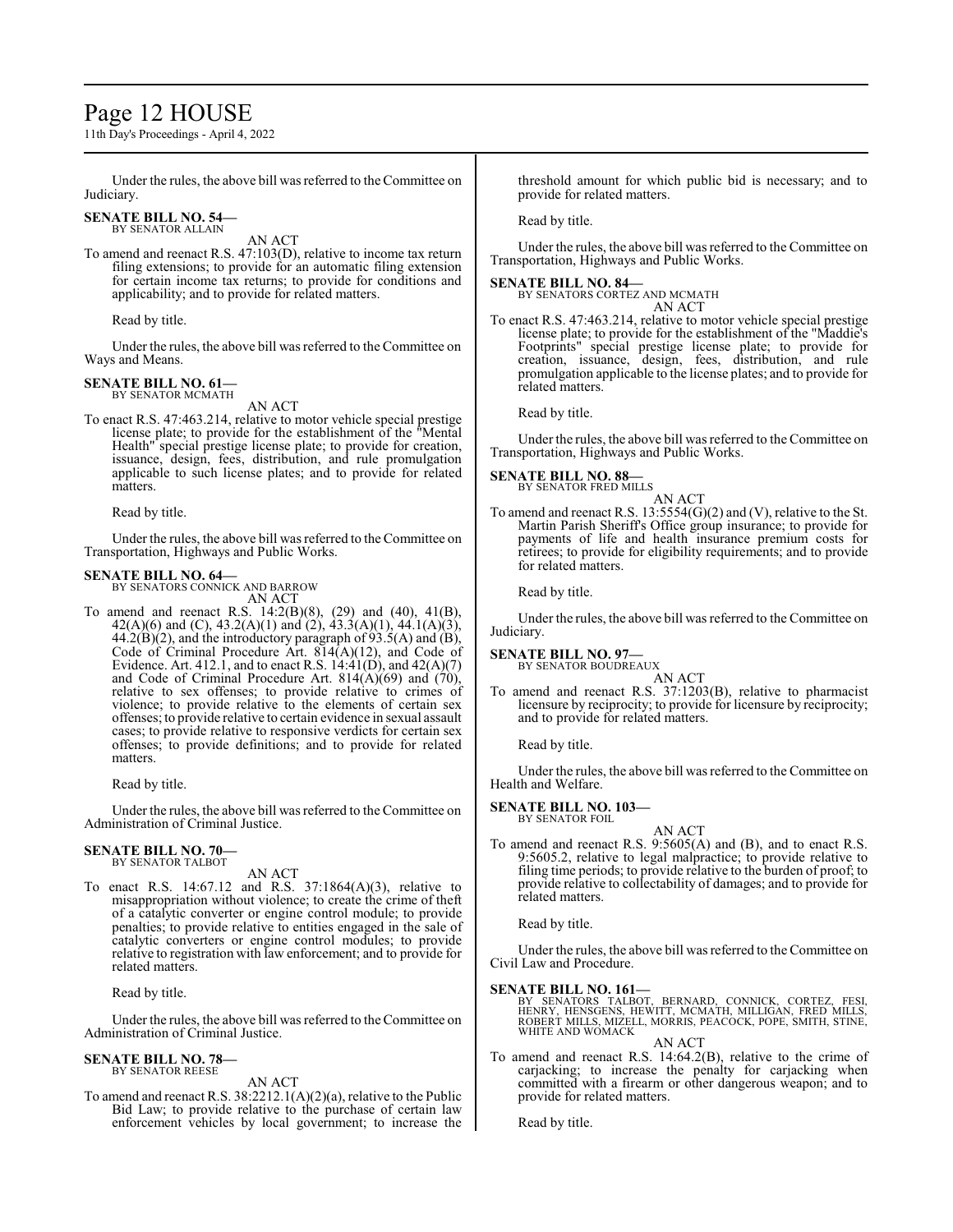# Page 13 HOUSE

11th Day's Proceedings - April 4, 2022

Under the rules, the above bill was referred to the Committee on Administration of Criminal Justice.

#### **SENATE BILL NO. 363—** BY SENATOR FOIL

AN ACT

To amend and reenact R.S. 6:333(B) and to enact Code of Civil Procedure Art. 2336.1, relative to the judicial sale of property; to provide for the determination or superior encumbrances or privileges; to provide for issuance of a subpoena duces tecum upon the owner or servicer of an obligation secured by a superior encumbrance; and to provide for related matters.

Read by title.

Under the rules, the above bill was referred to the Committee on Civil Law and Procedure.

### **House Bills and Joint Resolutions on Second Reading Reported by Committee**

The following House Bills and Joint Resolutions on second reading reported by committee were taken up and acted upon as follows:

#### **HOUSE BILL NO. 3—** BY REPRESENTATIVE BISHOP

AN ACT

To enact the Omnibus Bond Authorization Act of 2022, relative to the implementation of a five-year capital improvement program; to provide for the repeal of certain prior bond authorizations; to provide for new bond authorizations; to provide for authorization and sale of such bonds by the State Bond Commission; and to provide for related matters.

Read by title.

Reported favorably by the Committee on Ways and Means.

On motion of Rep. Bishop, the bill was ordered engrossed and passed to its third reading.

#### **HOUSE BILL NO. 81—**

BY REPRESENTATIVE EMERSON AN ACT

To amend and reenact R.S. 37:45(A)(1) and (B), relative to the Occupational Licensing Review Commission; to add additional members to the commission; to make technical changes; and to provide for related matters.

Read by title.

Reported favorably by the Committee on Commerce.

On motion of Rep. Davis, the bill was ordered engrossed and passed to its third reading.

# **HOUSE BILL NO. 130—**

BY REPRESENTATIVE BEAULLIEU AN ACT

To amend and reenact R.S.  $32:398(I)(1)$  and (a)(iii), relative to motor vehicle crash reports; to provide relative to the definition of an insurance support organization; to exempt healthcare providers from certain confidentiality requirements applicable to public records; and to provide for related matters.

#### Read by title.

Reported favorably by the Committee on Transportation, Highways and Public Works.

On motion of Rep. Wright, the bill was ordered engrossed and passed to its third reading.

#### **HOUSE BILL NO. 157—**

BY REPRESENTATIVE BOURRIAQUE AN ACT

To enact R.S.  $47:2121(C)(3)(f)$  and (g), relative to tax sale title; to add integrated coastal protection, master plan, and levee or drainage projects to the list of interests affecting third parties that cannot be terminated; and to provide for related matters.

Read by title.

Reported favorably by the Committee on Ways and Means.

On motion of Rep. Bishop, the bill was ordered engrossed and passed to its third reading.

### **HOUSE BILL NO. 160—**

BY REPRESENTATIVES LANDRY, FONTENOT, MAGEE, ORGERON, AND ZERINGUE AN ACT

To enact Code of Civil Procedure Article 4731(C), relative to leases; to provide relative to federally declared national disasters; to provide relative to abandonment; to provide for repossession of the premises; to provide for an exception; to provide for damages; and to provide for related matters.

Read by title.

Reported with amendments by the Committee on Civil Law and Procedure.

The committee amendments were read as follows:

#### **HOUSE COMMITTEE AMENDMENTS**

Amendments proposed by House Committee on Civil Law and Procedure to Original House Bill No. 160 by Representative Landry

#### AMENDMENT NO. 1

On page 1, delete lines 12 through 15 in their entirety and insert the following:

"C.(1) In parishes subject to a federal disaster declaration, cessation of residential occupancy shall not be deemed evidence of abandonment pursuant to Paragraph B of this Article for thirty days following the initial declaration of a federally declared disaster.

### AMENDMENT NO. 2

On page 1, delete lines 19 and 20 in their entirety and insert the following:

(3) The court may award costs and attorney fees to the prevailing party for actions brought pursuant to this Article."

#### AMENDMENT NO. 3

On page 2, delete line 1 in its entirety and insert "(4) In parishes subject to a federally declared"

#### AMENDMENT NO. 4

On page 2, line 4, after "3610" and before "." insert "for the thirty days following the initial declaration of a federally declared disaster"

#### AMENDMENT NO. 5

On page 2, after line 4, add the following:

Nothing in Paragraph  $C$  of this Article shall preempt the rights afforded to a lessor in Civil Code Article 2693.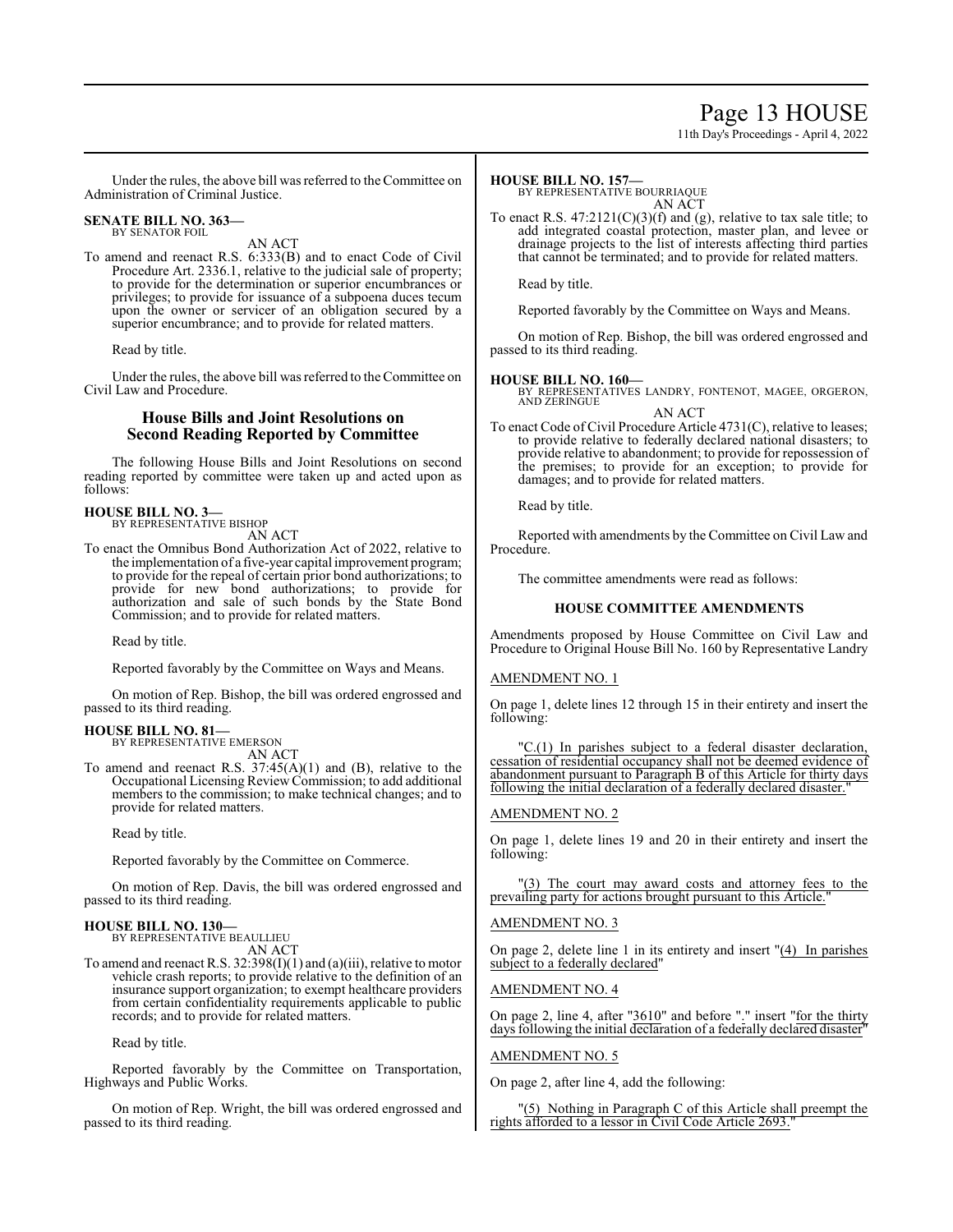# Page 14 HOUSE

11th Day's Proceedings - April 4, 2022

On motion of Rep. Gregory Miller, the amendments were adopted.

On motion of Rep. Gregory Miller, the bill, as amended, was ordered engrossed and passed to its third reading.

# **HOUSE BILL NO. 166—** BY REPRESENTATIVE GREGORY MILLER

A JOINT RESOLUTION

Proposing to amend Article III, Section 18(A) and (B) of the Constitution of Louisiana, to provide relative to gubernatorial action on a bill and matters related thereto; to provide for submission of the proposed amendment to the electors; and to provide for related matters.

Read by title.

Reported without amendments by the Committee on Civil Law and Procedure.

On motion of Rep. Gregory Miller, the bill was ordered passed to its third reading.

# **HOUSE BILL NO. 184—**

BY REPRESENTATIVE GREGORY MILLER AN ACT

To amend and reenact Code of Civil Procedure Articles 154(B) and 4862 and to enact Code of Civil Procedure Article  $158(C)$ , relative to the recusal of judges; to provide for time limitations; to provide for the denial of motions to recuse; and to provide for related matters.

Read by title.

Reported with amendments by the Committee on Civil Law and Procedure.

The committee amendments were read as follows:

### **HOUSE COMMITTEE AMENDMENTS**

Amendments proposed by House Committee on Civil Law and Procedure to Original House Bill No. 184 by Representative Gregory Miller

AMENDMENT NO. 1

On page 1, line 2, after "Procedure" and before "and to" delete "Article 154(B)" and insert "Articles 154(B) and 4862"

### AMENDMENT NO. 2

On page 1, line 7, after "Procedure" and before "hereby" delete "Article 154(B) is" and insert "Articles 154(B) and 4862 are"

### AMENDMENT NO. 3

On page 2, between lines 10 and 11 insert the following:

\* \* \* \* \*

Art. 4862. Motion to recuse

A. When a written motion is made to recuse a judge of a parish court or city court judge or a justice of the peace, not later than seven days after the judge or justice of the peace receives the motion from the clerk of court, the judge or justice of the peace shall either recuse himself, or the motion to recuse shall be tried in the manner provided by Article 4863.

B. If the motion to recuse fails to set forth a ground for recusal under Article 151, the judge or justice of the peace may deny the motion without the appointment of another judge or a hearing but shall provide written reasons for denial.

### Comments - 2022

(a) A new time limitation has been added to Paragraph A of this Article to require the judge or justice of the peace who is the subject of the motion to recuse to act within seven days after receiving the motion from the clerk of court.

(b) Paragraph B of this Article is similar to Article 154 in that it allows a judge of a parish or city court or a justice of the peace to deny a motion to recuse that fails to set forth a ground for recusal under Article 151 without a hearing or the appointment of another judge or justice of the peace, but the judge or justice of the peace must give written reasons for the denial."

On motion of Rep. Gregory Miller, the amendments were adopted.

On motion of Rep. Gregory Miller, the bill, as amended, was ordered engrossed and passed to its third reading.

## **HOUSE BILL NO. 234—**



To enact R.S. 32:300.4.1, relative to smoking in motor vehicles; to prohibit the operator or any passenger in a motor vehicle from smoking or vaping marijuana while operating on a public highway or right-of-way; to provide for the definition of "smoke" and "public highway or right-of-way"; to provide penalties for a violation of the prohibition against smoking or vaping in motor vehicles; and to provide for related matters.

Read by title.

Reported with amendments by the Committee on Transportation, Highways and Public Works.

The committee amendments were read as follows:

### **HOUSE COMMITTEE AMENDMENTS**

Amendments proposed by House Committee on Transportation, Highways and Public Works to Original House Bill No. 234 by Representative Schlegel

### AMENDMENT NO. 1

On page 2, line 5, after "dollars." delete the remainder of the line and delete line 6 in its entirety

On motion of Rep. Wright, the amendments were adopted.

On motion of Rep. Wright, the bill, as amended, was ordered engrossed and passed to its third reading.

## **HOUSE BILL NO. 240—**

BY REPRESENTATIVE EMERSON AN ACT

To enact R.S. 37:3556(F), relative to the licensure of massage therapists; to provide for a provisional license for massage therapy graduates; to require notification to a client; to provide for a sunset date; and to provide for related matters.

Read by title.

Reported with amendments by the Committee on Commerce.

The committee amendments were read as follows: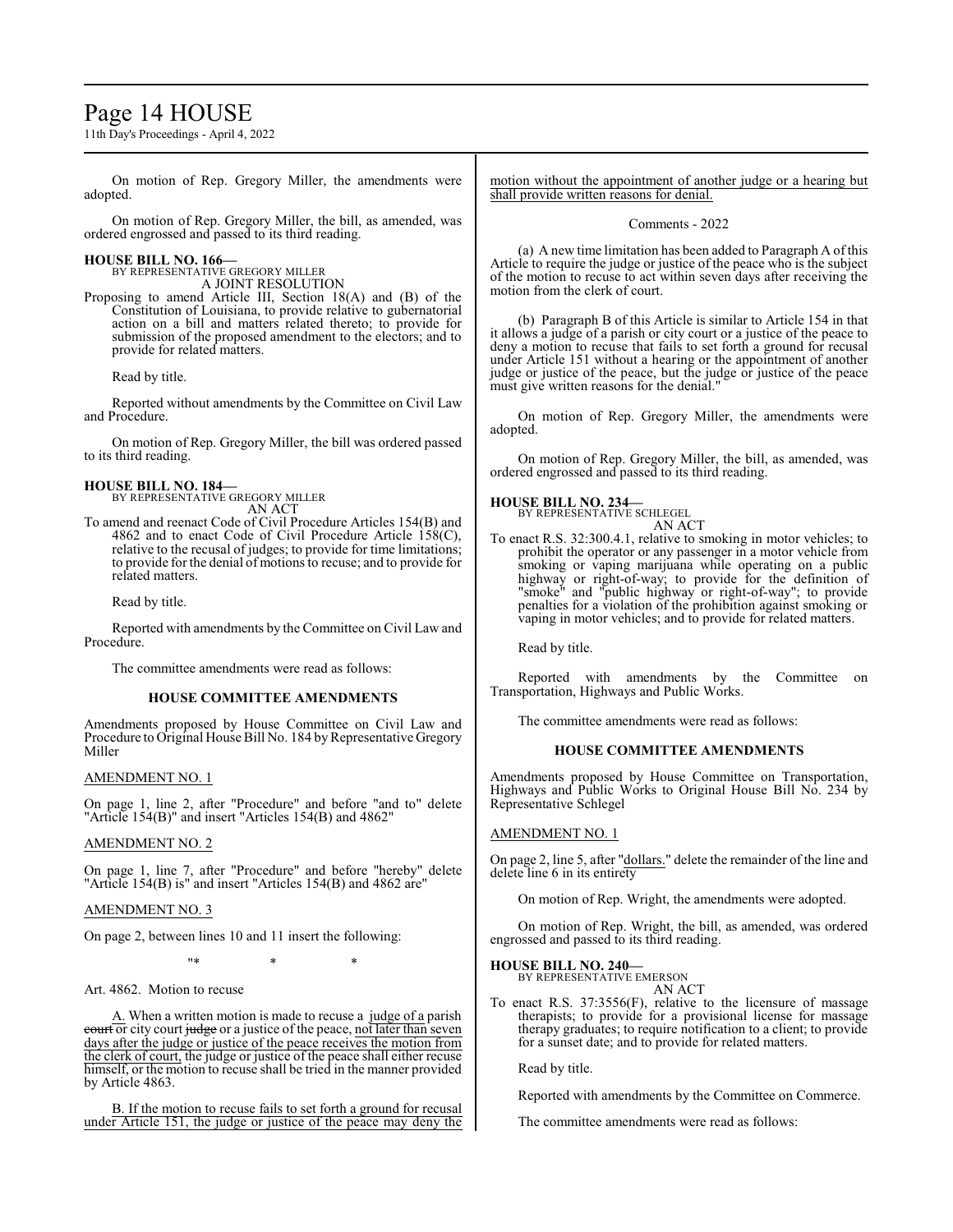# Page 15 HOUSE

11th Day's Proceedings - April 4, 2022

## **HOUSE COMMITTEE AMENDMENTS**

Amendments proposed by House Committee on Commerce to Original House Bill No. 240 by Representative Emerson

#### AMENDMENT NO. 1

On page 1, delete lines 3 through 5 in their entirety and insert in lieu thereof the following:

"provisional license for massage therapy graduates; to require notification to a client; to provide for a sunset date; and to provide for related matters."

#### AMENDMENT NO. 2

On page 1, at the end of line 8, insert a semicolon ";" and "provisional licensure"

#### AMENDMENT NO. 3

On page 1, delete lines 13 through 15 in their entirety and insert in lieu thereof the following:

"board. The provisional license shall be active for one three-month term and shall not be renewed. Any facility that employees a massage therapist who is operating under a provisional license shall notify a client of the licensure status of a provisionally-licensed massage therapist prior to the client receiving any services from that massage therapist.

Section 2. The provisions of this Act shall cease to be effective on December 31, 2025."

On motion of Rep. Davis, the amendments were adopted.

On motion of Rep. Davis, the bill, as amended, was ordered engrossed and passed to its third reading.

#### **HOUSE BILL NO. 272—** BY REPRESENTATIVE JEFFERSON

AN ACT

To amend and reenact R.S. 9:327(B), 331, 355.15, and 365, relative to mental health evaluations in divorce and child custody proceedings; to provide for the qualifications of certain mental health professionals; to prohibit ex parte communication; to provide for definitions; and to provide for related matters.

Read by title.

Reported favorably by the Committee on Civil Law and Procedure.

On motion of Rep. Gregory Miller, the bill was ordered engrossed and passed to its third reading.

#### **HOUSE BILL NO. 276—**

BY REPRESENTATIVE BISHOP AN ACT

To amend and reenact R.S. 45:1363(introductory paragraph), (1), and (14), relative to franchise fees associated with video services; to provide for certain definitions; and to provide for related matters.

Read by title.

Reported with amendments by the Committee on Ways and Means.

The committee amendments were read as follows:

### **HOUSE COMMITTEE AMENDMENTS**

Amendments proposed by House Committee on Ways and Means to Original House Bill No. 276 by Representative Bishop

#### AMENDMENT NO. 1

On page 1, line 2, after "(introductory paragraph)" delete the remainder of the line in its entirety and at the beginning of line 3, delete "(C)," and insert a comma "," and insert "(1), and  $(14)$ ,"

#### AMENDMENT NO. 2

On page 1, line 3, after "services;" delete the remainder of the line in its entirety and delete lines 4 and 5 in their entirety and insert the following:

"to provide for certain definitions; and to provide for relatedmatters."

#### AMENDMENT NO. 3

On page 1, line 7, after "(introductory paragraph)" delete the remainder of the line in its entirety and insert a comma "," and insert "(1), and (14)"

#### AMENDMENT NO. 4

On page 1, between lines 11 and 12, insert the following:

"(1) "Cable service" means the one-way transmission to subscribers of video programming or other programming service and any subscriber interaction required for the selection or use of such video programming or other programming service<del>, but</del>. "Cable service" shall not include any video programming provided by a commercial mobile service provider or video programming accessed via a service that enables users to access content, information, e-mail, or other services offered over the internet, including streaming content.

#### AMENDMENT NO. 5

On page 1, delete lines 19 and 20 in their entirety, delete page 2 in its entirety and on page 3, delete lines 1 and 2 in their entirety and insert the following:

"(c) <del>or video</del> Video programming <del>provided as part of</del> accessed via a service that enables users to access content, information, e-mail, or other services offered over the public Internet internet, including streaming content."

On motion of Rep. Bishop, the amendments were adopted.

On motion of Rep. Bishop, the bill, as amended, was ordered engrossed and passed to its third reading.

#### **HOUSE BILL NO. 287—**

BY REPRESENTATIVE WILLARD AN ACT

To enact R.S. 47:359(L), relative to occupational license taxes; to provide for the levy of occupational license taxes on certain computer programming businesses; to provide for the rate of the tax; to provide for requirements and limitations; to provide for an effective date; and to provide for related matters.

Read by title.

Reported favorably by the Committee on Ways and Means.

On motion of Rep. Bishop, the bill was ordered engrossed and passed to its third reading.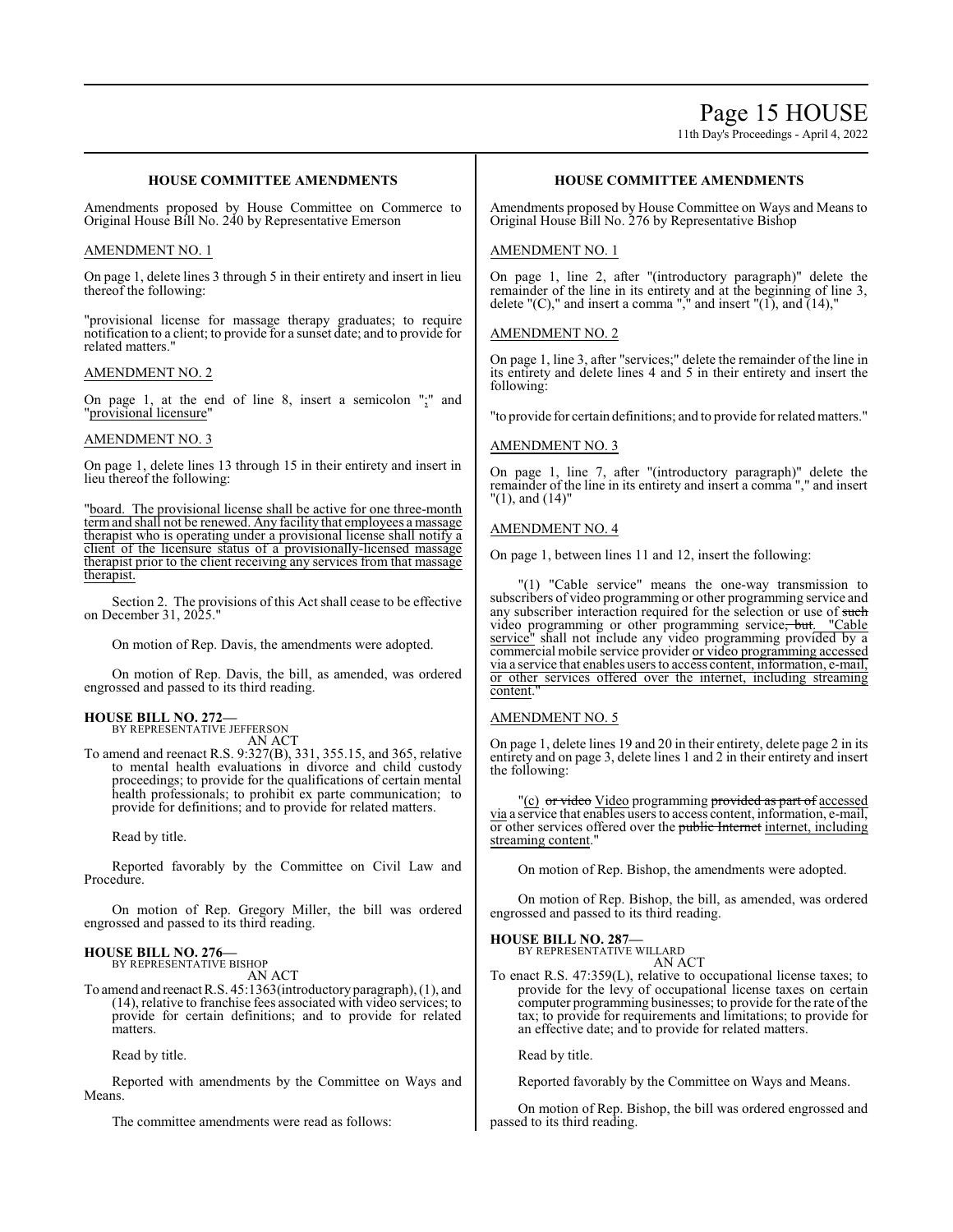# Page 16 HOUSE

11th Day's Proceedings - April 4, 2022

#### **HOUSE BILL NO. 289—** BY REPRESENTATIVE BAGLEY

AN ACT

To enact Part XIII of Chapter 2 of Title 51 of the Louisiana Revised Statutes of 1950, to be comprised of R.S. 51:771, relative to the sale of safety equipment; to prohibit the sale of safety equipment that fails to meet certain safety criteria; to provide for criteria; to provide for penalties; and to provide for related matters.

Read by title.

Reported with amendments by the Committee on Commerce.

The committee amendments were read as follows:

#### **HOUSE COMMITTEE AMENDMENTS**

Amendments proposed by House Committee on Commerce to Original House Bill No. 289 by Representative Bagley

#### AMENDMENT NO. 1

On page 1, line 15, after "Section" and before "safety equipment" insert a comma ".

On motion of Rep. Davis, the amendments were adopted.

On motion of Rep. Davis, the bill, as amended, was ordered engrossed and passed to its third reading.

#### **HOUSE BILL NO. 301—**

BY REPRESENTATIVE EDMONDS AN ACT

To enact R.S. 32:413(E), relative to the designation of duplicate on a driver's license; to provide for the issuance of a duplicate driver's license; to prohibit a duplicate designation on a driver's license; and to provide for related matters.

Read by title.

Reported favorably by the Committee on Transportation, Highways and Public Works.

On motion of Rep. Wright, the bill was ordered engrossed and passed to its third reading.

# **HOUSE BILL NO. 350—** BY REPRESENTATIVE HILFERTY

- AN ACT
- To enact Subpart DDD of Part I of Chapter 1 of Subtitle II of Title 47 of the Louisiana Revised Statutes of 1950, to be comprised of R.S. 47:120.371, relative to state individual income tax return checkoffs for certain donations; to provide for a method for individuals to donate all or a portion of any refund due to them to the University of New Orleans Foundation; to provide for the administration and disbursement of donated monies; to provide for reporting; to provide for an effective date; and to provide for related matters.

Read by title.

Reported favorably by the Committee on Ways and Means.

On motion of Rep. Bishop, the bill was ordered engrossed and passed to its third reading.

#### **HOUSE BILL NO. 395—**

BY REPRESENTATIVE WILLARD A JOINT RESOLUTION

Proposing to amend Article VII, Section  $18(G)(1)(a)(iv)$  of the Constitution of Louisiana, relative to the special assessment level for ad valorem property taxes; to exclude the requirement of annual certification of adjusted gross income for certain eligible owners; to provide for submission of the proposed amendment to the electors; and to provide for related matters.

Read by title.

Reported favorably by the Committee on Ways and Means.

Under the rules, the above bill was ordered engrossed and recommitted to the Committee on Civil Law and Procedure.

# **HOUSE BILL NO. 403—** BY REPRESENTATIVE JEFFERSON

AN ACT

To amend and reenact R.S. 9:374(B), (C), (D), and (E) and to enact R.S. 9:374(F) and (G), relative to the award of use and occupancy of community property; to provide for an award for rent; to prohibit a limitation on the allocation of the use of community property; and to provide for related matters.

Read by title.

Reported with amendments by the Committee on Civil Law and Procedure.

The committee amendments were read as follows:

#### **HOUSE COMMITTEE AMENDMENTS**

Amendments proposed by House Committee on Civil Law and Procedure to Original House Bill No. 403 by Representative Jefferson

#### AMENDMENT NO. 1

On page 3, line 11, after "awarding" and before "support" delete "espousal" and insert "spousal"

On motion of Rep. Gregory Miller, the amendments were adopted.

On motion of Rep. Gregory Miller, the bill, as amended, was ordered engrossed and passed to its third reading.

# **HOUSE BILL NO. 426—** BY REPRESENTATIVE MCKNIGHT

AN ACT

To amend and reenact R.S. 4:202(C)(introductory paragraph) and (2) and 203, relative to horse racing; to provide for funding of the Louisiana Champions Day; to expand the permissible uses of certain fees; to remove a requirement that funds be remitted to the state treasurer; to make technical changes; and to provide for related matters.

Read by title.

Reported favorably by the Committee on Commerce.

On motion of Rep. Davis, the bill was ordered engrossed and passed to its third reading.

#### **HOUSE BILL NO. 485—**

BY REPRESENTATIVE MARCELLE AN ACT

To amend and reenact R.S.  $47:1676(C)(2)(a)$ , (E), and (G)(1) and (4), relative to debt recovery; to limit the additional fees assessed by the office of debt recovery assessed on the collection of criminal fines, fees, and costs; and to provide for related matters.

Read by title.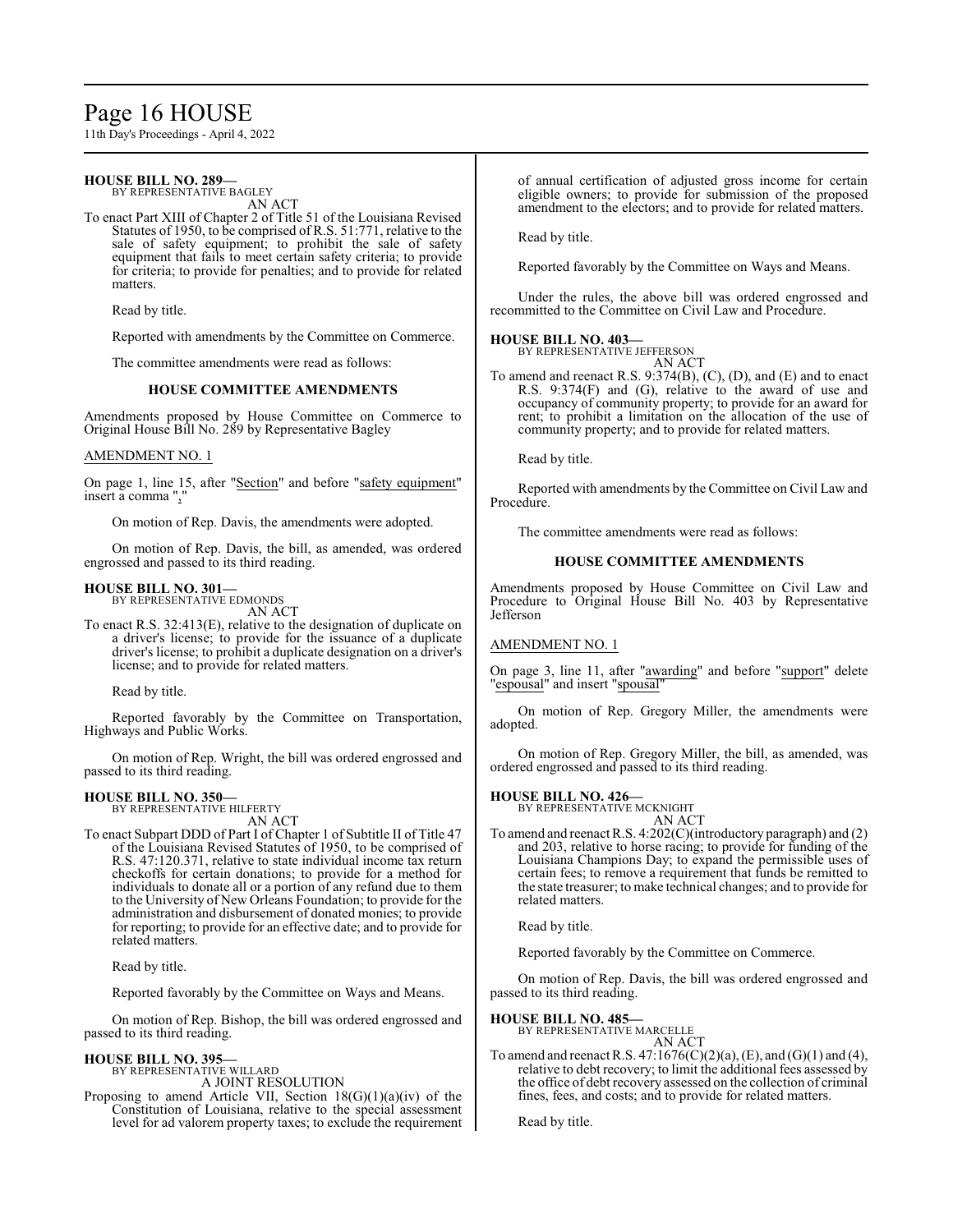# Page 17 HOUSE

11th Day's Proceedings - April 4, 2022

Reported with amendments by the Committee on Ways and Means.

The committee amendments were read as follows:

#### **HOUSE COMMITTEE AMENDMENTS**

Amendments proposed by House Committee on Ways and Means to Original House Bill No. 485 by Representative Marcelle

#### AMENDMENT NO. 1

On page 1, line 2, after "R.S. 47:1676(C)(2)(a)" delete the remainder of the line in its entirety and delete lines 3 and 4 in their entirety and insert a comma "," and insert the following:

 $'(E)$ , and  $(G)(1)$  and  $(4)$ , relative to debt recovery; to limit the additional fees assessed by the office of debt recovery assessed on the collection of criminal fines, fees, and costs; and to provide"

#### AMENDMENT NO. 2

On page 1, line 7, after "R.S. 47:1676(C)(2)(a)" delete the remainder of the line in its entirety and insert a comma "," and insert "(E), and  $(G)(1)$  and  $(4)$  are hereby"

#### AMENDMENT NO. 3

On page 2, delete lines 1 and 2 in their entirety and insert the following:

"However, the additional collection fee authorized by this Section for any debt that originated from a criminal fine, fee, or cost shall not exceed ten percent of the total liability of the final debt. All agencies shall refer non-final"

#### AMENDMENT NO. 4

On page 2, delete lines 10 through 24 in their entirety

#### AMENDMENT NO. 5

On page 2, line 29, after "Subsection" delete the remainder of the line in its entirety and on page 3, at the beginning of line 1, delete "criminal fine, fee, or cost." and insert the following:

for any debt that originated from a criminal fine, fee, or cost shall not exceed ten percent of the total liability of the final debt."

### AMENDMENT NO. 6

On page 3, line 23, after "debt." delete the remainder of the line in its entirety and delete line 24 in its entirety and insert the following:

"However, the additional collection fee authorized by this Section for any debt that originated from a criminal fine, fee, or cost shall not exceed ten percent of the total liability of the final debt.

### AMENDMENT NO. 7

On page 3, at the end of line 29, delete "No" and on page 4, delete lines 1 and 2 in their entirety and insert the following:

"However, the additional collection fee authorized by this Section for any debt that originated from a criminal fine, fee, or cost shall not exceed ten percent of the total liability of the final debt."

On motion of Rep. Bishop, the amendments were adopted.

On motion of Rep. Bishop, the bill, as amended, was ordered engrossed and passed to its third reading.

#### **HOUSE BILL NO. 512—**

BY REPRESENTATIVE ZERINGUE

AN ACT To amend and reenact R.S.  $32:1306(C)(1)(c)$  and to repeal R.S.  $32:1306(C)(5)$ , relative to an annual commercial motor vehicle inspection; to repeal provisions relative to the annual fee or charge along with the percentage retained by the inspector and the percentage transferred to certain offices for a commercial motor vehicle inspection; to exempt commercial vehicles from the required one-year or two-year certificates of inspection; and to provide for related matters.

Read by title.

Reported with amendments by the Committee on Transportation, Highways and Public Works.

The committee amendments were read as follows:

#### **HOUSE COMMITTEE AMENDMENTS**

Amendments proposed by House Committee on Transportation, Highways and Public Works to Original House Bill No. 512 by Representative Zeringue

#### AMENDMENT NO. 1

On page 1, line 2, after "To" and before "repeal" insert "amend and reenact R.S.  $32:1306(C)(1)(c)$  and to"

#### AMENDMENT NO. 2

On page 1, line 5, after the semicolon ";" and before "and" insert "to exempt commercial vehicles from the required one- year or two-year certificates of inspection;"

### AMENDMENT NO. 3

On page 1, between lines 6 and 7, insert the following:

"Section 1. R.S.  $32:1306(C)(1)(c)$  is hereby amended and reenacted to read as follows:

\* \* \*

§1306. Operation of official inspection stations

 $C.(1)$ 

\* \* \*

(c) The provisions of Subparagraph (b) of this Paragraph shall not apply to the inspection programs provided for in Paragraphs Paragraph (3) and  $(5)$  of this Subsection and , to student transportation vehicles, or commercial motor vehicles which are required to be inspected under the provisions of 49 CFR Part 396, including Part 396.17 and "Appendix G" thereof.

 $*$  \*  $*$  \*

AMENDMENT NO. 4

On page 1, at the beginning of line 7, change "Section 1." to "Section 2."

On motion of Rep. Wright, the amendments were adopted.

On motion of Rep. Wright, the bill, as amended, was ordered engrossed and passed to its third reading.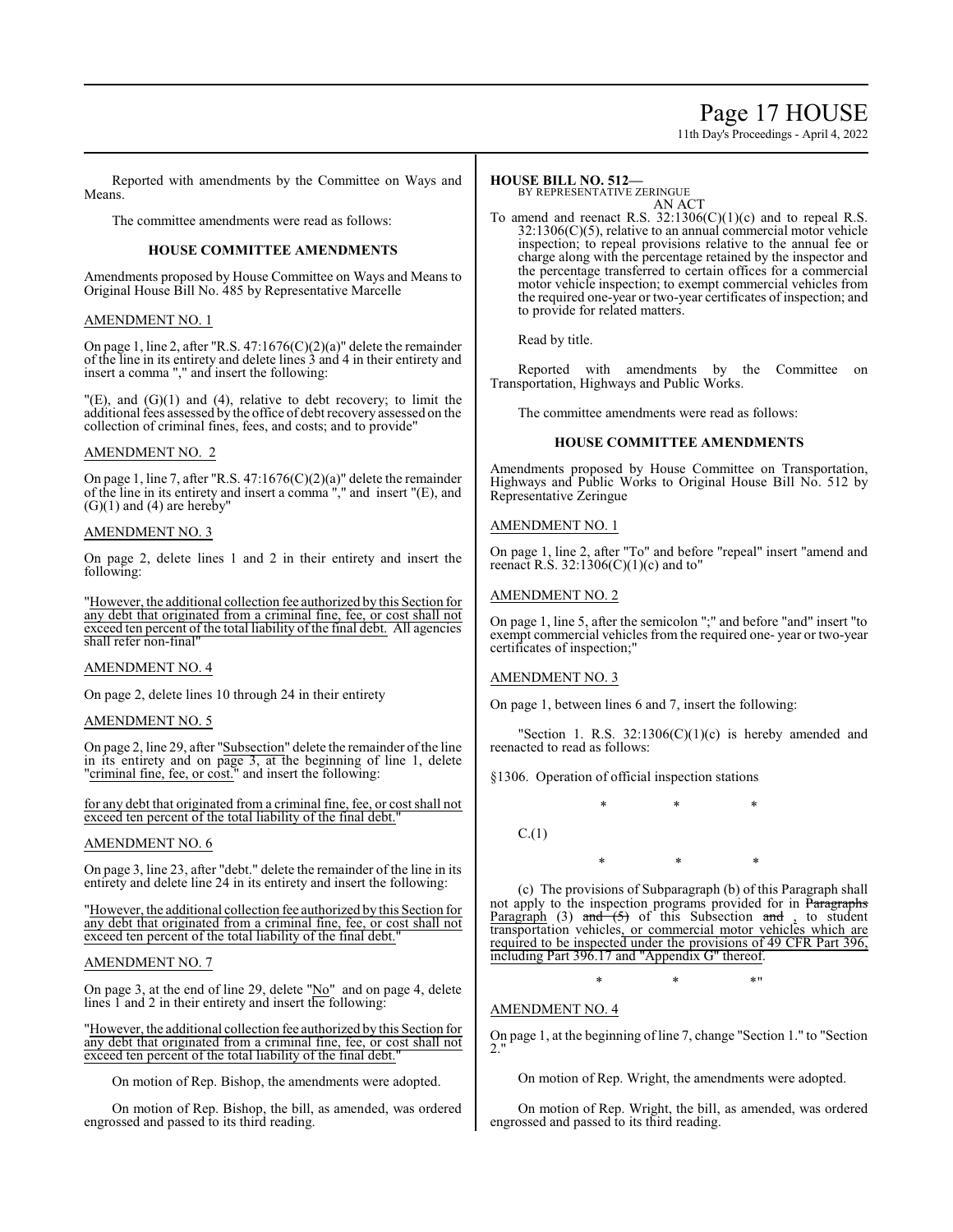# Page 18 HOUSE

11th Day's Proceedings - April 4, 2022

#### **HOUSE BILL NO. 549—**

BY REPRESENTATIVES BOYD, AMEDEE, BROWN, ROBBY CARTER, WILFORD CARTER, GAROFALO, JEFFERSON, NELSON, AND **SEABAUGH** AN ACT

To amend and reenact R.S. 9:1141.8 and to enact R.S. 9:1122.103(C), 1131.5(C), and 2734, relative to immovable property; to provide relative to restrictions on immovable property; to prohibit restrictions based on race or religion; to provide relative to condominium associations, timeshare associations, and homeowners associations; to provide relative to community documents; and to provide for related matters.

Read by title.

Reported with amendments by the Committee on Civil Law and Procedure.

The committee amendments were read as follows:

#### **HOUSE COMMITTEE AMENDMENTS**

Amendments proposed by House Committee on Civil Law and Procedure to Original House Bill No. 549 by Representative Boyd

#### AMENDMENT NO. 1

On page 1, lines 13-14 and 19, after "be" and before "void" delete "declared"

#### AMENDMENT NO. 2

On page 2, at the beginning of line 9, delete "declared"

AMENDMENT NO. 3

On page 2, line 16, after "be" and before "void" delete "declared"

On motion of Rep. Gregory Miller, the amendments were adopted.

On motion of Rep. Gregory Miller, the bill, as amended, was ordered engrossed and passed to its third reading.

#### **HOUSE BILL NO. 599—**

BY REPRESENTATIVE BEAULLIEU A JOINT RESOLUTION

Proposing to amend Article VII, Section 21(K) of the Constitution of Louisiana, relative to ad valorem tax exemptions; to provide for an ad valorem tax exemption for certain veterans with disabilities; to provide for exemption amounts; to prohibit the loss of revenue associated with certain ad valorem tax exemptions impacting the calculation of millage rates by taxing authorities; to require taxing authorities to absorb the loss of revenue as a result of the exemptions; to prohibit the reappraisal and valuation of property for purposes of millage adjustment under certain circumstances; to provide for submission of the proposed amendment to the electors; and to provide for related matters.

Read by title.

Reported without amendments by the Committee on Civil Law and Procedure.

On motion of Rep. Gregory Miller, the bill was ordered passed to its third reading.

#### **HOUSE BILL NO. 644—** BY REPRESENTATIVE GREEN

AN ACT

To amend and reenact R.S. 13:4163(A)(1), (B), (C)(1), (D)(2),  $(E)(1)(b)$  and  $(E)(2)(c)$ ,  $(F)(1)$ ,  $(G)$ ,  $(H)$ , and  $(I)$  and to enact R.S. 13:4163(C)(3), relative to civil procedure; to provide for continuances or extension of certain deadlines; to provide relative to legislators or employees engaged in legislative or constitutional convention activities; to provide for legislative activities; to provide relative to the Public Service Commission and Board of Elementary and Secondary Education; to provide for judicial notice; to provide relative to appeals; to provide relative to appeal costs; and to provide for related matters.

Read by title.

Reported with amendments by the Committee on Civil Law and Procedure.

The committee amendments were read as follows:

#### **HOUSE COMMITTEE AMENDMENTS**

Amendments proposed by House Committee on Civil Law and Procedure to Original House Bill No. 644 by Representative Green

### AMENDMENT NO. 1

On page 1, delete line 2 in its entirety and insert "To amend and reenact R.S. 13:4163(A)(1), (B), (C)(1), (D)(2), (E)(1)(b) and  $(E)(2)(c)$ ,  $(F)(1)$ ,  $(G)$ ,  $(H)$ , and  $(I)$  and to"

#### AMENDMENT NO. 2

On page 1, line 6, after "activities;" and before "to provide for judicial notice;" insert "to provide relative to the Public Service Commission and Board of Elementary and Secondary Education;"

#### AMENDMENT NO. 3

On page 1, delete line 9 in its entirety and insert the following:

"Section 1. R.S. 13:4163(A)(1), (B), (C)(1), (D)(2), (E)(1)(b) and  $(E)(2)(c)$ ,  $(F)(1)$ ,  $(G)$ ,  $(H)$ , and  $(I)$  are hereby"

#### AMENDMENT NO. 4

On page 1, line 11, after "legislative" and before "continuance" insert "or public representative"

#### AMENDMENT NO. 5

On page 1, at the end of line 11, insert "or public representative"

#### AMENDMENT NO. 6

On page 1, line 13, after "legislature" and before "and" insert a comma "," and "Public Service Commission, or Board of Elementary and Secondary Education"

#### AMENDMENT NO. 7

On page 1, line 13, after "legislative" and before "employee" insert a comma "," and "Public Service Commission, or Board of Elementary and Secondary Education"

#### AMENDMENT NO. 8

On page 1, between lines 17 and 18 insert the following:

"B. The peremptory grounds for continuance or extension is are available to and for the benefit of a member of the legislature, Public Service Commission, or Board of Elementary and Secondary Education or legislative employee and may only be asserted or waived by a member or employee."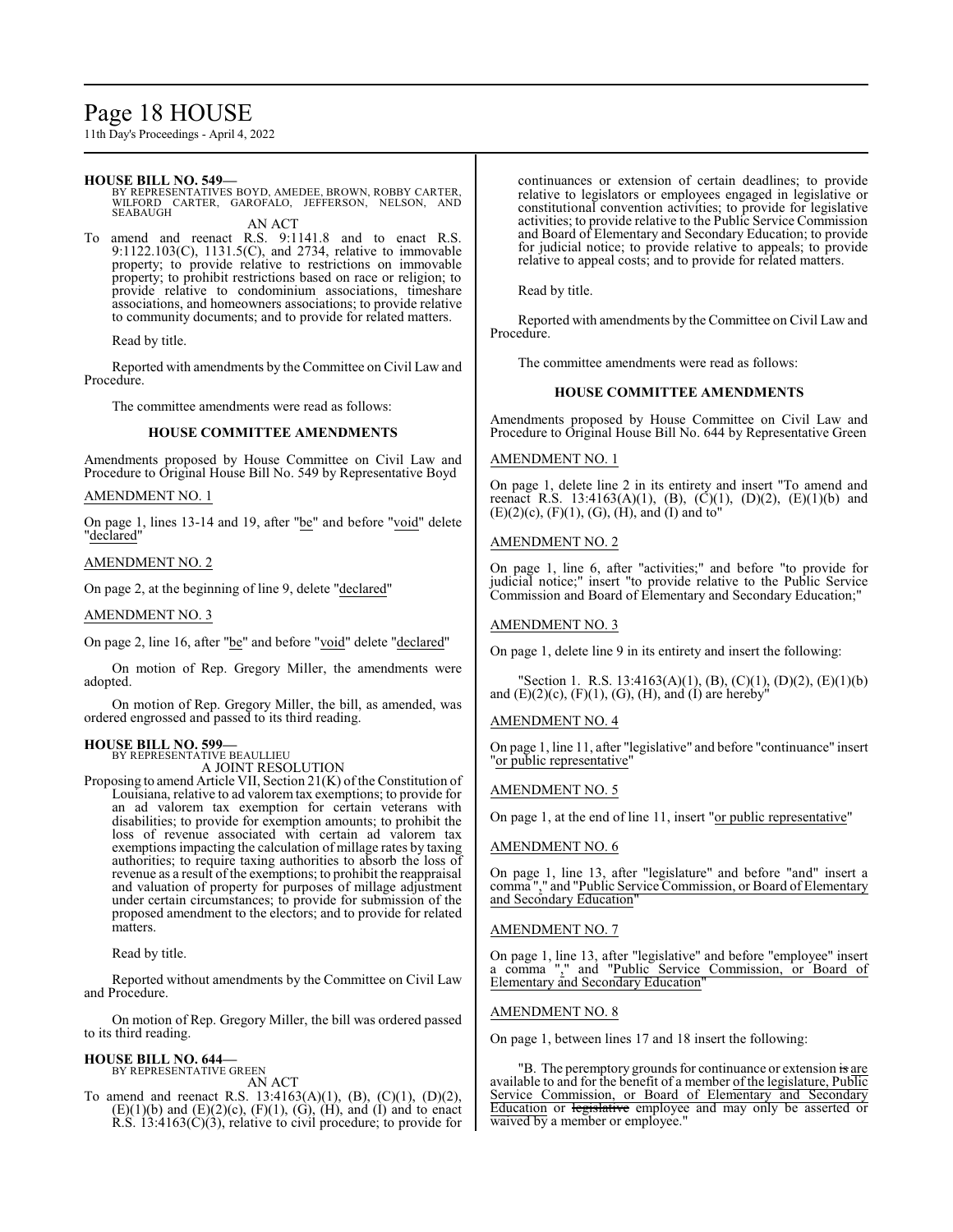# Page 19 HOUSE

11th Day's Proceedings - April 4, 2022

### AMENDMENT NO. 9

On page 2, line 7, after "by" and before the colon ":" insert "any of the following"

#### AMENDMENT NO. 10

On page 2, line 12, after "commission;" and before " $(v)$ " delete " $or$ "

#### AMENDMENT NO. 11

On page 2, line 13, after "constituents" and before the period "." insert "for which the legislator is eligible to receive a per diem; or (vi) any meeting or hearing for the Public Service Commission or Board of Elementary and Secondary Education

#### AMENDMENT NO. 12

On page 2, line 21, after "for" and before "continuance" delete "legislative"

#### AMENDMENT NO. 13

On page  $2$ , line  $23$ , after " $\underline{for}$ " and before "continuance" delete "legislative"

#### AMENDMENT NO. 14

On page 2, at the end of 24, delete "impose" and delete lines 25 and 26 in their entirety and insert the following:

'award attorney fees of not less than one thousand dollars and court costs payable to the member or employee by the party or attorney who opposed a motion for legislative continuance or extension.

#### AMENDMENT NO. 15

On page 3, delete lines 1 and 2 in their entirety and insert the following:

 $"E(1)(a)$  If the grounds for a legislative continuance or extension are founded upon the convening of a regular or veto legislative session or a constitutional convention, the motion for legislative continuance or extension shall be timely if filed no later than five calendar days prior to the hearing or proceeding to be continued."

#### AMENDMENT NO. 16

On page 3, line 3, after "for a" and before "continuance" delete "legislative"

### AMENDMENT NO. 17

On page 3, line 10, after "for" and before "continuance" delete "legislative"

#### AMENDMENT NO. 18

On page 3, delete line 15 in its entirety and insert the following:

"(2) Within seventy-two hours of the filing of a motion for a legislative continuance or extension, the court or agency shall grant the continuance or extension ex parte as follows:

\* \* \*

(c) If a legal deadline has run, a motion to continue or extend a legal deadline shall be timely if filed within five days prior to a hearing or proceeding on a motion for sanctions or penalties brought by opposing counsel for the failure of the member or employee to comply with the legal deadline.

 $F(1)$  The provisions of this Section shall not apply to cases in the Supreme Court of Louisiana, criminal cases where the death penalty is sought, and administrative rulemaking authorized by R.S. 49:953.

 $*$  \*  $*$  \*

#### AMENDMENT NO. 19

On page 3, line 17, after "for" and before "continuance" delete "legislative"

AMENDMENT NO. 20

On page 3, at the end of line 22, delete "legislative"

#### AMENDMENT NO. 21

On page 3, delete line 27 in its entirety and insert the following:

"H.(1) Any person or attorney who has filed a motion for legislative continuance or extension which has been denied or which has not been granted within seventy-two hours of filing may apply directly to the Supreme Court of Louisiana for supervisory writs to review the action or inaction of the court or agency where the motion was filed."

#### AMENDMENT NO. 22

On page 4, delete line 6 in its entirety and insert the following:

"I.(1) For sufficient cause shown, the court shall consider a motion for legislative continuance or extension at any time prior to the hearing or proceeding.

(2) The motion for a  $\frac{legislative}{}$  continuance may be filed by electronic means such as facsimile transmission or electronic mail, or any other means authorized by law, provided that the mover shall provide all opposing counsel or parties with a copy of the motion, simultaneously with the transmission of the motion to the court.

Section 2. This Act shall become effective upon signature by the governor or, if not signed by the governor, upon expiration of the time for bills to become law without signature by the governor, as provided by Article III, Section 18 of the Constitution of Louisiana. If vetoed by the governor and subsequently approved by the legislature, this Act shall become effective on the day following such approval."

On motion of Rep. Wright, the amendments were adopted.

On motion of Rep. Wright, the bill, as amended, was ordered engrossed and passed to its third reading.

#### **HOUSE BILL NO. 658—**

BY REPRESENTATIVE STAGNI AN ACT

To amend and reenact R.S. 32:422.2, relative to the Louisiana Advisory Council on Driver Education membership; to modify the rules, regulations, and standards to include driver education providers; to increase the membership of the council; to remove the additional two-year cap on members appointed to the council; to increase the number of unexcused absences; to modify the procedure for council vacancies and appointment of council officers; to provide for council meeting venues; and to provide for related matters.

Read by title.

Reported with amendments by the Committee on Transportation, Highways and Public Works.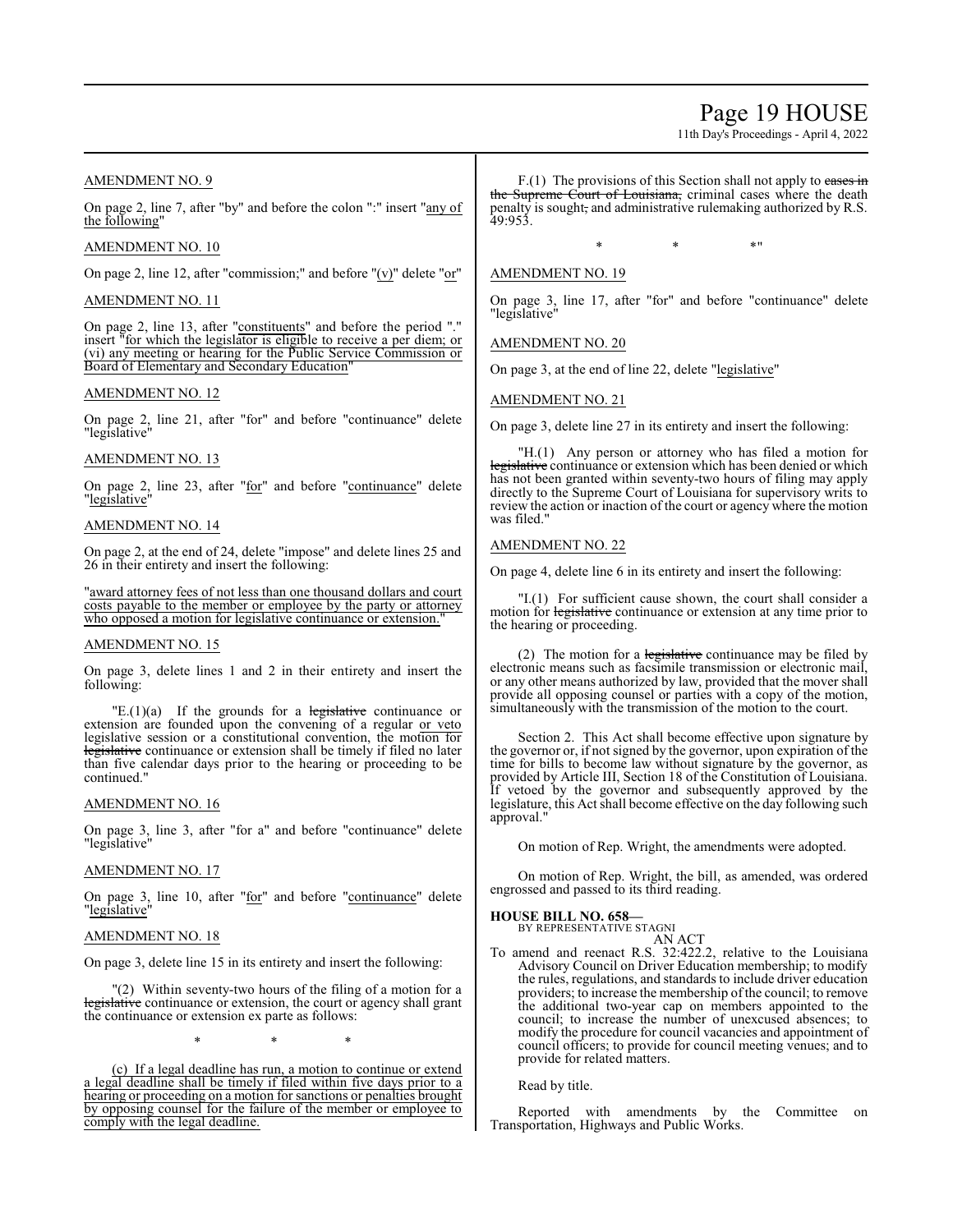# Page 20 HOUSE

11th Day's Proceedings - April 4, 2022

The committee amendments were read as follows:

### **HOUSE COMMITTEE AMENDMENTS**

Amendments proposed by House Committee on Transportation, Highways and Public Works to Original House Bill No. 658 by Representative Stagni

### AMENDMENT NO. 1

On page 1, line 18, after "members" insert a period "." and delete "and two"

### AMENDMENT NO. 2

On page 1, delete line 19 in its entirety and at the beginning of line 20, delete "vehicles."

### AMENDMENT NO. 3

On page 2, delete lines 14 through 17 in their entirety and insert in lieu thereof the following:

"(5) One representative of the Louisiana Highway Safety Commission appointed from a list of three persons nominated by the executive director of the Louisiana Highway Safety Commission."

### AMENDMENT NO. 4

On page 2, line 24 change "(3)" to "(8)"

On motion of Rep. Wright, the amendments were adopted.

On motion of Rep. Wright, the bill, as amended, was ordered engrossed and passed to its third reading.

#### **HOUSE BILL NO. 670—** BY REPRESENTATIVE BUTLER

AN ACT

To amend and reenact R.S. 37:585(C), 586(A)(4) and (6), and 599, relative to the Louisiana Cosmetology Act; to provide for examinations for special permits; to provide for fees for licenses, permits, and certificates for certain applicants; and to provide for related matters.

Read by title.

Reported with amendments by the Committee on Commerce.

The committee amendments were read as follows:

### **HOUSE COMMITTEE AMENDMENTS**

Amendments proposed by House Committee on Commerce to Original House Bill No. 670 by Representative Butler

### AMENDMENT NO. 1

On page 2, at the beginning of line 11, delete "1."

### AMENDMENT NO. 2

On page 2, at the beginning of line 14, change "2(a)" to "2"

### AMENDMENT NO. 3

On page 2, delete lines 17 and 18 in their entirety and insert in lieu thereof the following:

"registration for a cosmetologist, esthetician, manicurist, or instructor \$35.00"

# AMENDMENT NO. 4

On page 3, delete lines 3 and 4 in their entirety and insert in lieu thereof the following:

"(f) Beauty (3) For each application for an initial license, permit, or certificate of registration and each annual renewal of such license, permit, or certificate of registration for a beauty shop or salon, including a home care salon, and or a mobile salon \$40.00"

## AMENDMENT NO. 5

On page 3, at the beginning of line 8, change "(3)" to "(4)"

AMENDMENT NO. 6

On page 3, at the beginning of line 18, delete "(4)" and insert "(5)"

## AMENDMENT NO. 7

On page 3, at the beginning of line 21, delete "(5)" and insert "(6)"

## AMENDMENT NO. 8

On page 3, at the beginning of line 24, delete "(6)" and insert "(7)"

AMENDMENT NO. 9

On page 3, at the beginning of line 27, change "(7)" to "(8)"

AMENDMENT NO. 10

On page 3, at the beginning of line 28, change "(8)" to "(9)"

AMENDMENT NO. 11

On page 4, at the beginning of line 4, change "(9)" to "(10)"

# AMENDMENT NO. 12

On page 4, at the beginning of line 9, change " $(10)$ " to " $(11)$ "

AMENDMENT NO. 13

On page 4, at the beginning of line 10, delete "1."

On motion of Rep. Davis, the amendments were adopted.

On motion of Rep. Davis, the bill, as amended, was ordered engrossed and passed to its third reading.

### **HOUSE BILL NO. 681—**

BY REPRESENTATIVE SCHEXNAYDER A JOINT RESOLUTION

Proposing to add Article VII, Section 3.1 of the Constitution of Louisiana, relative to sales and use tax collection; to create the State and Local Streamlined Sales and Use Tax Commission; to authorize the legislature to provide by law for the streamlined electronic collection of sales and use taxes; to provide for commission membership; to provide for commission duties and responsibilities; to provide for commission officers; to provide for the administration of sales and use taxes; to provide for the transfer of powers, duties, functions, and responsibilities of the Louisiana Sales and Use Tax Commission for Remote Sellers and the Louisiana Uniform Local Sales Tax Board; to provide for funding; to provide for submission of the proposed amendment to the electors; to provide for effectiveness; and to provide for related matters.

Read by title.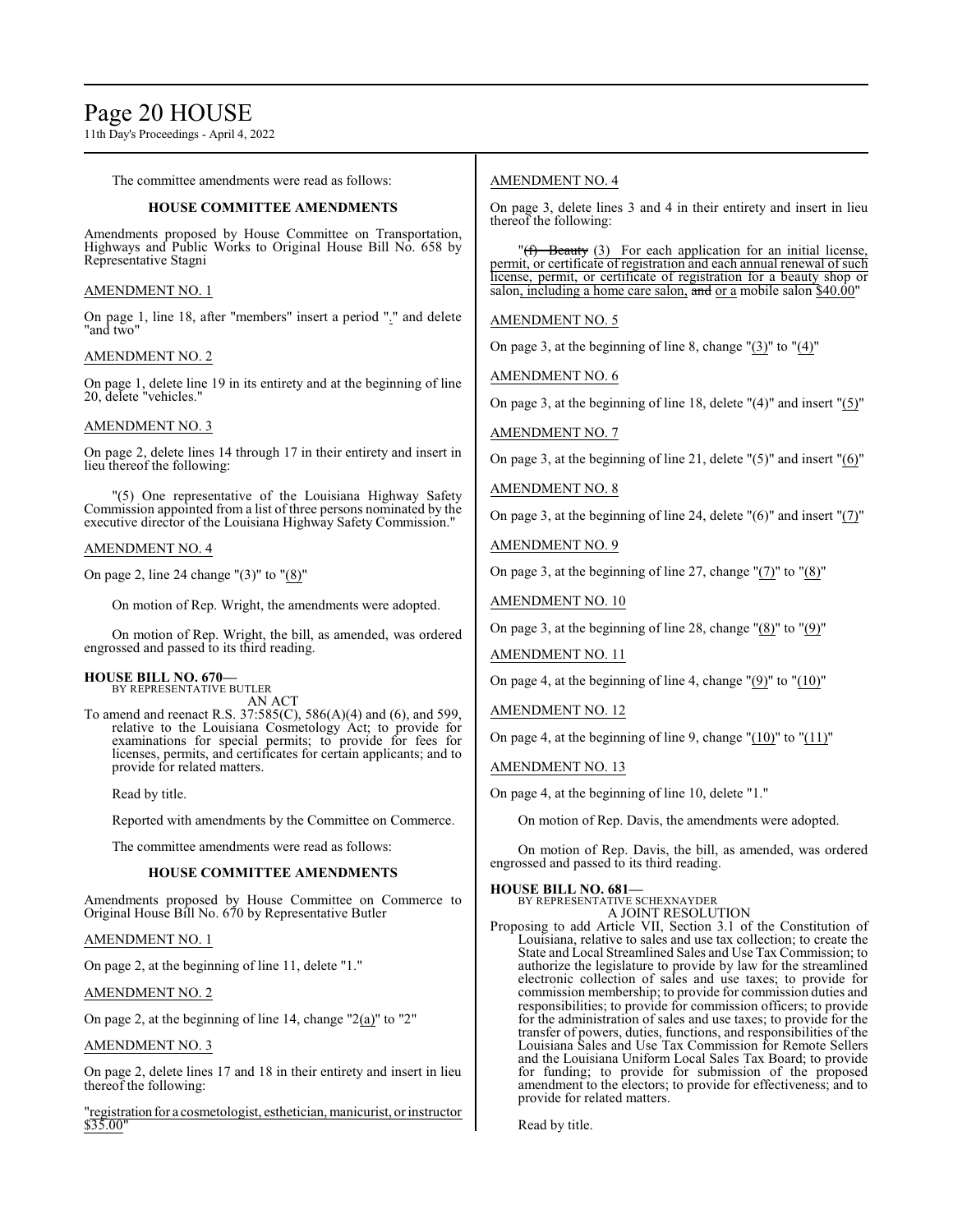# Page 21 HOUSE

11th Day's Proceedings - April 4, 2022

Reported with amendments by the Committee on Ways and Means.

The committee amendments were read as follows:

#### **HOUSE COMMITTEE AMENDMENTS**

Amendments proposed by House Committee on Ways and Means to Original House Bill No. 681 by Representative Schexnayder

#### AMENDMENT NO. 1

On page 1, line 3, after "the" and before "Streamlined" insert "State and Local"

#### AMENDMENT NO. 2

On page 1, line 16, after "§3.1." and before "Streamlined" insert "State and Local"

#### AMENDMENT NO. 3

On page 1, line 17, after "The" and before "Streamlined" insert "State and Local"

### AMENDMENT NO. 4

On page 3, line 10, after "effect" and before the period "." insert the following:

"for the limited purposes of the commission's duties as set forth in Subparagraph (2) of this Paragraph"

#### AMENDMENT NO. 5

On page 3, at the beginning of line 27, after "revenues" delete the remainder of the line in its entirety and insert the following:

"collected and deemed by the commission, to be reasonable and necessary costs of the administration and collection of sales and use taxes levied by all taxing authorities within the state."

#### AMENDMENT NO. 6

On page 4, line 4, after "commission." delete the remainder of the line in its entirety and delete lines 5 through 8 in their entirety and insert the following:

"When the Louisiana Sales and Use Tax Commission for Remote Sellers and the Louisiana Uniform Local Sales Tax Board are abolished:

(1) Any reference in law to the Louisiana Sales and Use Tax Commission for Remote Sellers and the Louisiana Uniform Local Sales Tax Board shall be deemed to apply to the commission.

(2) All books, papers, records, actions, and other property, heretofore possessed, controlled, or used by the Louisiana Sales and Use Tax Commission for Remote Sellers and the Louisiana Uniform Local Sales Tax Board shall be transferred to the commission.

All employees of the Louisiana Sales and Use Tax Commission for Remote Sellers and the Louisiana Uniform Local Sales Tax Board shall be transferred to the commission.

#### AMENDMENT NO. 7

On page 4, line 19, after "the" and before "Streamlined" insert "State and Local"

On motion of Rep. Bishop, the amendments were adopted.

Under the rules, the above bill, as amended, was ordered engrossed and recommitted to the Committee on Civil Law and Procedure.

#### **HOUSE BILL NO. 704—**

BY REPRESENTATIVES NEWELL, BOYD, LANDRY, MOORE, AND SCHLEGEL AND SENATOR BARROW AN ACT

To amend and reenact R.S. 47:463.108(A), (D), and (E) and to repeal R.S. 47:463.108(F), relative to the breast cancer awareness special prestige license plate; provides relative to monies received from the royalty fees; and to provide for related matters.

Read by title.

Reported favorably by the Committee on Transportation, Highways and Public Works.

On motion of Rep. Wright, the bill was ordered engrossed and passed to its third reading.

# **HOUSE BILL NO. 710—**

BY REPRESENTATIVE STEFANSKI

AN ACT To amend and reenact R.S. 38:2225.2.4(B)(5)(introductory paragraph), (E), and (F)(4) and to enact R.S.  $38:2225.2.4(B)(7)$ and  $(F)(2)(f)$ , relative to the provisions of construction management at risk project delivery method; to provide for the "selection review committee" definition to include ranking proposers; to provide for the requirements of the selection review committee members; to provide for the procedures of the selection review committee; to provide for the requirements of the request for qualifications; to exempt the selection review committee meetings from the Open Meetings Law; to provide for the procedure of a nonresponsive construction management at risk bid winner; and to provide for related matters.

Read by title.

Reported with amendments by the Committee on Transportation, Highways and Public Works.

The committee amendments were read as follows:

### **HOUSE COMMITTEE AMENDMENTS**

Amendments proposed by House Committee on Transportation, Highways and Public Works to Original House Bill No. 710 by Representative Stefanski

### AMENDMENT NO. 1

On page 1, line 3, after "R.S. 38:2225.2.4(B)(7)," and before "relative" change ",  $(F)(2)(f)$ , and  $(G)(7)$ ," to "and  $(F)(2)(f)$ ,"

### AMENDMENT NO. 2

On page 1, line 13, after "R.S. 38:2225.2.4(B)(7)," and before "are hereby" change ",  $(F)(2)(f)$ , and  $(G)(7)$ " to "and  $(F)(2)(f)$ "

#### AMENDMENT NO. 3

On page 2, line 2, after "qualifications," change "score and rank" to 'score, or rank of

AMENDMENT NO. 4

On page 3, at the end of line 2, insert the following:

"If the public entity is unable to negotiate a contract with the highest ranked CMAR proposer, the public entity may award the contract to the next highest ranked CMAR proposer."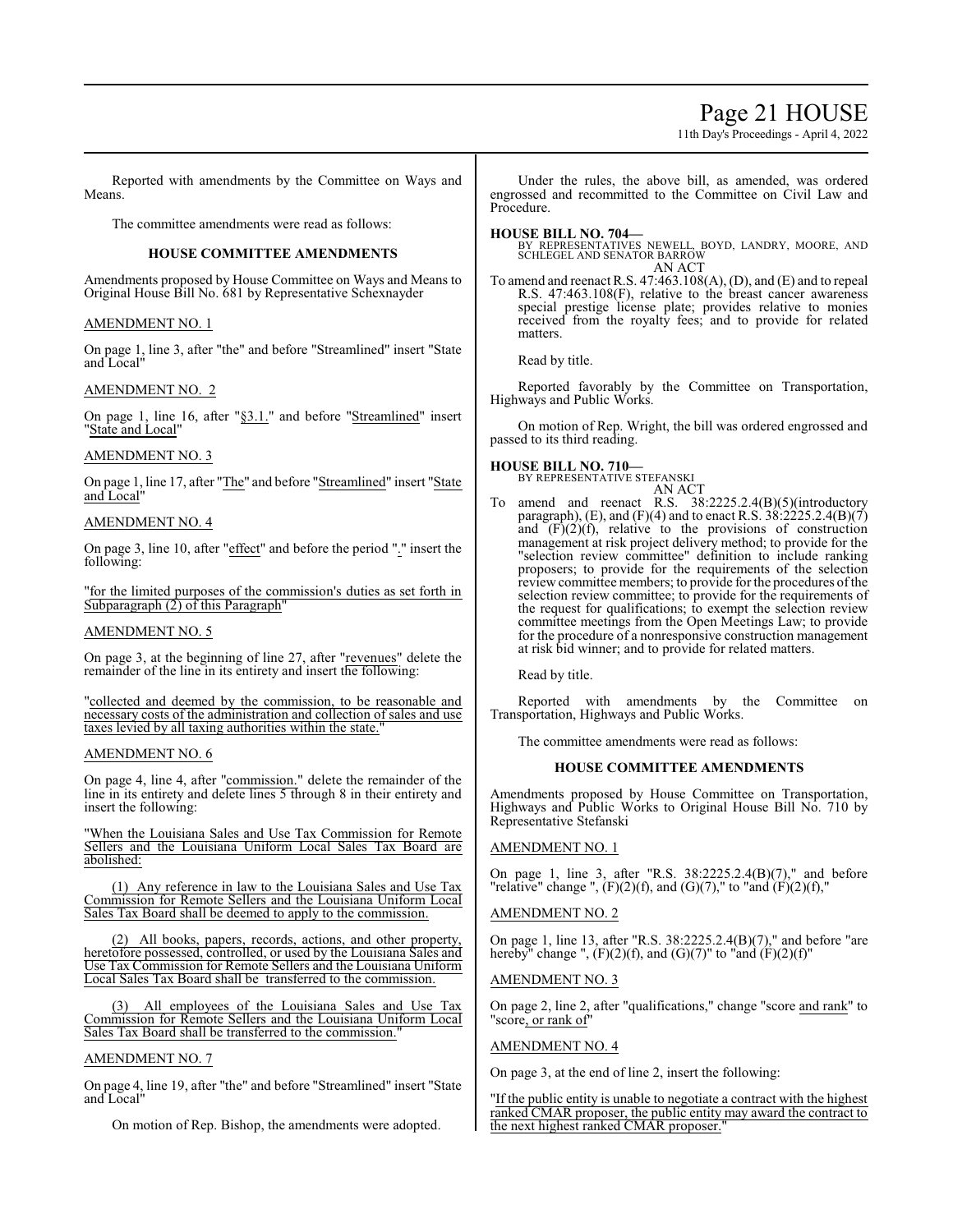# Page 22 HOUSE

11th Day's Proceedings - April 4, 2022

## AMENDMENT NO. 5

On page 3, delete lines 4 through 9 in their entirety

On motion of Rep. Wright, the amendments were adopted.

On motion of Rep. Wright, the bill, as amended, was ordered engrossed and passed to its third reading.

**HOUSE BILL NO. 714—** BY REPRESENTATIVES FREIBERG, GEYMANN, AND FREEMAN AN ACT

To enact Part XII of Chapter 2 of Title 51 of the Louisiana Revised Statutes of 1950, to be comprised of R.S. 51:771 through 776, relative to the sale of certain cosmetics; to provide definitions; to prohibit the sale of certain cosmetics; to provide exemptions; to provide for application of law in political subdivisions; to provide for penalties; to provide forseverability; and to provide for related matters.

Read by title.

Reported with amendments by the Committee on Commerce.

The committee amendments were read as follows:

### **HOUSE COMMITTEE AMENDMENTS**

Amendments proposed by House Committee on Commerce to Original House Bill No. 714 by Representative Freiberg

## AMENDMENT NO. 1

On page 1, line 12, after "have the" and before the colon ":" change "meanings ascribed to them" to "following meanings"

### AMENDMENT NO. 2

On page 2, line 12, change ""Non-functional" to ""Nonfunctional"

### AMENDMENT NO. 3

On page 3, line 9, change "non-animal" to "nonanimal"

AMENDMENT NO. 4

On page 3, line 12, change "non-functional" to "nonfunctional"

### AMENDMENT NO. 5

On page 3, line 13, change "non-cosmetic" to "noncosmetic"

### AMENDMENT NO. 6

On page 3, line 18, change "non-animal" to "nonanimal"

# AMENDMENT NO. 7

On page 3, line 21, change "non-functional" to "nonfunctional"

# AMENDMENT NO. 8

On page 3, line 22, change "non-functional" to "nonfunctional"

AMENDMENT NO. 9

On page 3, line 25, after "ingredient" change "on" to "or"

AMENDMENT NO. 10

On page 3, line 27, change "non-functional" to "nonfunctional"

# AMENDMENT NO. 11

On page 4, at the end of line 6, change "that" to "the"

### AMENDMENT NO. 12

On page 4, line 16, after "than" and before "thousand" change "five" to "one"

## AMENDMENT NO. 13

On page 4, line 17, after "fine of" and before "dollars" change "one thousand" to "five hundred"

On motion of Rep. Davis, the amendments were adopted.

On motion of Rep. Davis, the bill, as amended, was ordered engrossed and passed to its third reading.

# **HOUSE BILL NO. 769—** BY REPRESENTATIVE WRIGHT

### AN ACT

To amend and reenact R.S.  $14:98.1(A)(2)$  and  $(3)(b)$  and  $(c)$  and 98.2(A)(2) and (3)(b) and (c), R.S. 15:307(Section heading),  $(A), (C), (D),$  and  $(E),$  R.S. 32:378.2(A),  $(B)(1)(a)(ii)$ , (aa), (bb), (M)(2), and (N),  $414(A)(1)(c)$ , (i), and (ii) and (D)(1)(b),  $667(B)(1)(b)$  and (c), and (3), and  $(1)(1)(a)$  and  $(b)$ , and  $668(B)(1)(a)$ (introductory paragraph), (i), (c), and (2) and to enact R.S. 15:307(B)(3), (F), (G), and (H), 307.1, 307.2, and R.S. 32:667(B)(3)(d) and (K), relative to ignition interlock devices; to provide for the calibration of ignition interlock devices; to provide standards for compliance with ignition interlock devices; to change references to criminal offenses for driving while intoxicated; to provide for a change in time periods that a driver is required to have an ignition interlock device; to provide relative to restricted driver's licenses; to provide for the addition of cameras to ignition interlock devices; to provide for an extension of time that a driver is required to have an ignition interlock device upon notice of a violation reset; to provide relative to first and second offense penalties for operating a vehicle while intoxicated; and to provide for related matters.

Read by title.

Reported with amendments by the Committee on Transportation, Highways and Public Works.

The committee amendments were read as follows:

### **HOUSE COMMITTEE AMENDMENTS**

Amendments proposed by House Committee on Transportation, Highways and Public Works to Original House Bill No. 769 by Representative Wright

### AMENDMENT NO. 1

On page 1, line 2, after "R.S. 14:98.1(A)(2)" and before the comma "," delete "and (3)(b) and 98.2(A)(2) and (3)(b)," and insert "and  $(3)(b)$  and  $(c)$  and  $(98.2(A)(2)$  and  $(3)(b)$  and  $(c)$ "

### AMENDMENT NO. 2

On page 1, line 17, after "R.S. 14:98.1(A)(2)" and before "are" delete "and  $(3)(b)$  and  $98.2(A)(2)$  and  $(3)(b)$ " and insert "and  $(3)(b)$  and  $(c)$ and 98.2(A)(2) and (3)(b) and (c)"

### AMENDMENT NO. 3

On page 2, between lines 23 and 24, insert the following: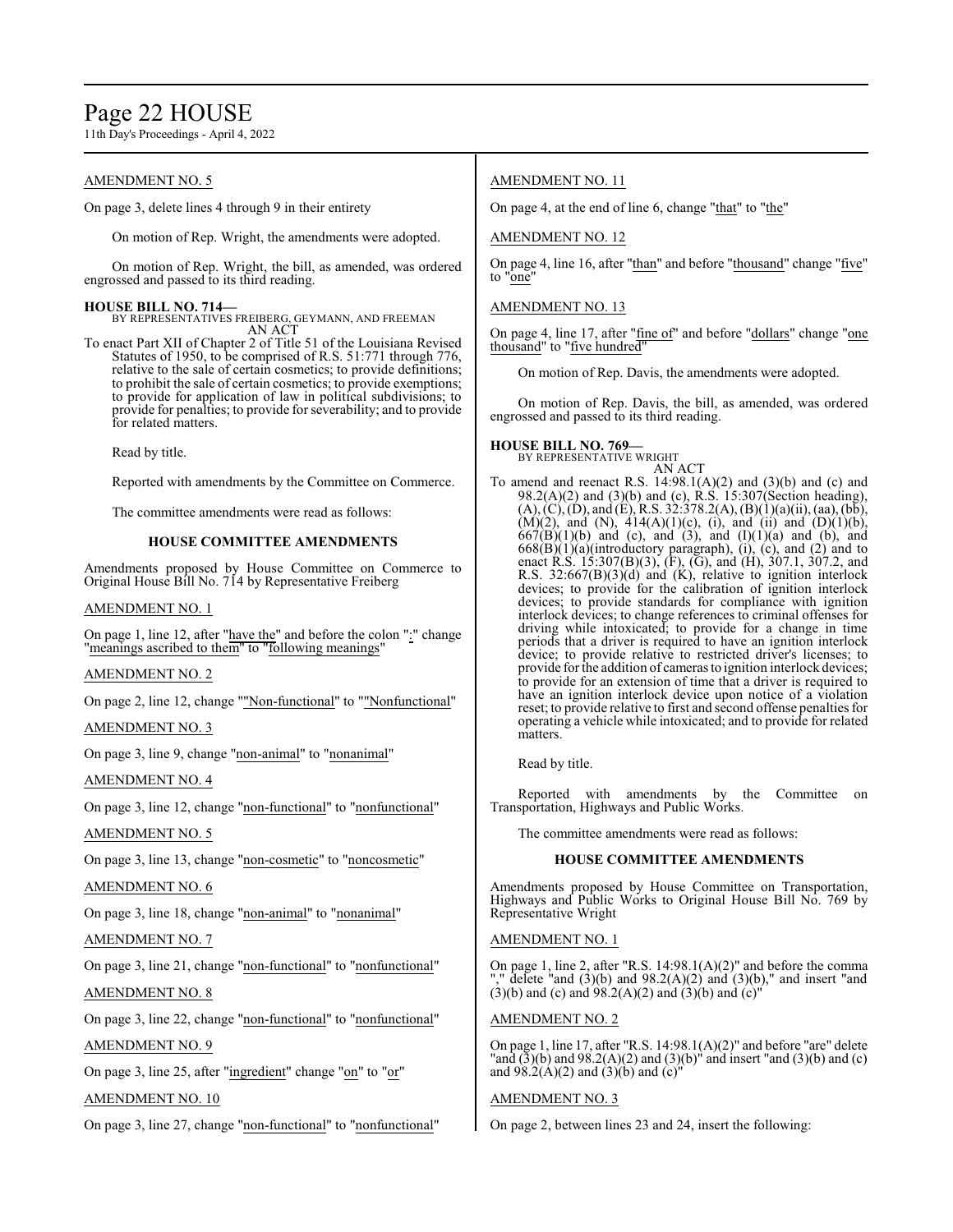11th Day's Proceedings - April 4, 2022

"(c) The court shall require that the offender not operate a motor vehicle during the period of probation unless any vehicle, while being operated by the offender, is equipped with a functioning ignition interlock device in compliance with the requirements ofR.S. 14:98.5(C) and R.S. 32:378.2. The ignition interlock device shall remain installed and operative on his vehicle during the first twelvemonth entire period of suspension of his driver's license following the date of conviction."

### AMENDMENT NO. 4

On page 3, between lines 15 and 16, insert the following:

"(c) The court shall require that the offender not operate a motor vehicle during the period of probation unless any vehicle, while being operated by the offender, is equipped with a functioning ignition interlock device in compliance with the requirements of R.S. 14:98.5(C), R.S. 15:306, and R.S. 32:378.2. The ignition interlock device shall remain installed and operative on his vehicle during the first three years of the four-year period of the suspension of his driver's license.

#### AMENDMENT NO. 5

On page 15, line 25, after "R.S.  $14:98.1(A)(3)(b)$ " and before "and" insert "and (c)"

#### AMENDMENT NO. 6

On page 16, line 2, after "14:98.2(A)(3)(b)" and before the period "." insert "and (c)"

On motion of Rep. Wright, the amendments were adopted.

On motion of Rep. Wright, the above bill, as amended, was ordered engrossed and recommitted to the Committee on Administration of Criminal Justice.

# **HOUSE BILL NO. 830—** BY REPRESENTATIVE DAVIS

AN ACT

To amend and reenact R.S. 49:222(B)(1)(a) and to enact R.S.  $49:222(B)(15)$ , relative to fees chargeable by the secretary of state; to provide for transferring a limited liability company name; to establish a fee for certain termination services; to establish fees relative to structured settlement purchase companies; to make technical changes; and to provide for related matters.

Read by title.

Reported favorably by the Committee on Commerce.

On motion of Rep. Davis, the bill was ordered engrossed and passed to its third reading.

#### **HOUSE BILL NO. 848—** BY REPRESENTATIVE BRYANT

AN ACT

To amend and reenact Children's Code Article 615(E)(introductory paragraph) and to enact Children's Code Article 615(E)(4) and (G), relative to the disposition of reports of child abuse; to provide for the release of inconclusive or not justified reports to certain entities when in the course of investigation or legal proceedings; to provide for confidentiality; and to provide for related matters.

Read by title.

Reported with amendments by the Committee on Civil Law and Procedure.

The committee amendments were read as follows:

# **HOUSE COMMITTEE AMENDMENTS**

Amendments proposed by House Committee on Civil Law and Procedure to Original House Bill No. 848 by Representative Bryant

### AMENDMENT NO. 1

On page 1, line 3, after "615(E)(4)" and before the comma "," insert "and  $(\bar{G})$ "

### AMENDMENT NO. 2

On page 1, line 9, after "615(E)(4)" and before "hereby" delete "is" and insert "and (G) are"

### AMENDMENT NO. 3

On page 2, line 9, after "entity" and before "that" delete "determines" and insert "has good cause to believe"

### AMENDMENT NO. 4

On page 2, at the end of line 11, insert "The requesting agency shall request the information in writing and state the purpose for which the information is being requested."

#### AMENDMENT NO. 5

On page 2, after line 17, add the following:

"G. Except as provided in Subparagraph (B)(6) of this Article, the name of the reporter shall not be disclosed.

On motion of Rep. Gregory Miller, the amendments were adopted.

On motion of Rep. Gregory Miller, the bill, as amended, was ordered engrossed and passed to its third reading.

#### **HOUSE BILL NO. 864—**

BY REPRESENTATIVES DAVIS AND MCKNIGHT AND SENATOR WARD AN ACT

To amend and reenact R.S. 34:1133(B), (C)(7), and (G), 1134(A), and 1135(B) and to enact R.S. 34:1136(D), relative to the Board of Louisiana River Pilot Review and Oversight; to provide for the membership of the board; to provide for per diem for the judge member; to provide for a procedure regarding review of proposed rules; to provide for board funds; and to provide for related matters.

Read by title.

Reported with amendments by the Committee on Commerce.

The committee amendments were read as follows:

#### **HOUSE COMMITTEE AMENDMENTS**

Amendments proposed by House Committee on Commerce to Original House Bill No. 864 by Representative Davis

#### AMENDMENT NO. 1

On page 2, at the beginning of line 6, after "member." delete the remainder of the line and delete line 7

On motion of Rep. Davis, the amendments were adopted.

On motion of Rep. Davis, the bill, as amended, was ordered engrossed and passed to its third reading.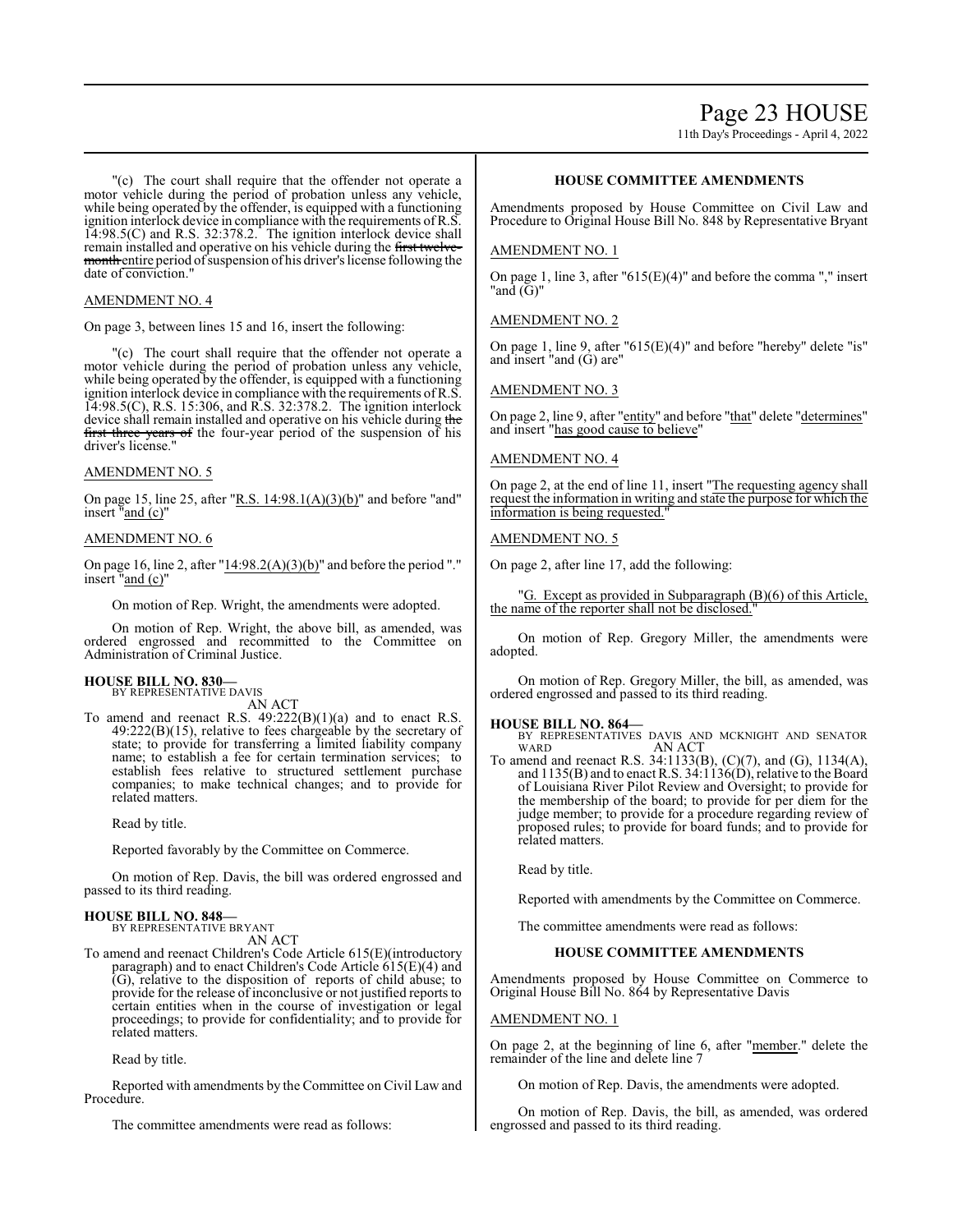# Page 24 HOUSE

11th Day's Proceedings - April 4, 2022

#### **HOUSE BILL NO. 867—** BY REPRESENTATIVE MOORE

AN ACT

To amend and reenact R.S. 32:267(A)(2) and (E), to enact R.S. 32:267(A)(3) and (4), and to repeal R.S. 32:57.4 and 267.1, relative to the designation of highway safety corridors by the Department of Transportation and Development; to remove references to electronic enforcement; to provide for penalties; to provide for definitions; and to provide for related matters.

Read by title.

Reported with amendments by the Committee on Transportation, Highways and Public Works.

The committee amendments were read as follows:

#### **HOUSE COMMITTEE AMENDMENTS**

Amendments proposed by House Committee on Transportation, Highways and Public Works to Original House Bill No. 867 by Representative Moore

#### AMENDMENT NO. 1

On page 2, line 5, after "driving" and before "impairment" insert a comma",

On motion of Rep. Wright, the amendments were adopted.

On motion of Rep. Wright, the bill, as amended, was ordered engrossed and passed to its third reading.

#### **House Bills and Joint Resolutions on Third Reading and Final Passage**

The following House Bills and Joint Resolutions on third reading and final passage were taken up and acted upon as follows:

**HOUSE BILL NO. 333—** BY REPRESENTATIVE BRASS

AN ACT

To enact R.S. 17:2926(A)(4), relative to curricula; to provide for advising of students; to provide for the scheduling of advanced courses; and to provide for related matters.

Read by title.

Rep. Brass moved the final passage of the bill.

### **ROLL CALL**

The roll was called with the following result:

#### YEAS

| Mr. Speaker | Freiberg          | Miller, |
|-------------|-------------------|---------|
| Adams       | Frieman           | Miller, |
| Amedee      | Gadberry          | Mincey  |
| Bacala      | Gaines            | Moore   |
| Beaullieu   | Garofalo          | Musca   |
| Bishop      | Goudeau           | Nelson  |
| Bourriaque  | Green             | Newel   |
| Boyd        | Hilferty          | Orgero  |
| Brass       | Hodges            | Owen,   |
| Brown       | Hollis            | Owen,   |
| Bryant      | Horton            | Phelps  |
| Butler      | Hughes            | Pierre  |
| Carpenter   | Huval             | Pressly |
| Carrier     | $\prod_{i=1}^{n}$ | Riser   |
| Carter, R.  | Ivey              | Romer   |
| Carter, W.  | Jefferson         | Scham   |
| Cormier     | Jenkins           | Schleg  |

Mr. Speaker Freiberg Miller, D. Miller, G. rry Mincey<br>Moore lo Muscarello<br>au Nelson Nelson Newell Orgeron s Owen, C. Owen, R. Phelps<br>Pierre Pressly<br>Riser External Romero<br>
Carter Schamer Schamerhorn Schlegel

| Coussan    | Johnson, M. | Seabaugh  |
|------------|-------------|-----------|
| $\cos$     | Johnson, T. | Selders   |
| Crews      | Jordan      | St. Blanc |
| Davis      | Kerner      | Stagni    |
| DeVillier  | LaCombe     | Stefanski |
| DuBuisson  | Larvadain   | Tarver    |
| Duplessis  | Lyons       | Thomas    |
| Echols     | Mack        | Thompson  |
| Edmonds    | Magee       | Turner    |
| Edmonston  | Marcelle    | Villio    |
| Emerson    | Marino      | Wheat     |
| Firment    | McCormick   | White     |
| Fisher     | McFarland   | Willard   |
| Fontenot   | McKnight    | Wright    |
| Freeman    | McMahen     |           |
| Total - 95 |             |           |
|            | NAYS        |           |
| Total - 0  |             |           |
|            | ABSENT      |           |
| Bagley     | Geymann     | Landry    |
| Deshotel   | Glover      | Miguez    |
| Farnum     | Harris      | Zeringue  |
| Total - 9  |             |           |

The Chair declared the above bill was finally passed.

The title of the above bill was read and adopted.

Rep. Brass moved to reconsider the vote by which the above bill was finally passed, and, on his own motion, the motion to reconsider was laid on the table.

Thomas Thompson Turner<br>Villio

**HOUSE BILL NO. 365—**

BY REPRESENTATIVE SEABAUGH AN ACT

To amend and reenact R.S. 14:95.1(D) and to enact R.S. 14:2(B)(29) and 95.1(E), relative to crimes of violence; to create the crime of possession of firearm or carrying concealed weapon by a person convicted of certain felonies a crime of violence; to provide for an effective date; and to provide for related matters.

Read by title.

Rep. Seabaugh sent up floor amendments which were read as follows:

#### **HOUSE FLOOR AMENDMENTS**

Amendments proposed by Representative Seabaugh to Engrossed House Bill No. 365 by Representative Seabaugh

#### AMENDMENT NO. 1

On page 2, line 2, after "felonies" delete the remainder of the line in its entirety and delete line 3 in its entirety and insert "in violation of R.S. 14:95.1(D)."

On motion of Rep. Seabaugh, the amendments were adopted.

Rep. Seabaugh moved the final passage of the bill, as amended.

#### **ROLL CALL**

The roll was called with the following result:

#### YEAS

Amedee Frieman<br>Bacala Gadberry

Mr. Speaker Freeman Miguez<br>Adams Freiberg Miller, Adams Freiberg Miller, G.<br>Amedee Frieman Mincey Gadberry Moore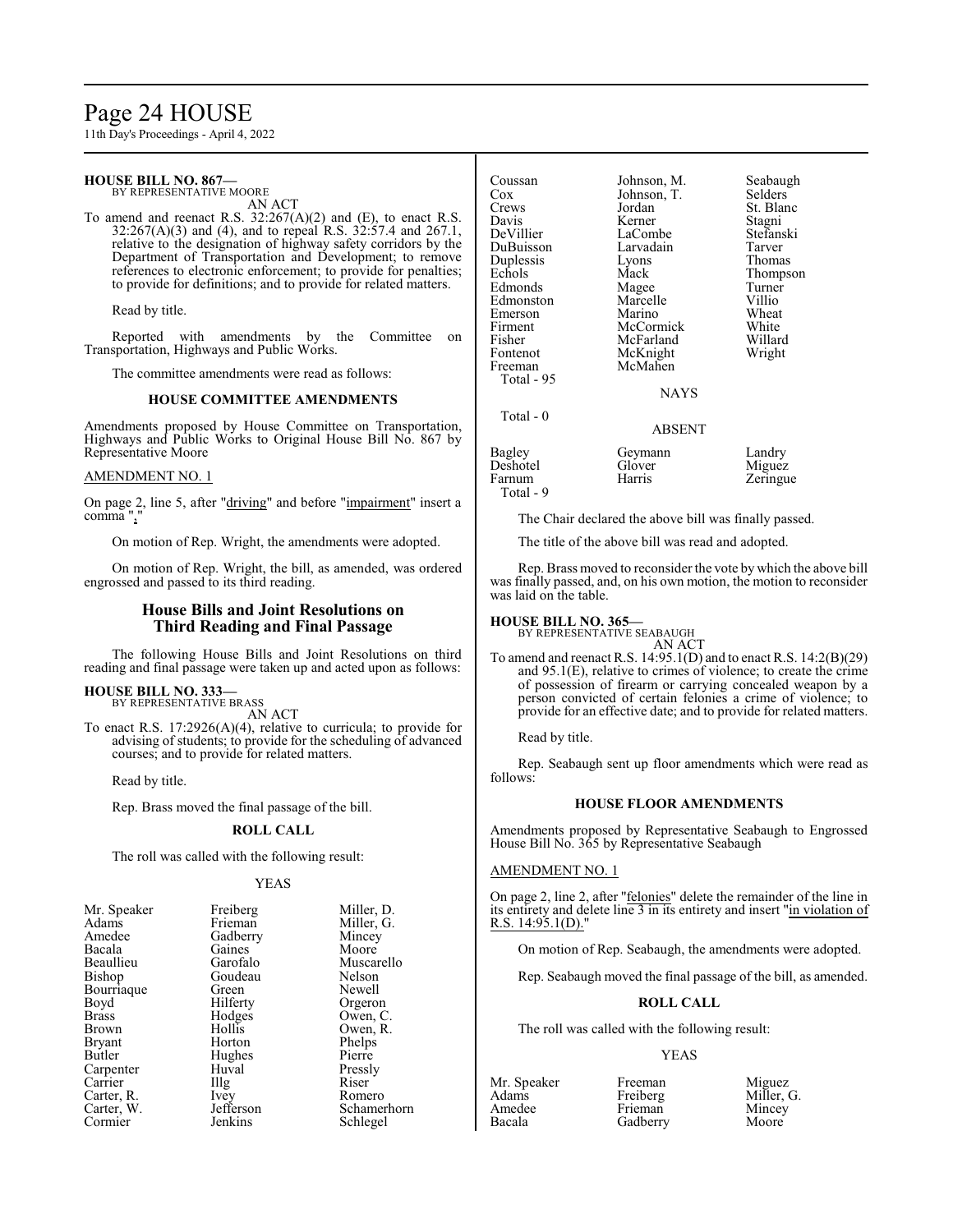# Page 25 HOUSE

11th Day's Proceedings - April 4, 2022

Bagley Gaines Muscarello Beaullieu Garofalo Nelson<br>Bourriaque Goudeau Newell Bourriaque Goude<br>Boyd Green Boyd Green Orgeron<br>Brass Harris Owen C Brass Harris Owen, C.<br>Brown Hilferty Owen, R. Brown Hilferty Owen, R.<br>Bryant Hodges Pierre Bryant Hodges Pierre Carpenter Horton Riser<br>
Carrier Hughes Romero Carrier Hughes<br>Carter, R. Huval Carter, W. Illg<br>Cormier Ivey Cormier Ivey Seabaugh<br>
Coussan Jefferson Selders Coussan Jefferson<br>Cox Jenkins Cox Jenkins St. Blanc<br>Crews Johnson M Stagni Crews Johnson, M. Stagni<br>
Davis Johnson, T. Stefanski DeVillier Jordan Tarver DuBuisson Kerner<br>Duplessis LaCombe Echols Lyons Turner<br>Edmonds Mack Villio Edmonds Mack Villio<br>Edmonston Magee Wheat Edmonston Magee Wheat<br>
Emerson Marino White Emerson Marino White<br>Farnum McCormick Willard Farnum McCormick Willard Firment McFarland Wright<br>
Fisher McKnight Zeringue Fisher McKnight<br>Fontenot McMahen Total - 95 Total - 0

Hollis Pressly<br>
Horton Riser Johnson, T. Stefans<br>Jordan Tarver LaCombe Thompson<br>Lyons Turner McMahen **NAYS** ABSENT

Huval Schamerhorn<br>
Illg Schlegel

| Bishop<br>Deshotel | Glover<br>Landry | Marcelle<br>Miller, D. |
|--------------------|------------------|------------------------|
| Geymann            | Larvadain        | Phelps                 |
| Total - 9          |                  |                        |

The Chair declared the above bill was finally passed.

The title of the above bill was read and adopted.

Rep. Seabaugh moved to reconsider the vote bywhich the above bill was finally passed, and, on his own motion, the motion to reconsider was laid on the table.

#### **HOUSE BILL NO. 411—**

BY REPRESENTATIVE THOMAS AN ACT

To amend and reenact R.S.  $42:1119(B)(2)(a)(v)$ , relative to nepotism; to provide relative to family members of school board members and school district superintendents who are employed by the school board; to provide relative to promotion of such employees; to provide for an effective date; and to provide for related matters.

Read by title.

Rep. Thomas moved the final passage of the bill.

#### **ROLL CALL**

The roll was called with the following result:

#### YEAS

Total - 97

Total - 0

Bourriaque Hodge<br>Boyd Hollis Brass Horton Phelps<br>Brown Hughes Pierre Hughes Bryant Huval Pressly<br>Butler Hlg Riser Butler IIIg Riser<br>Carpenter Ivey Romero Carpenter Ivey<br>Carrier Jefferson Carter, W. Johnson, M. Seabaughter<br>Cormier Johnson, T. Selders Cormier Johnson, T.<br>Coussan Jordan Cox Kerner Stagni DuBuisson Mack Thomp<br>
Duplessis Mage Turner Duplessis Magee Turner<br>
Echols Marcelle Villio Edmonds Marino Wheat<br>Edmonston McCormick White Edmonston McCormick White Emerson McFarland Willard<br>Farnum McKnight Wright Firment McMahen<br>Fisher Miguez Fisher Miguez<br>Freeman Miller. Miller, D.

# Beaullieu Green Newell Hilferty Orgeron<br>Hodges Owen, C. Boyd Hollis Owen, R.<br>Brass Horton Phelps Jefferson Schamerhorn<br>Jenkins Schlegel Carter, R. Jenkins Schlegel<br>Carter, W. Johnson, M. Seabaugh Coussan Jordan St. Blanc<br>
Cox Kerner Stagni Crews LaCombe Stefanski<br>
Davis Landry Tarver Landry Tarver<br>Lyons Thomas DeVillier Lyons Thomas Marcelle Villio<br>
Marino Wheat Farnum McKnight Wright<br>Firment McMahen Zeringue

#### ABSENT

**NAYS** 

| Deshotel<br>Fontenot<br>Geymann | Glover<br>Goudeau<br>Harris | Larvadain |
|---------------------------------|-----------------------------|-----------|
| Total - 7                       |                             |           |

The Chair declared the above bill was finally passed.

The title of the above bill was read and adopted.

Rep. Thomas moved to reconsider the vote by which the above bill was finally passed, and, on her own motion, the motion to reconsider was laid on the table.

#### **HOUSE BILL NO. 417—**

BY REPRESENTATIVE HILFERTY

AN ACT To amend and reenact R.S.  $17:436.1(K)(1)$  and to enact R.S. 17:407.50.2, relative to licensed early learning centers and public elementary and secondary schools; to provide with respect to anaphylaxis training; to provide with respect to the administration of medication; to authorize the maintenance of a supply of auto-injectable epinephrine; to provide for definitions; to provide for effectiveness; and to provide for related matters.

Read by title.

Rep. Hilferty moved the final passage of the bill.

#### **ROLL CALL**

The roll was called with the following result:

### YEAS

| Mr. Speaker<br>Adams | Freiberg<br>Frieman       | Miller. G.<br>Mincey |                 | YEAS                |                          |
|----------------------|---------------------------|----------------------|-----------------|---------------------|--------------------------|
| Amedee               | Gadberrv                  | Moore                | Mr. Speaker     | Freeman             | Miguez                   |
| Bacala<br>Bagley     | <b>Gaines</b><br>Garofalo | Muscarello<br>Nelson | Adams<br>Amedee | Freiberg<br>Frieman | Miller, D.<br>Miller, G. |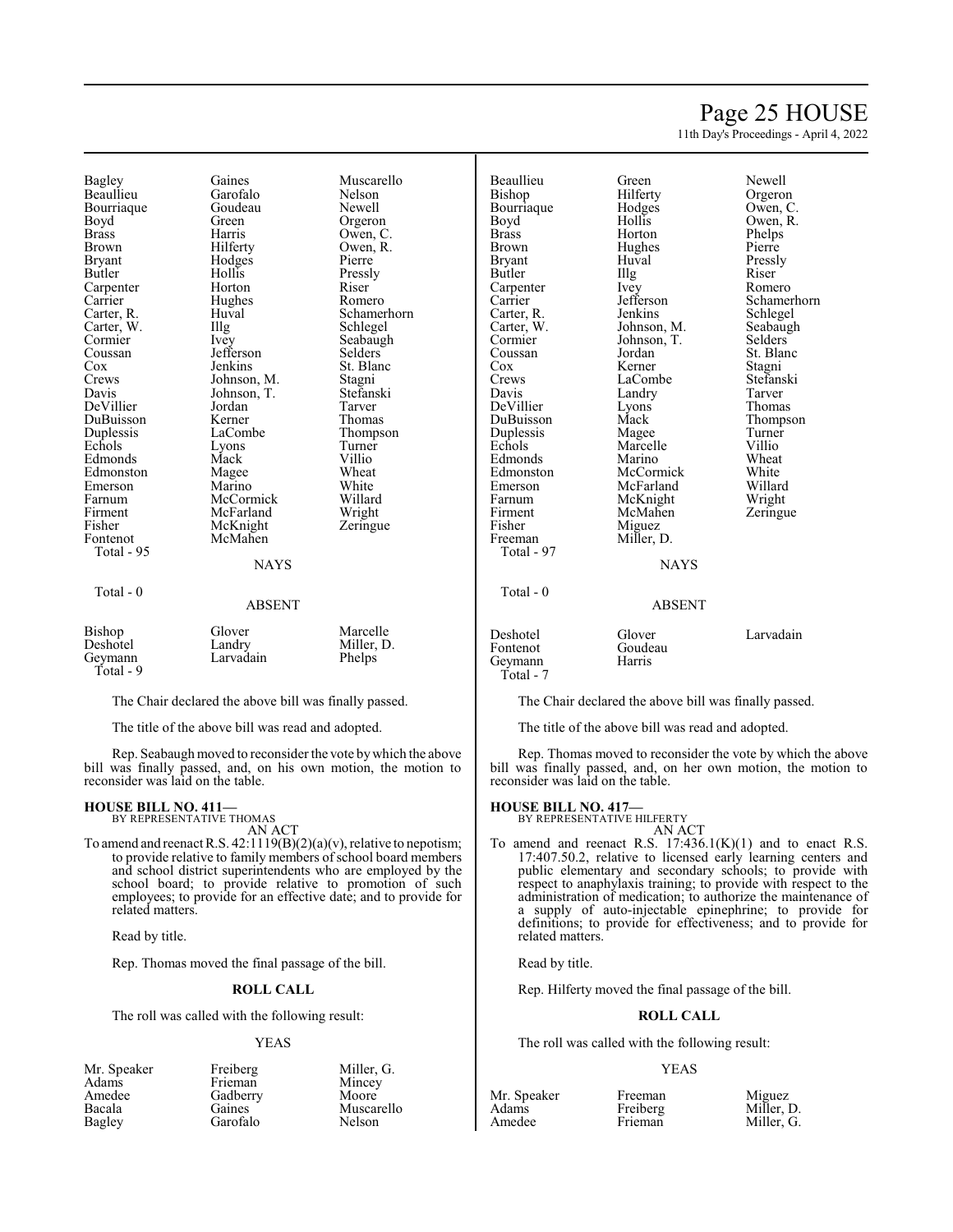# Page 26 HOUSE

11th Day's Proceedings - April 4, 2022

| Bacala       | Gadberry      | Mincey      |
|--------------|---------------|-------------|
| Bagley       | Gaines        | Moore       |
| Beaullieu    | Green         | Muscarello  |
| Bishop       | Harris        | Nelson      |
| Bourriaque   | Hilferty      | Newell      |
| Boyd         | Hodges        | Orgeron     |
| <b>Brass</b> | Hollis        | Owen, C.    |
| Brown        | Horton        | Owen, R.    |
| Bryant       | Hughes        | Phelps      |
| Butler       | Huval         | Pierre      |
| Carpenter    | Illg          | Pressly     |
| Carrier      | <i>lvey</i>   | Riser       |
| Carter, R.   | Jefferson     | Romero      |
| Carter, W.   | Jenkins       | Schamerhorn |
| Cormier      | Johnson, M.   | Schlegel    |
| Coussan      | Johnson, T.   | Seabaugh    |
| Cox          | Jordan        | Selders     |
| Crews        | Kerner        | St. Blanc   |
| Davis        | LaCombe       | Stefanski   |
| DeVillier    | Landry        | Tarver      |
| DuBuisson    | Larvadain     | Thomas      |
| Duplessis    | Lyons         | Thompson    |
| Echols       | Mack          | Turner      |
| Edmonds      | Magee         | Villio      |
| Edmonston    | Marcelle      | Wheat       |
| Emerson      | Marino        | White       |
| Farnum       | McCormick     | Willard     |
| Firment      | McFarland     | Wright      |
| Fisher       | McKnight      | Zeringue    |
| Fontenot     | McMahen       |             |
| Total - 98   |               |             |
|              | <b>NAYS</b>   |             |
| Total - 0    |               |             |
|              | <b>ABSENT</b> |             |
|              |               |             |
| Deshotel     | Geymann       | Goudeau     |
| Garofalo     | Glover        | Stagni      |
| Total - 6    |               |             |

The Chair declared the above bill was finally passed.

The title of the above bill was read and adopted.

Rep. Hilferty moved to reconsider the vote by which the above bill was finally passed, and, on her own motion, the motion to reconsider was laid on the table.

#### **Consent to Correct a Vote Record**

Rep. Horton requested the House consent to record her vote on final passage of House Bill No. 417 as yea, which consent was unanimously granted.

#### **HOUSE BILL NO. 456—** BY REPRESENTATIVE NELSON

AN ACT

To amend and reenact R.S. 24:31, relative to legislative per diem payments; to allow certain members of the legislature to receive per diem payments as non-taxable travel allowances rather than compensation; and to provide for related matters.

Read by title.

#### **Motion**

On motion of Rep. Nelson, the bill was returned to the calendar.

### **Notice of Intention to Call**

Pursuant to House Rule No. 8.20(A), Rep. Nelson gave notice of his intention to call House Bill No. 456 from the calendar on Tuesday, April 5, 2022.

#### **HOUSE BILL NO. 475—** BY REPRESENTATIVE THOMAS

AN ACT

To amend and reenact R.S.  $42:1119(B)(2)(a)(iii)$ , relative to nepotism; to provide relative to family members of school board members and school district superintendents who are employed by the school board; to provide relative to the deadline for disclosing information regarding such employment to the Board of Ethics; to provide relative to penalties; and to provide for related matters.

Read by title.

Rep. Thomas moved the final passage of the bill.

#### **ROLL CALL**

The roll was called with the following result:

#### YEAS

Adams Freiberg Miguez<br>Amedee Frieman Miller, l Amedee Frieman Miller, D.<br>Bacala Gadberry Miller, G. Bacala Gadberry Miller, G.<br>Bagley Gaines Mincey Gaines Mincey<br>Garofalo Moore Beaullieu Garofalo<br>Bishop Goudeau Goudeau Muscarello<br>Green Nelson Bourriaque Green Nelson<br>Boyd Harris Newell Boyd Harris Newell Brass Hilferty Orgeron Brown Hodges Owen, C.<br>Bryant Hollis Owen, R. Bryant Hollis Owen, R.<br>Butler Horton Pierre Horton Pierre<br>
Hughes Pressly Carpenter Hughes Pressl<br>Carrier Huval Riser Carrier Huval Riser<br>Carter, R. Illg Romero Carter, R. Illg<br>Carter, W. Ivey Carter, W. Ivey Schamerhorn<br>
Cormier Jefferson Schlegel Cormier Jefferson Schlegel<br>
Coussan Jenkins Seabaugl Coussan Jenkins Seabaugh<br>Crews Johnson, M. Selders Crews Johnson, M. Selders<br>Davis Johnson, T. St. Blanc Johnson, T. St. Bla<br>Jordan Stagni DeVillier Jordan Stagni<br>
DuBuisson Kerner Stefanski DuBuisson Kerner Stefans<br>
Duplessis LaCombe Tarver Duplessis LaCombe<br>
Echols Landry Echols Landry Thomas<br>Edmonds Lyons Thomps Lyons Thompson<br>
Mack Turner Edmonston Mack Turner<br>Emerson Marcelle Villio Marcelle Villio<br>
Marino Wheat Farnum Marino Wheat<br>
Firment McCormick White Firment McCormick White<br>
Fisher McFarland Willard Fisher McFarland Willard<br>Fontenot McKnight Wright Fontenot McKnight Wright<br>Freeman McMahen Zeringue McMahen Total - 96 NAYS Total - 0 ABSENT

| Mr. Speaker | Geymann   | Magee  |
|-------------|-----------|--------|
| Cox         | Glover    | Phelps |
| Deshotel    | Larvadain |        |
| Total - 8   |           |        |

The Chair declared the above bill was finally passed.

The title of the above bill was read and adopted.

Rep. Thomas moved to reconsider the vote by which the above bill was finally passed, and, on her own motion, the motion to reconsider was laid on the table.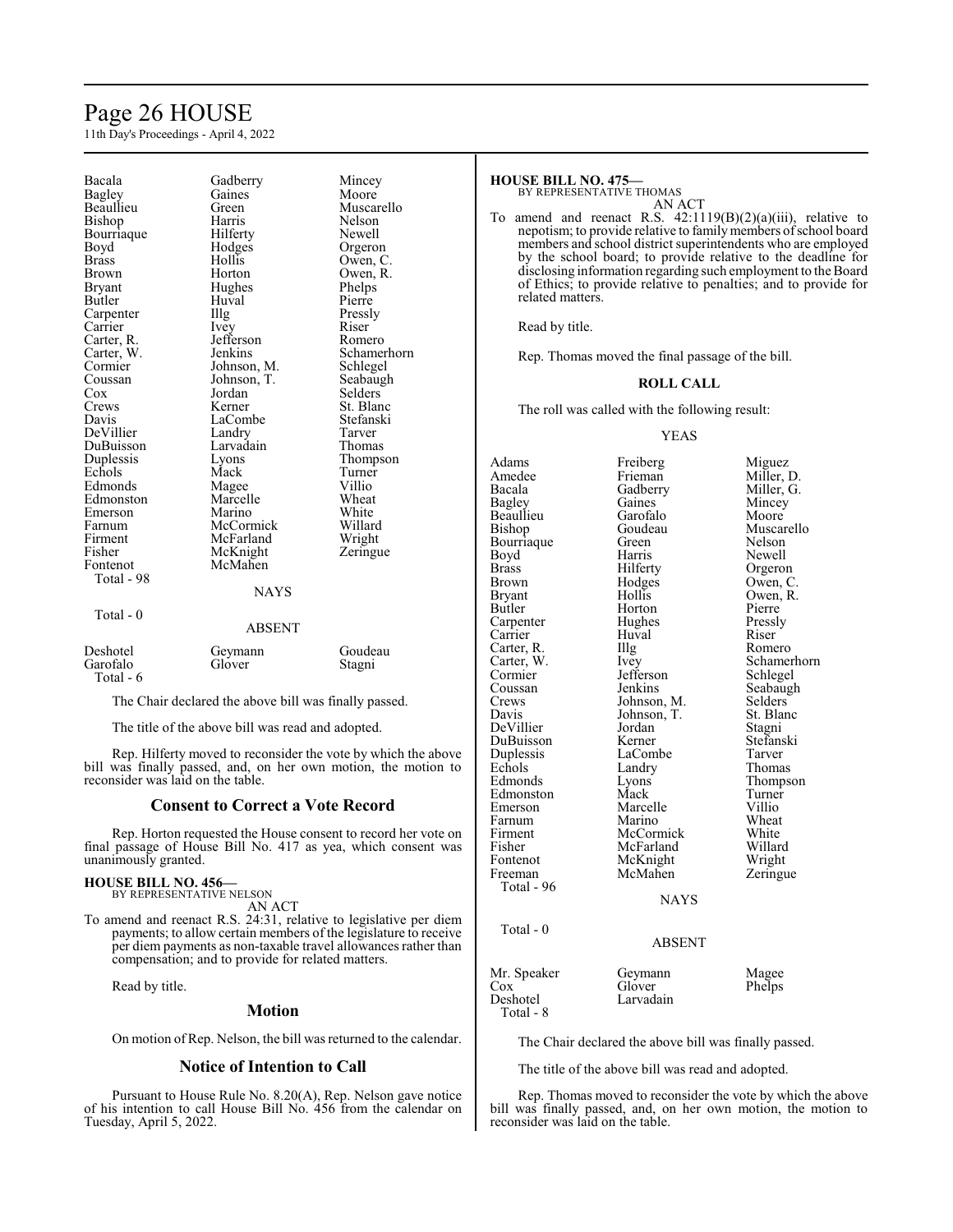# 11th Day's Proceedings - April 4, 2022

# **Consent to Correct a Vote Record**

Rep. Horton requested the House consent to record her vote on final passage of House Bill No. 475 as yea, which consent was unanimously granted.

# **HOUSE BILL NO. 478—**

BY REPRESENTATIVE FONTENOT AN ACT

To enact R.S.  $40:41(C)(1)(f)$ , relative to disclosure of records; to provide for the disclosure of records or issuance of certificates to an agent for the surety of a person who is the party to a criminal bail bond; to provide relative to proper documentation; and to provide for related matters.

Read by title.

Rep. Fontenot moved the final passage of the bill.

### **ROLL CALL**

The roll was called with the following result:

#### YEAS

| Mr. Speaker<br>Adams<br>Amedee<br>Bacala<br>Bagley<br>Beaullieu<br>Bourriaque<br>Boyd<br>Brass<br><b>Brown</b><br>Bryant<br>Butler<br>Carpenter<br>Carrier<br>Carter, R.<br>Carter, W.<br>Cormier<br>Coussan<br>Crews<br>Davis<br>DeVillier<br>DuBuisson<br>Duplessis<br>Echols<br>Edmonds<br>Edmonston<br>Emerson<br>Farnum | Frieman<br>Gadberry<br>Gaines<br>Garofalo<br>Goudeau<br>Green<br>Harris<br>Hilferty<br>Hodges<br>Hollis<br>Horton<br>Hughes<br>Huval<br>Illg<br><i>lvey</i><br>Jefferson<br>Jenkins<br>Johnson, M.<br>Johnson, T.<br>Jordan<br>Kerner<br>LaCombe<br>Landry<br>Lyons<br>Mack<br>Magee<br>Marcelle<br>Marino | Miller, D.<br>Miller, G.<br>Mincey<br>Moore<br>Muscarello<br>Nelson<br>Newell<br>Orgeron<br>Owen, C.<br>Owen, R.<br>Phelps<br>Pierre<br>Pressly<br>Riser<br>Romero<br>Schlegel<br>Seabaugh<br>Selders<br>St. Blanc<br>Stagni<br>Stefanski<br>Tarver<br>Thomas<br>Thompson<br>Turner<br>Villio<br>Wheat<br>White |
|------------------------------------------------------------------------------------------------------------------------------------------------------------------------------------------------------------------------------------------------------------------------------------------------------------------------------|------------------------------------------------------------------------------------------------------------------------------------------------------------------------------------------------------------------------------------------------------------------------------------------------------------|-----------------------------------------------------------------------------------------------------------------------------------------------------------------------------------------------------------------------------------------------------------------------------------------------------------------|
|                                                                                                                                                                                                                                                                                                                              |                                                                                                                                                                                                                                                                                                            |                                                                                                                                                                                                                                                                                                                 |
|                                                                                                                                                                                                                                                                                                                              |                                                                                                                                                                                                                                                                                                            |                                                                                                                                                                                                                                                                                                                 |
| Firment                                                                                                                                                                                                                                                                                                                      | McCormick                                                                                                                                                                                                                                                                                                  | Willard                                                                                                                                                                                                                                                                                                         |
| Fisher                                                                                                                                                                                                                                                                                                                       | McFarland                                                                                                                                                                                                                                                                                                  | Wright                                                                                                                                                                                                                                                                                                          |
| Fontenot                                                                                                                                                                                                                                                                                                                     | McKnight                                                                                                                                                                                                                                                                                                   | Zeringue                                                                                                                                                                                                                                                                                                        |
| Freeman                                                                                                                                                                                                                                                                                                                      | McMahen                                                                                                                                                                                                                                                                                                    |                                                                                                                                                                                                                                                                                                                 |
| Freiberg<br>Total - 97                                                                                                                                                                                                                                                                                                       | Miguez                                                                                                                                                                                                                                                                                                     |                                                                                                                                                                                                                                                                                                                 |
|                                                                                                                                                                                                                                                                                                                              | <b>NAYS</b>                                                                                                                                                                                                                                                                                                |                                                                                                                                                                                                                                                                                                                 |
| Total - 0                                                                                                                                                                                                                                                                                                                    |                                                                                                                                                                                                                                                                                                            |                                                                                                                                                                                                                                                                                                                 |
|                                                                                                                                                                                                                                                                                                                              | <b>ABSENT</b>                                                                                                                                                                                                                                                                                              |                                                                                                                                                                                                                                                                                                                 |
| Bishop<br>Cox<br>Deshotel<br>Total - 7                                                                                                                                                                                                                                                                                       | Geymann<br>Glover<br>Larvadain                                                                                                                                                                                                                                                                             | Schamerhorn                                                                                                                                                                                                                                                                                                     |

The Chair declared the above bill was finally passed.

The title of the above bill was read and adopted.

Rep. Fontenot moved to reconsider the vote by which the above bill was finally passed, and, on his own motion, the motion to reconsider was laid on the table.

### **Consent to Correct a Vote Record**

Rep. Horton requested the House consent to record her vote on final passage of House Bill No. 478 as yea, which consent was unanimously granted.

#### **HOUSE BILL NO. 497—**

BY REPRESENTATIVES TURNER, ROBBY CARTER, AND COX AN ACT

To amend and reenact R.S. 37:1250, relative to regulation of pharmacists and pharmacies by the Louisiana Board of Pharmacy; to provide relative to facilities which engage solely in the distribution of drugs or other products necessaryfor home kidney dialysis for patients with end stage renal disease; to exempt such facilities from the provisions of the Louisiana Pharmacy Practice Act; and to provide for related matters.

Read by title.

#### **Motion**

On motion of Rep. Turner, the bill was returned to the calendar.

#### **Notice of Intention to Call**

Pursuant to House Rule No. 8.20(A), Rep. Turner gave notice of his intention to call House Bill No. 497 from the calendar on Tuesday, April 5, 2022.

# **HOUSE BILL NO. 501—**

BY REPRESENTATIVE DUBUISSON AN ACT

To authorize and provide for the transfer of certain state property; to authorize the transfer of certain state property in St. Tammany Parish; to provide for the property descriptions; to provide terms and conditions; to provide for the reservation of mineral interests; to provide terms and conditions; to provide for an effective date; and to provide for related matters.

Read by title.

Rep. DuBuisson sent up floor amendments which were read as follows:

#### **HOUSE FLOOR AMENDMENTS**

Amendments proposed by Representative DuBuisson to Engrossed House Bill No. 501 by Representative DuBuisson

#### AMENDMENT NO. 1

On page 1, line 4, after "descriptions;" and before "to provide for the reservation of" delete "to provide terms and conditions;

On motion of Rep. DuBuisson, the amendments were adopted.

Rep. DuBuisson moved the final passage of the bill, as amended.

### **ROLL CALL**

The roll was called with the following result:

Garofalo

#### YEAS

Mr. Speaker Frieman Miller, D.<br>Adams Gadberry Miller, G. Adams Gadberry Miller, Mandee Garofalo Mincey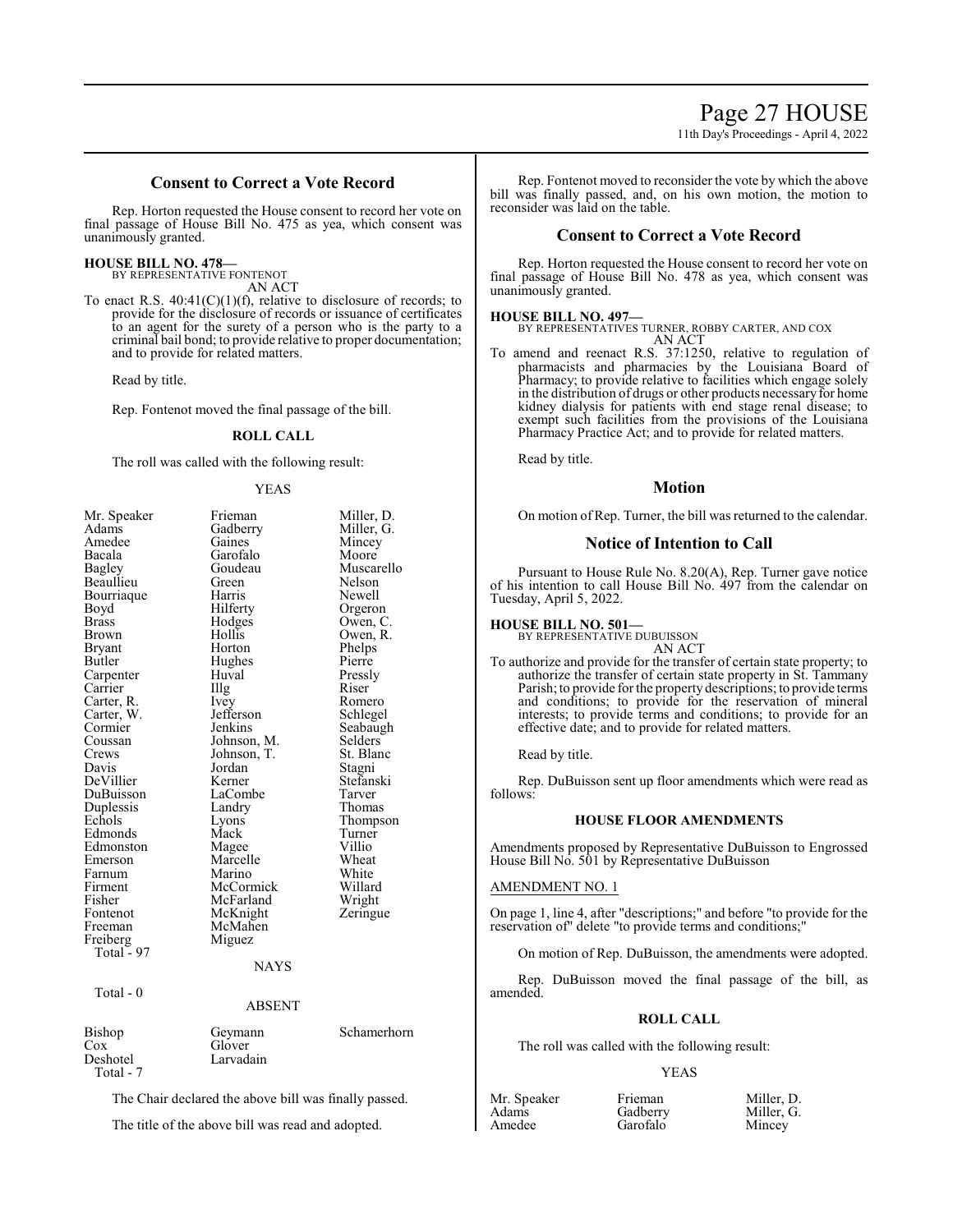# Page 28 HOUSE

11th Day's Proceedings - April 4, 2022

| Bacala        | Goudeau       | Moore       | Amedee        | Gaines        | Mincey      |
|---------------|---------------|-------------|---------------|---------------|-------------|
| Beaullieu     | Green         | Muscarello  | Bacala        | Garofalo      | Moore       |
| Bishop        | Harris        | Nelson      | Bagley        | Goudeau       | Muscarello  |
| Bourriaque    | Hilferty      | Newell      | Beaullieu     | Green         | Nelson      |
| Boyd          | Hodges        | Orgeron     | Bishop        | Harris        | Newell      |
| <b>Brass</b>  | Hollis        | Owen, C.    | Bourriaque    | Hilferty      | Orgeron     |
| Brown         | Horton        | Owen, R.    | Boyd          | Hodges        | Owen, C.    |
| <b>Bryant</b> | Hughes        | Phelps      | <b>Brass</b>  | Hollis        | Owen, R.    |
| Butler        | Huval         | Pierre      | <b>Brown</b>  | Horton        | Phelps      |
| Carpenter     | Illg          | Pressly     | Butler        | Hughes        | Pierre      |
| Carrier       | Ivey          | Riser       | Carpenter     | Huval         | Pressly     |
| Carter, R.    | Jefferson     | Romero      | Carrier       | Illg          | Riser       |
| Carter, W.    | Jenkins       | Schamerhorn | Carter, R.    | Ivey          | Romero      |
| Cormier       | Johnson, M.   | Schlegel    | Carter, W.    | Jefferson     | Schamerhorn |
| Coussan       | Johnson, T.   | Selders     | Cormier       | Jenkins       | Schlegel    |
| Cox           | Jordan        | St. Blanc   | Coussan       | Johnson, M.   | Seabaugh    |
| Davis         | Kerner        | Stagni      | Cox           | Johnson, T.   | Selders     |
| DeVillier     | LaCombe       | Stefanski   | Crews         | Jordan        | St. Blanc   |
| DuBuisson     | Landry        | Tarver      | Davis         | Kerner        | Stagni      |
| Duplessis     | Larvadain     | Thomas      | DeVillier     | LaCombe       | Stefanski   |
| Echols        | Lyons         | Thompson    | DuBuisson     | Landry        | Tarver      |
| Edmonds       | Mack          | Turner      | Duplessis     | Larvadain     | Thomas      |
| Edmonston     | Magee         | Villio      | Echols        | Lyons         | Thompson    |
| Emerson       | Marcelle      | Wheat       | Edmonds       | Mack          | Turner      |
| Farnum        | Marino        | White       | Edmonston     | Magee         | Villio      |
| Firment       | McCormick     | Willard     | Emerson       | Marcelle      | Wheat       |
| Fisher        | McFarland     | Wright      | Farnum        | Marino        | White       |
| Fontenot      | McKnight      | Zeringue    | Firment       | McCormick     | Willard     |
| Freeman       | McMahen       |             | Fisher        | McFarland     | Wright      |
| Freiberg      | Miguez        |             | Fontenot      | McKnight      | Zeringue    |
| Total - 97    |               |             | Freeman       | McMahen       |             |
|               | <b>NAYS</b>   |             | Freiberg      | Miguez        |             |
|               |               |             | Total - $100$ |               |             |
|               |               |             |               | <b>NAYS</b>   |             |
| Total - 0     | <b>ABSENT</b> |             |               |               |             |
|               |               |             | Total - 0     |               |             |
|               |               |             |               | <b>ABSENT</b> |             |
| <b>Bagley</b> | Gaines        | Seabaugh    |               |               |             |
| Crews         | Geymann       |             |               |               |             |
| Deshotel      | Glover        |             | <b>Bryant</b> | Geymann       |             |
| Total - 7     |               |             | Deshotel      | Glover        |             |
|               |               |             | Total - 4     |               |             |

The Chair declared the above bill was finally passed.

The title of the above bill was read and adopted.

Rep. DuBuisson moved to reconsider the vote by which the above bill was finally passed, and, on her own motion, the motion to reconsider was laid on the table.

# **HOUSE BILL NO. 525—** BY REPRESENTATIVE MCCORMICK

AN ACT

To authorize and provide for the transfer of certain state property; to authorize the transfer of certain state property in Caddo Parish; to provide for property descriptions; to provide for the reservation of mineral rights; to provide terms and conditions; to provide for termination of authority; to provide for an effective date; and to provide for related matters.

Read by title.

Rep. McCormick moved the final passage of the bill.

#### **ROLL CALL**

The roll was called with the following result:

#### YEAS

| Mr. Speaker | Frieman  | Miller, D. |
|-------------|----------|------------|
| Adams       | Gadberry | Miller, G. |

The Chair declared the above bill was finally passed.

The title of the above bill was read and adopted.

Rep. McCormick moved to reconsider the vote by which the above bill was finally passed, and, on his own motion, the motion to reconsider was laid on the table.

# **HOUSE BILL NO. 529—** BY REPRESENTATIVE BROWN

AN ACT To amend and reenact R.S. 22:3, 1921(A), (C), and (D), 1922(A), 1926, 1928(A)(introductory paragraph), 1929(A), 2132(G)(2), 2161(J), 2171(L), R.S. 36:681(C), 683, 687, 689, and 691.1, to enact R.S. 36:681(D), 686(C)(3) and (4), and 694.1, and to repeal R.S. 36:686(D) and (E), relative to the organization of the Department of Insurance; to provide for the offices within and officers for the department; to provide for the administration of certain commissions within the department; to provide for the chief deputy commissioner of the department; to create the office of policy, innovation, and research; to provide the duties and functions of the office and the deputy commissioner of policy, innovation, and research; to make technical changes; to provide for an effective date; and to provide for related matters.

#### Read by title.

Rep. Brown sent up floor amendments which were read as follows: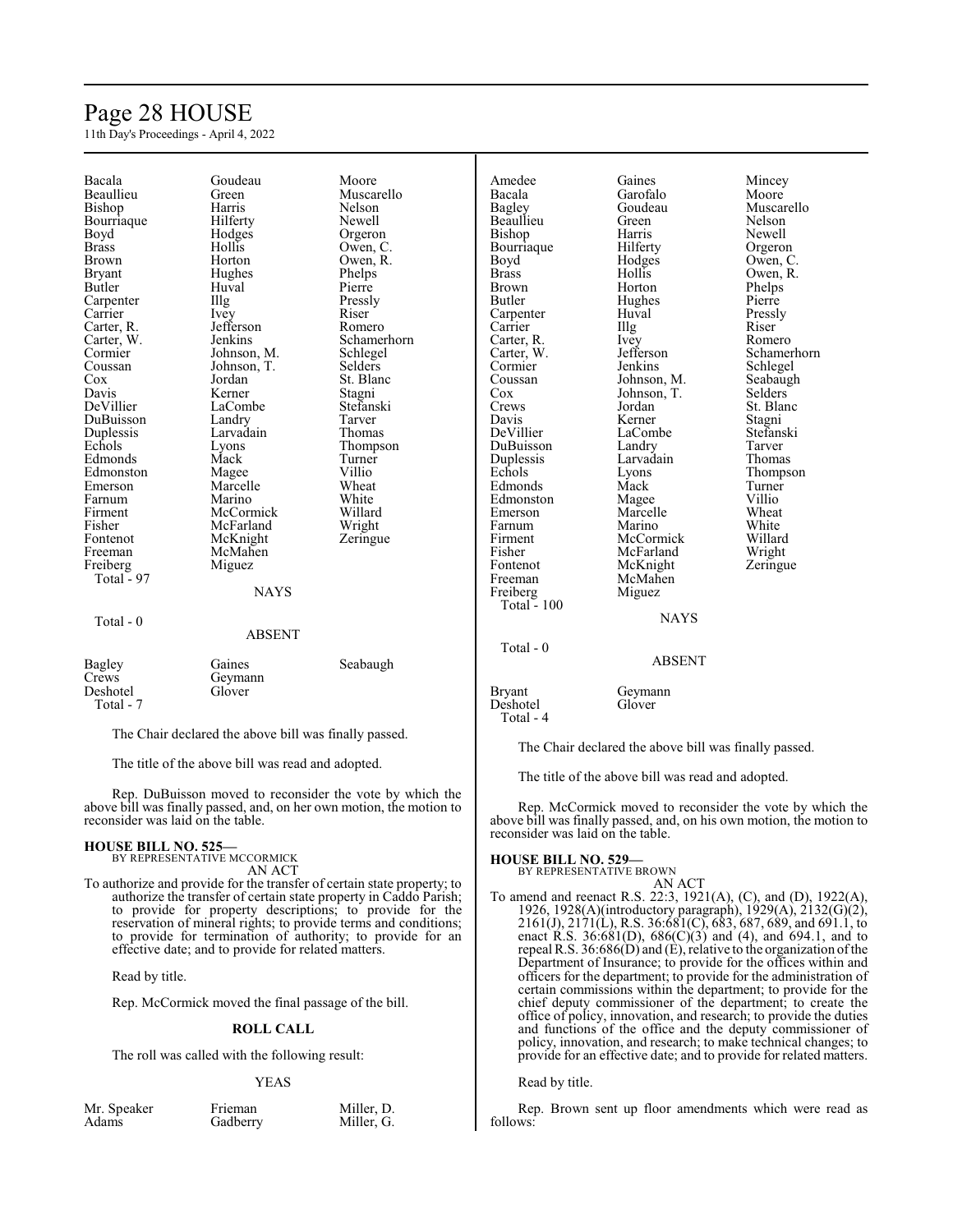# Page 29 HOUSE

11th Day's Proceedings - April 4, 2022

### **HOUSE FLOOR AMENDMENTS**

Amendments proposed by Representative Brown to Engrossed House Bill No. 529 by Representative Brown

#### AMENDMENT NO. 1

On page 8, delete line 15 and insert in lieu thereof the following:

"department of insurance. Such division shall be Department of Insurance under the direction of the executive"

On motion of Rep. Brown, the amendments were adopted.

Rep. Brown sent up floor amendments which were read as follows:

#### **HOUSE FLOOR AMENDMENTS**

Amendments proposed byRepresentative Brown to Engrossed House Bill No. 529 by Representative Brown

#### AMENDMENT NO. 1

On page 7, delete lines 10 through 16 and insert in lieu thereof the following:

"There shall may be a chief deputy commissioner of the department, who shall be appointed by the commissioner of insurance with consent of the Senate and who shall serve at the pleasure of the commissioner of insurance in the office of the commissioner, at a salary fixed by the commissioner of insurance which salary shall not exceed the amount approved for such position by the legislature while in session. The chief deputy shall be the first assistant of the commissioner of insurance appointed pursuant to Article IV, Section 13 of the Constitution of Louisiana. The"

On motion of Rep. Brown, the amendments were adopted.

Rep. Brown moved the final passage of the bill, as amended.

#### **ROLL CALL**

The roll was called with the following result:

#### YEAS

| Mr. Speaker | Freiberg             | Miller, |
|-------------|----------------------|---------|
| Adams       | Frieman              | Miller, |
| Amedee      | Gadberry             | Mincey  |
| Bacala      | Gaines               | Moore   |
| Bagley      | Garofalo             | Musca   |
| Beaullieu   | Goudeau              | Nelson  |
| Bishop      | Green                | Newel   |
| Bourriaque  | Hilferty             | Orgerc  |
| Boyd        | Hodges               | Owen,   |
| Brass       | Hollis               | Owen,   |
| Brown       | Horton               | Phelps  |
| Bryant      | Hughes               | Pierre  |
| Butler      | Huval                | Pressly |
| Carpenter   | $\prod$ <sup>g</sup> | Riser   |
| Carrier     | Ivey                 | Romer   |
| Carter, R.  | Jefferson            | Scham   |
| Carter, W.  | Jenkins              | Schleg  |
| Cormier     | Johnson, M.          | Seabau  |
| Coussan     | Johnson, T.          | Selder  |
| Cox         | Jordan               | St. Bla |
| Crews       | Kerner               | Stagni  |
| Davis       | LaCombe              | Stefan: |
| DeVillier   | Landry               | Tarver  |
| DuBuisson   | Larvadain            | Thoma   |
| Duplessis   | Lyons                | Thomp   |
|             |                      |         |

rg.<br>m. Speaker Miller, D.<br>Miller, G. Miller, G. Ty Mincey<br>Moore lo Muscarello<br>au Nelson Nelson Newell Orgeron Owen, C. Owen, R. Phelps Bryant Pierre Pressly<br>Riser External Romero<br>
Schamer Schamerhorn s Schlegel<br>n, M. Seabaugl n, M. Seabaugh<br>n, T. Selders Selders St. Blanc<br>Stagni 1be Stefanski n Tarver<br>Pain Thoma Thomas Thompson

Echols Mack Turner<br>
Edmonds Magee Villio Edmonds Magee Villio<br>Edmonston Marcelle Wheat Edmonston Marcelle Wheat<br>
Emerson Marino White Emerson Marino White<br>
Farnum McCormick Willard Farnum McCormick Willard Fisher McKnight Zeringue<br>Fontenot McMahen Freeman Total - 100

McFarland McMahen<br>Miguez

Deshotel Glover<br>Geymann Harris

Geymann Total - 4

Total - 0

The Chair declared the above bill was finally passed.

NAYS

ABSENT

The title of the above bill was read and adopted.

Rep. Brown moved to reconsider the vote by which the above bill was finally passed, and, on his own motion, the motion to reconsider was laid on the table.

#### **HOUSE BILL NO. 530—**

BY REPRESENTATIVE MIGUEZ AN ACT

To authorize and provide for the transfer of certain state property; to authorize the transfer of certain state property in Iberia and St. Martin Parish; to provide for property descriptions; to provide for the reservation of mineral rights; to provide terms and conditions; to provide for an expiration of authority; to provide for an effective date; and to provide for related matters.

Read by title.

Rep. Miguez moved the final passage of the bill.

#### **ROLL CALL**

The roll was called with the following result:

#### YEAS

| Mr. Speaker   | Freiberg    | Miguez      |
|---------------|-------------|-------------|
| Adams         | Frieman     | Miller, D.  |
| Amedee        | Gadberry    | Miller, G.  |
| Bacala        | Gaines      | Mincey      |
| Bagley        | Garofalo    | Moore       |
| Beaullieu     | Geymann     | Muscarello  |
| Bishop        | Goudeau     | Nelson      |
| Bourriaque    | Green       | Newell      |
| Boyd          | Harris      | Orgeron     |
| Brass         | Hilferty    | Owen, R.    |
| Brown         | Hodges      | Phelps      |
| <b>Bryant</b> | Hollis      | Pierre      |
| Butler        | Horton      | Pressly     |
| Carpenter     | Hughes      | Riser       |
| Carrier       | Huval       | Romero      |
| Carter, R.    | Illg        | Schamerhorn |
| Carter, W.    | <i>lvey</i> | Schlegel    |
| Cormier       | Jefferson   | Seabaugh    |
| Coussan       | Jenkins     | Selders     |
| Crews         | Johnson, M. | St. Blanc   |
| Davis         | Johnson, T. | Stagni      |
| DeVillier     | Jordan      | Stefanski   |
| DuBuisson     | Kerner      | Tarver      |
| Duplessis     | LaCombe     | Thomas      |
| Echols        | Larvadain   | Thompson    |
|               |             |             |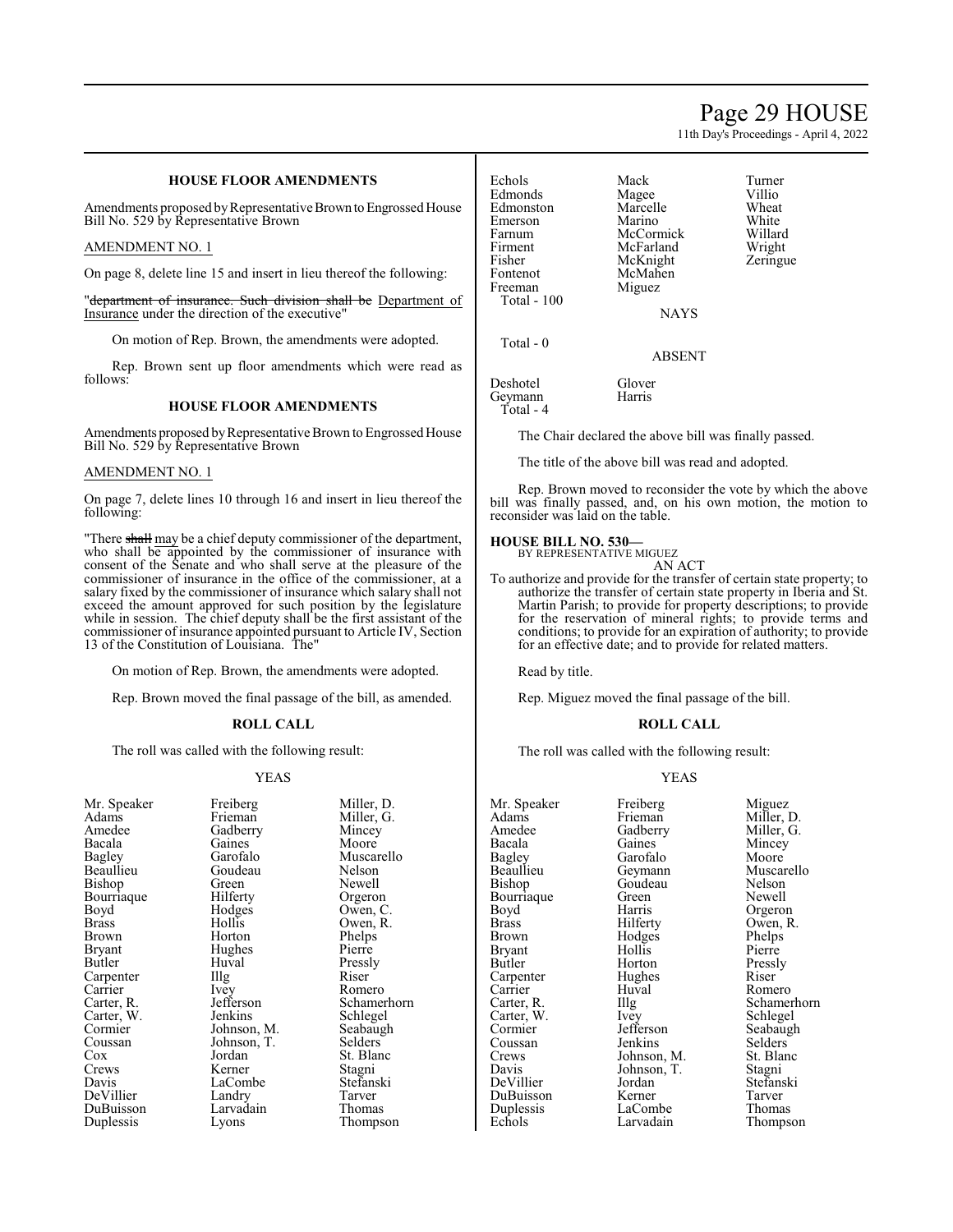# Page 30 HOUSE

11th Day's Proceedings - April 4, 2022

| Edmonds<br>Edmonston                                                                                       | Lyons<br>Mack | Turner<br>Villio                                                    |                  | <b>YEAS</b> |             |
|------------------------------------------------------------------------------------------------------------|---------------|---------------------------------------------------------------------|------------------|-------------|-------------|
| Emerson                                                                                                    | Magee         | Wheat                                                               | Mr. Speaker      | Freiberg    | Miller, D.  |
| Farnum                                                                                                     | Marcelle      | Willard                                                             | Adams            | Frieman     | Miller, G.  |
| Firment                                                                                                    | Marino        | Wright                                                              | Amedee           | Gadberry    | Mincey      |
| Fisher                                                                                                     | McCormick     | Zeringue                                                            | Bacala           | Gaines      | Moore       |
| Fontenot                                                                                                   | McKnight      |                                                                     | Bagley           | Garofalo    | Muscarello  |
| Freeman                                                                                                    | McMahen       |                                                                     | Beaullieu        | Goudeau     | Nelson      |
| Total - 97                                                                                                 |               |                                                                     | Bishop           | Green       | Newell      |
|                                                                                                            | <b>NAYS</b>   |                                                                     | Bourriaque       | Harris      | Orgeron     |
|                                                                                                            |               |                                                                     | Boyd             | Hilferty    | Owen, C.    |
| Total - 0                                                                                                  |               |                                                                     | <b>Brass</b>     | Hodges      | Owen, R.    |
|                                                                                                            | <b>ABSENT</b> |                                                                     | <b>Brown</b>     | Hollis      | Phelps      |
|                                                                                                            |               |                                                                     | <b>Bryant</b>    | Hughes      | Pressly     |
| Cox                                                                                                        | Landry        | White                                                               | <b>Butler</b>    | Huval       | Riser       |
| Deshotel                                                                                                   | McFarland     |                                                                     | Carpenter        | Illg        | Romero      |
| Glover                                                                                                     | Owen, C.      |                                                                     | Carrier          | Ivev        | Schamerhorn |
| Total - 7                                                                                                  |               |                                                                     | Carter, R.       | Jefferson   | Schlegel    |
|                                                                                                            |               |                                                                     | Cormier          | Jenkins     | Seabaugh    |
|                                                                                                            |               |                                                                     |                  | Johnson, M. | Selders     |
| The Chair declared the above bill was finally passed.<br>The title of the above bill was read and adopted. |               |                                                                     | Coussan<br>Crews | Johnson, T. | St. Blanc   |
|                                                                                                            |               |                                                                     | Davis            | Jordan      | Stagni      |
|                                                                                                            |               |                                                                     | DeVillier        | Kerner      | Stefanski   |
|                                                                                                            |               | Rep. Miguez moved to reconsider the vote by which the above         | DuBuisson        | LaCombe     | Tarver      |
|                                                                                                            |               | bill was finally passed, and, on his own motion, the motion to      | Duplessis        | Lyons       | Thomas      |
| reconsider was laid on the table.                                                                          |               |                                                                     | Echols           | Mack        | Thompson    |
|                                                                                                            |               |                                                                     | Edmonds          | Magee       | Turner      |
|                                                                                                            |               |                                                                     | Edmonston        | Marcelle    | Villio      |
| <b>HOUSE BILL NO. 545-</b><br>BY REPRESENTATIVE WRIGHT                                                     |               |                                                                     | Emerson          | Marino      | Wheat       |
|                                                                                                            | AN ACT        |                                                                     | Farnum           | McCormick   | White       |
|                                                                                                            |               | To amend and reenact R.S. $22:821(B)(29)$ , $1551(A)$ and (B), the  | Firment          | McFarland   | Willard     |
|                                                                                                            |               | heading of Subpart B of Part I of Chapter 5 of Title 22 of the      | Fisher           | McKnight    | Wright      |
|                                                                                                            |               | Louisiana Revised Statutes of 1950, R.S. $22:1581(B)(1)$ ,          | Fontenot         | McMahen     | Zeringue    |
|                                                                                                            |               | $1808.2(C)(6)$ and (E), and $1808.6(A)$ and (B) and to repeal R.S.  | Freeman          | Miguez      |             |
|                                                                                                            |               | $22:513(B)(6)$ , $1545(C)$ , $1546(A)(4)$ , $1571$ , $1574(A)(4)$ , | Total - 95       |             |             |

NAYS

Pierre Total - 1

Deshotel Total - 8 ABSENT

Carter, W. Geymann Landry<br>Cox Glover Larvad: Glover Larvadain<br>Horton

The Chair declared the above bill was finally passed.

The title of the above bill was read and adopted.

Rep. Wright moved to reconsider the vote by which the above bill was finally passed, and, on his own motion, the motion to reconsider was laid on the table.

**HOUSE BILL NO. 376—** BY REPRESENTATIVES HUVAL, GREEN, AND WRIGHT AND SENATORS TALBOT AND MCMATH AN ACT

To amend and reenact R.S. 32:300.5 and to repeal R.S. 32:300.6, 300.7, and 300.8, relative to the prohibition of the use of certain wireless telecommunications devices while operating a motor vehicle; to provide for definitions; to provide for exceptions and penalties; to provide for enforcement and reporting; and to provide for related matters.

Called from the calendar.

Read by title.

#### **Motion**

On motion of Rep. Huval, the bill, as amended, was returned to the calendar.

22:513(B)(6), 1545(C), 1546(A)(4), 1571, 1574(A)(4),  $1808.2(C)(1)$  through (5), and  $1808.3(4)$ , relative to prelicensing requirements for insurance producers; to repeal the prelicensing requirement for certain persons; to provide for an effective date; and to provide for related matters.

Read by title.

Rep. Wright sent up floor amendments which were read as follows:

#### **HOUSE FLOOR AMENDMENTS**

Amendments proposed by Representative Wright to Engrossed House Bill No. 545 by Representative Wright

#### AMENDMENT NO. 1

On page 1, delete line 6 and insert in lieu thereof the following:

"1808.3(A)(4), relative to prelicensing requirements for insurance producers and bail enforcement agents; to repeal"

#### AMENDMENT NO. 2

On page 3, delete line 4 in its entirety

#### AMENDMENT NO. 3

On page 4, line 5, change "1808.3(4)" to "1808.3(A)(4)"

On motion of Rep. Wright, the amendments were adopted.

Rep. Wright moved the final passage of the bill, as amended.

#### **ROLL CALL**

The roll was called with the following result: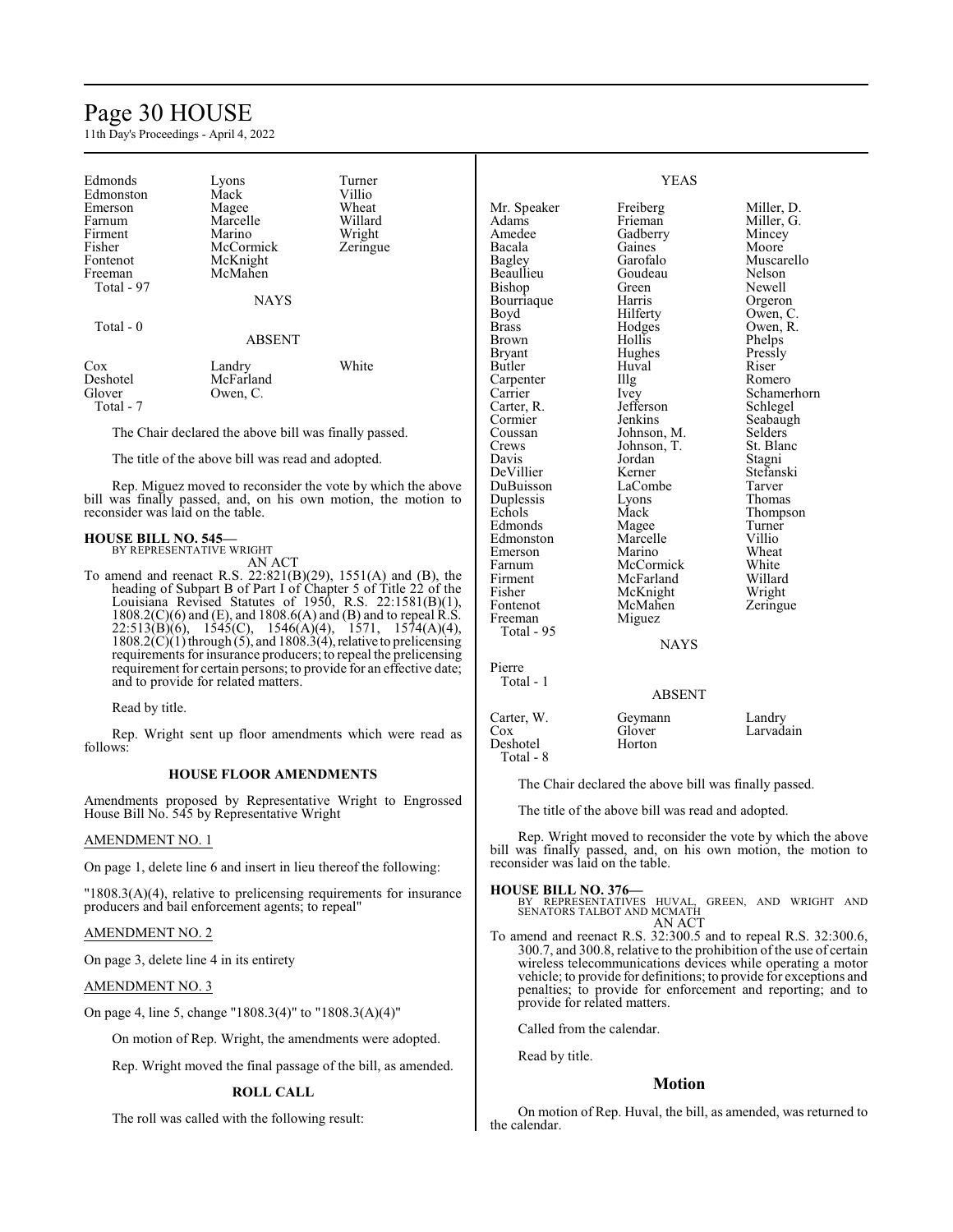Page 31 HOUSE

11th Day's Proceedings - April 4, 2022

# **Notice of Intention to Call**

Pursuant to House Rule No. 8.20(A), Rep. Huval gave notice of his intention to call House Bill No. 376 from the calendar on Tuesday, April 5, 2022.

**HOUSE BILL NO. 460—**

BY REPRESENTATIVE BRASS AND SENATOR PRICE AN ACT

To amend and reenact R.S. 15:1099.5(C)(1) and (D), relative to early childhood programs; to provide relative to the purpose for which a parish governing authority levies an additional tax; and to provide for related matters.

Called from the calendar.

Read by title.

Rep. Marino sent up floor amendments which were read as follows:

#### **HOUSE FLOOR AMENDMENTS**

Amendments proposed by Representative Marino to Engrossed House Bill No. 460 by Representative Brass

#### AMENDMENT NO. 1

On page 2, after line 15, add the following:

 $"E(1)$  The taxing authority provided for in this Section shall apply to any governing authoritywith jurisdiction over a youth center located in the parishes of East Feliciana, Iberville, Pointe Coupee, West Baton Rouge, and West Feliciana provided that any tax to be levied pursuant to this Section is authorized by a majority of the electors who vote thereon in an election held for that purpose.

(2) No later than September first of each year, every parish subject to the provisions of this Subsection shall submit an annual report to the office of juvenile justice that provides an accounting of the monies distributed pursuant to Subsection C of this Section.

On motion of Rep. Marino, the amendments were adopted.

Rep. Duplessis sent up floor amendments which were read as follows:

### **HOUSE FLOOR AMENDMENTS**

Amendments proposed by Representative Duplessis to Engrossed House Bill No. 460 by Representative Brass

### AMENDMENT NO. 1

On page 2, line 12, delete "Orleans,"

On motion ofRep. Duplessis, the amendments were withdrawn.

Rep. McFarland sent up floor amendments which were read as follows:

### **HOUSE FLOOR AMENDMENTS**

Amendments proposed by Representative McFarland to Engrossed House Bill No. 460 by Representative Brass

#### AMENDMENT NO. 1

On page 2, line 4, after "infrastructure" insert ", and programs that address adverse childhood experiences"

On motion of Rep. McFarland, the amendments were adopted.

Rep. Bryant sent up floor amendments which were read as follows:

### **HOUSE FLOOR AMENDMENTS**

Amendments proposed by Representative Bryant to Engrossed House Bill No. 460 by Representative Brass

#### AMENDMENT NO. 1

On page 2, line 2, after the period "." insert "If any monies are left over, no more than seventy-five percent of the remaining monies from the special annual tax shall be allocated for preventative programs provided in this Subsection.

On motion of Rep. Bryant, the amendments were withdrawn.

Rep. Duplessis sent up floor amendments which were read as follows:

#### **HOUSE FLOOR AMENDMENTS**

Amendments proposed by Representative Duplessis to Engrossed House Bill No. 460 by Representative Brass

AMENDMENT NO. 1

Delete Proposed House Floor Amendment Set 1815.

AMENDMENT NO. 2

On page 2, after line 15, add the following:

"F. The provisions of this Section shall not apply to a parish containing a municipality with a population of not less than three hundred seventy five thousand and not more than four hundred thousand.

On motion of Rep. Duplessis, the amendments were withdrawn.

### **Motion**

On motion of Rep. Brass, the bill, as amended, was returned to the calendar.

### **HOUSE BILL NO. 515—**

BY REPRESENTATIVE MIKE JOHNSON AN ACT

To amend and reenact R.S. 12:1333(A) and to enact R.S. 12:1333(E) and 1333.1, relative to succession proceedings involving limited liability companies; to provide for death of board members; to allow for inheritance of interest in a single-person limited liability company; to allow the succession representative to exercise the rights of the deceased member; to provide for membership of the heir or legatee; to provide definitions; and to provide for related matters.

Called from the calendar.

Read by title.

Rep. Michael Johnson sent up floor amendments which were read as follows:

### **HOUSE FLOOR AMENDMENTS**

Amendments proposed by Representative Mike Johnson to Engrossed House Bill No. 515 by Representative Mike Johnson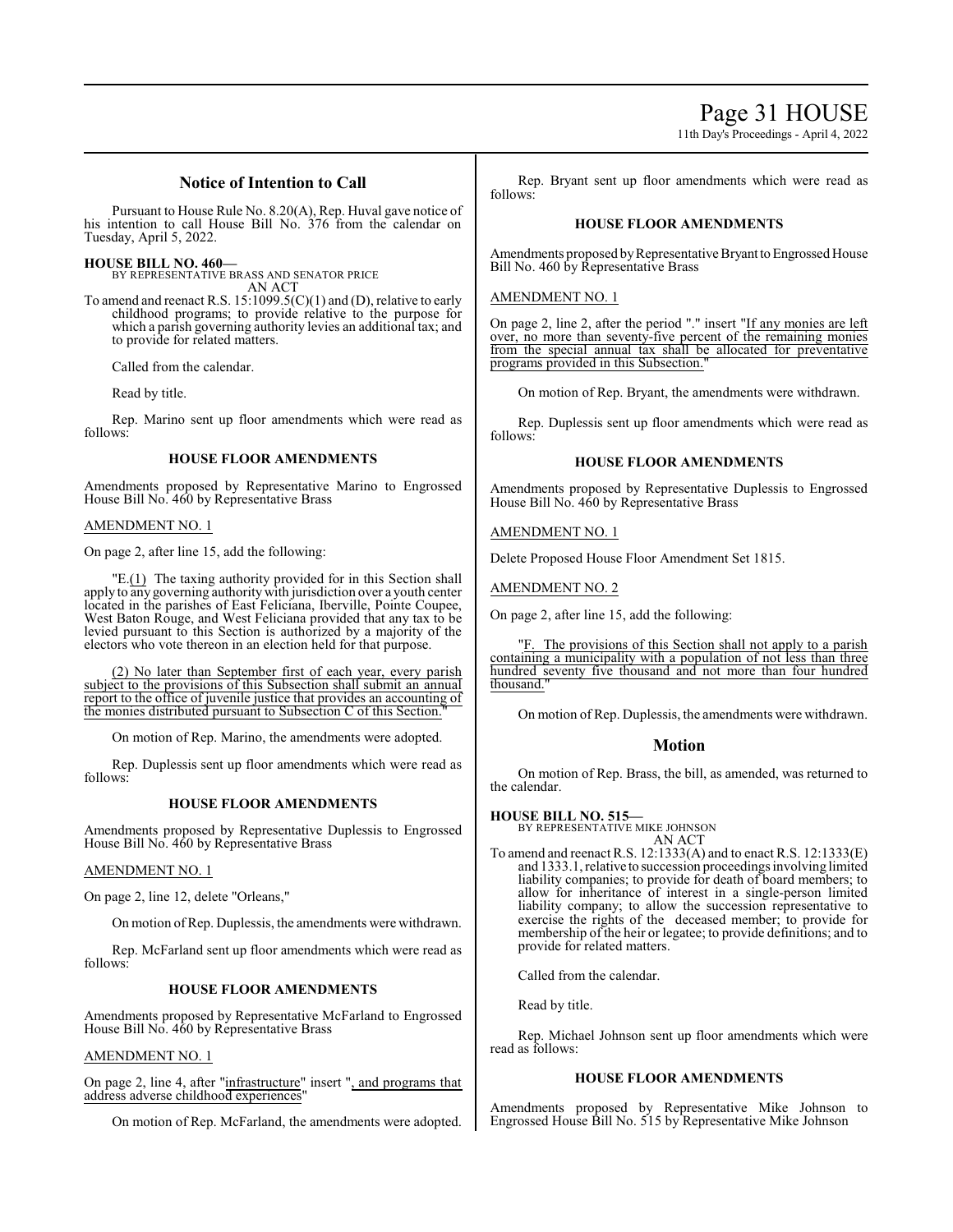# Page 32 HOUSE

11th Day's Proceedings - April 4, 2022

### AMENDMENT NO. 1

On page 2, line 20, after "C." delete "Once" and insert in lieu thereof the following:

"Unless otherwise provided in the articles of organization or a written operating agreement, once"

#### AMENDMENT NO. 2

On page 2, after line 26, add the following:

"E. The provisions of this Section shall be subject to and shall not supersede any rules, regulations, or laws governing or restricting the ownership or practice of any regulated industry or profession."

On motion of Rep. Michael Johnson, the amendments were adopted.

Rep. Michael Johnson moved the final passage of the bill, as amended.

### **ROLL CALL**

The roll was called with the following result:

#### YEAS

| Mr. Speaker<br>Adams<br>Amedee<br>Bacala<br>Bagley<br>Beaullieu<br>Bishop<br>Bourriaque<br>Boyd<br>Brass<br>Brown<br>Bryant<br>Butler<br>Carpenter<br>Carrier<br>Carter, R.<br>Carter, W.<br>Cormier<br>Coussan<br>Crews<br>Davis<br>DeVillier<br>DuBuisson<br>Duplessis<br>Echols<br>Edmonds<br>Edmonston<br>Emerson<br>Farnum<br>Firment | Freiberg<br>Frieman<br>Gadberry<br>Gaines<br>Garofalo<br>Goudeau<br>Green<br>Harris<br>Hilferty<br>Hollis<br>Horton<br>Hughes<br>Huval<br>Illg<br>Ivey<br>Jefferson<br>Jenkins<br>Johnson, M.<br>Johnson, T.<br>Jordan<br>Kerner<br>LaCombe<br>Landry<br>Larvadain<br>Mack<br>Magee<br>Marcelle<br>Marino<br>McCormick<br>McFarland | Miller, D.<br>Miller, G.<br>Mincey<br>Moore<br>Muscarello<br>Nelson<br>Newell<br>Orgeron<br>Owen, C.<br>Owen, R.<br>Phelps<br>Pierre<br>Pressly<br>Riser<br>Romero<br>Schamerhorn<br>Schlegel<br>Seabaugh<br>Selders<br>St. Blanc<br>Stagni<br>Stefanski<br>Tarver<br>Thomas<br>Thompson<br>Turner<br>Villio<br>Wheat<br>White<br>Willard |
|--------------------------------------------------------------------------------------------------------------------------------------------------------------------------------------------------------------------------------------------------------------------------------------------------------------------------------------------|-------------------------------------------------------------------------------------------------------------------------------------------------------------------------------------------------------------------------------------------------------------------------------------------------------------------------------------|-------------------------------------------------------------------------------------------------------------------------------------------------------------------------------------------------------------------------------------------------------------------------------------------------------------------------------------------|
|                                                                                                                                                                                                                                                                                                                                            |                                                                                                                                                                                                                                                                                                                                     |                                                                                                                                                                                                                                                                                                                                           |
| Fisher<br>Fontenot<br>Freeman<br>Total - 98                                                                                                                                                                                                                                                                                                | McKnight<br>McMahen<br>Miguez                                                                                                                                                                                                                                                                                                       | Wright<br>Zeringue                                                                                                                                                                                                                                                                                                                        |
|                                                                                                                                                                                                                                                                                                                                            | <b>NAYS</b>                                                                                                                                                                                                                                                                                                                         |                                                                                                                                                                                                                                                                                                                                           |
| Total - 0                                                                                                                                                                                                                                                                                                                                  | <b>ABSENT</b>                                                                                                                                                                                                                                                                                                                       |                                                                                                                                                                                                                                                                                                                                           |
| Cox<br>Deshotel<br>Total - 6                                                                                                                                                                                                                                                                                                               | Geymann<br>Glover                                                                                                                                                                                                                                                                                                                   | Hodges<br>Lyons                                                                                                                                                                                                                                                                                                                           |

The Chair declared the above bill was finally passed.

The title of the above bill was read and adopted.

Rep. Michael Johnson moved to reconsider the vote by which the above bill was finally passed, and, on his own motion, the motion to reconsider was laid on the table.

### **Consent to Correct a Vote Record**

Rep. Mincey requested the House consent to record his vote on final passage of House Bill No. 515 as yea, which consent was unanimously granted.

# **HOUSE BILL NO. 637—** BY REPRESENTATIVE BEAULLIEU

AN ACT

To amend and reenact R.S. 47:1993(A)(2) and 1993.1(C), relative to tax assessors; to provide for the requirement that the tax assessor provide certain assessment data to tax collectors; to provide for certain fees when requesting a listing or roll of the assessor; and to provide for related matters.

Called from the calendar.

Read by title.

#### **Motion**

On motion of Rep. Beaullieu, the bill was returned to the calendar.

#### **Notice of Intention to Call**

Pursuant to House Rule No. 8.20(A), Rep. Beaullieu gave notice of his intention to call House Bill No. 637 from the calendar on Wednesday, April 6, 2022.

#### **HOUSE BILL NO. 460—**

BY REPRESENTATIVE BRASS AND SENATOR PRICE AN ACT

To amend and reenact R.S. 15:1099.5(C)(1) and (D), relative to early childhood programs; to provide relative to the purpose for which a parish governing authority levies an additional tax; and to provide for related matters.

Called from the calendar.

Read by title.

# **Point of Order**

Rep. Miguez asked for a ruling from the Chair as to what would be the vote requirement to pass this bill.

# **Ruling of the Chair**

The Chair ruled it does not levy a tax, it authorizes a tax, so the vote requires a majority of the elected members.

Rep. Hilferty sent up floor amendments which were read as follows:

#### **HOUSE FLOOR AMENDMENTS**

Amendments proposed by Representative Hilferty to Engrossed House Bill No. 460 by Representative Brass

#### AMENDMENT NO. 1

On page 1, line 2, after "(D)" and before the "," insert "and to enact R.S.  $15:1099.5(C)(3)$ "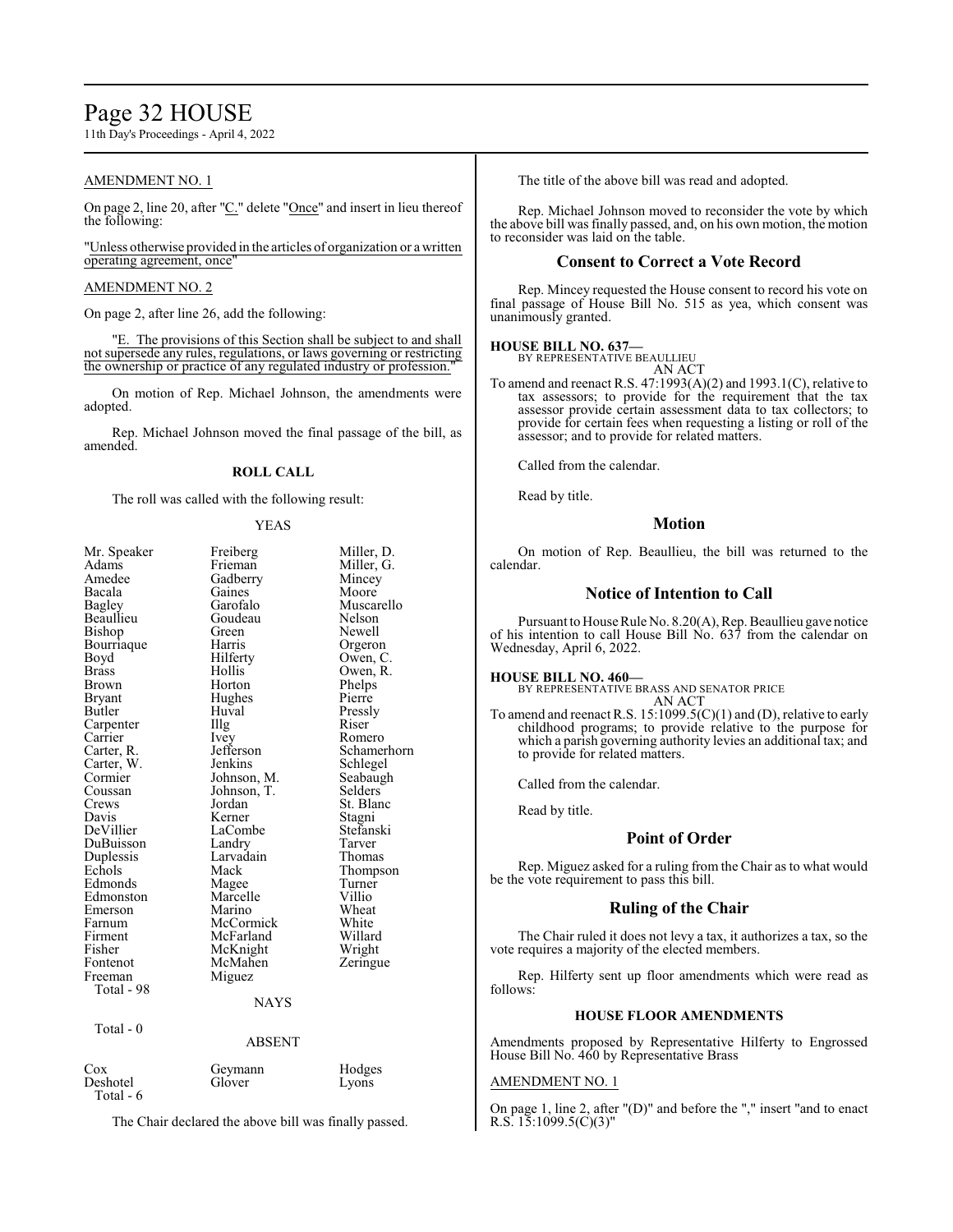#### AMENDMENT NO. 2

On page 1, line 6, after "reenacted" and before "to read" insert "and R.S.  $15:1099.5(C)(3)$  is hereby enacted"

#### AMENDMENT NO. 3

On page 2, between lines 7 and 8, insert the following:

(3) The governing authority of Orleans parish may levy a special annual tax pursuant to Paragraph (1) ofthis Subsection, by two-thirds vote of total membership of the governing authority, with voter approval, but only after a public hearing is held. In addition, the governing authority may also levy an additional tax not to exceed two mills for a period of not more than twenty years for such purposes by a two-thirds vote of the total membership of the governing authority, but only after a public hearing is held and when authorized by a majority of the electors who vote thereon in an election held for that purpose.

#### AMENDMENT NO. 4

On page 2, line 12, delete "Orleans,"

On motion of Rep. Hilferty, the amendments were withdrawn.

Rep. Duplessis sent up floor amendments which were read as follows:

#### **HOUSE FLOOR AMENDMENTS**

Amendments proposed by Representative Duplessis to Engrossed House Bill No. 460 by Representative Brass

#### AMENDMENT NO. 1

On page 1, line 2, after "R.S.  $15:1099.5(C)(1)$  and (D)" and before the comma "," insert "and to enact R.S.  $15:1099.5(F)$ "

#### AMENDMENT NO. 2

On page 1, line 6, after "reenacted"and before "to" insert "and R.S. 15:1099.5(F) is enacted"

#### AMENDMENT NO. 3

On page 2, after line 15, add the following:

"F. The provisions of this Section shall apply to the following:

(1) A parish with a population of not less than seventy thousand and not more than ninety thousand persons as provided in the most recent federal decennial census.

(2) A parish with a population of not less than three hundred thousand and not more than four hundred thousand persons as provided in the most recent federal decennial census.

On motion of Rep. Duplessis, the amendments were withdrawn.

Rep. Dustin Miller sent up floor amendments which were read as follows:

#### **HOUSE FLOOR AMENDMENTS**

Amendments proposed by Representative Dustin Miller to Engrossed House Bill No. 460 by Representative Brass

#### AMENDMENT NO. 1

On page 1, line 2, after "R.S.  $15:1099.5(C)(1)$  and (D)" and before the comma "," insert "and to enact R.S.  $15:1099.5(F)$ "

### AMENDMENT NO. 2

On page 1, line 6, after "reenacted"and before "to" insert "and R.S. 15:1099.5(F) is enacted"

#### AMENDMENT NO. 3

On page 2, after line 15, add the following:

"F. The provisions of this Section shall apply to a parish with a population of not less than eighty-two thousand and not more than ninety-six thousand persons as provided in the most recent federal decennial census.

On motion of Rep. Dustin Miller, the amendments were withdrawn.

Rep. Brass moved the final passage of the bill, as amended.

#### **ROLL CALL**

The roll was called with the following result:

#### YEAS

Mr. Speaker Fontenot McMahen<br>Adams Freeman Miller, D. Adams Freeman Miller, D.<br>Bacala Freiberg Miller, G. Bacala Freiberg Miller,<br>Bagley Gadberry Moore Beaullieu Gaines Nelson<br>Bishop Goudeau Newell Bourriaque Green<br>Boyd Harris Boyd Harris Owen, R. Brass Hilferty<br>Brown Hollis Brown Hollis Pressly<br>Bryant Huval Romerc Bryant Huval Romero<br>Butler IIIg Schamer Carpenter Ivey Schlege<br>Carrier Jefferson Selders Carrier Jefferson<br>Carter, R. Jenkins Carter, R. Jenkins St. Blanc<br>Carter, W. Johnson, T. Stagni Cormier Jordan<br>Davis Kerner Davis Kerner Tarver<br>DeVillier LaCombe Thomas DuBuisson Larvadain Thomp<br>Duplessis Lyons Turner Duplessis Lyons Turner<br>
Echols Magee Villio Edmonston Marcelle White<br>Farnum Marino Willard Farnum Marino Willard Firment McFarland<br>Fisher McKnight Total - 77 Amedee Hodges Mincey<br>Coussan Horton Muscare Coussan Muscarello<br>Crews Johnson, M. Owen, C. Crews Johnson, M.<br>Edmonds Mack Frieman McCormick<br>
Garofalo Miguez Total - 17

Gadberry Moore<br>Gaines Nelson Goudeau Newell<br>Green Orgeron Johnson, T. Stagni<br>Jordan Stefanski LaCombe Thomas<br>
Larvadain Thompson Magee Villio<br>
Marcelle White McKnight NAYS

Seabaugh<br>Wheat

Schamerhorn<br>Schlegel

#### ABSENT

| Cox<br>Deshotel<br>Emerson<br>Geymann | Glover<br>Hughes<br>Landry<br>Phelps | Riser<br>Zeringue |
|---------------------------------------|--------------------------------------|-------------------|
| Total - 10                            |                                      |                   |

Miguez

The Chair declared the above bill was finally passed.

The title of the above bill was read and adopted.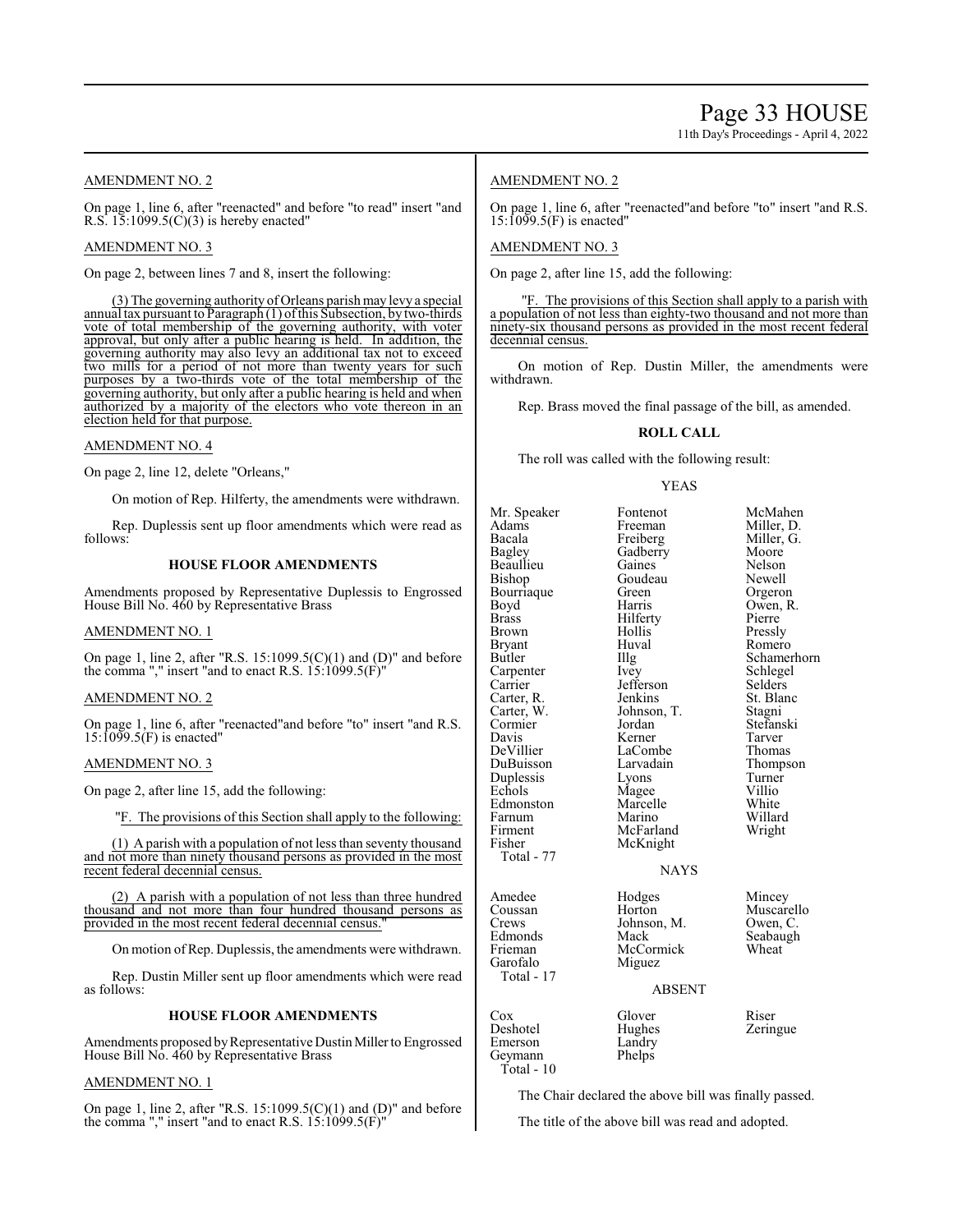# Page 34 HOUSE

11th Day's Proceedings - April 4, 2022

Rep. Brass moved to reconsider the vote by which the above bill was finally passed, and, on his own motion, the motion to reconsider was laid on the table.

### **Suspension of the Rules**

On motion of Rep. Stefanski, the rules were suspended in order to take up and consider Petitions, Memorials, and Communications at this time.

### **Petitions, Memorials, and Communications**

The following petitions, memorials, and communications were received and read:

## **Message from the Senate**

### **HOUSE CONCURRENT RESOLUTIONS**

#### April 4, 2022

To the Honorable Speaker and Members of the House of Representatives:

I am directed to inform your honorable body that the Senate has concurred in the following House Concurrent Resolutions:

House Concurrent Resolution No. 46 Returned without amendments

Respectfully submitted,

YOLANDA J. DIXON Secretary of the Senate

# **Message from the Senate**

#### **ASKING CONCURRENCE IN SENATE CONCURRENT RESOLUTIONS**

April 4, 2022

To the Honorable Speaker and Members of the House of Representatives:

I am directed to inform your honorable body that the Senate has adopted and asks your concurrence in the following Senate Concurrent Resolutions:

Senate Concurrent Resolution No. 13

Respectfully submitted,

YOLANDA J. DIXON Secretary of the Senate

# **Senate Concurrent Resolutions Lying Over**

The following Senate Concurrent Resolutions contained in the message were taken up and acted upon as follows:

**SENATE CONCURRENT RESOLUTION NO. 13—**

BY SENATOR LAMBERT A CONCURRENT RESOLUTION

To urge and request the Department of Environmental Quality to study and make recommendations for strategies to increase the recycling of plastic containers.

Read by title.

Lies over under the rules.

# **Suspension of the Rules**

On motion of Rep. Stefanski, the rules were suspended in order to take up and consider Petitions, Memorials, and Communications at this time.

## **Petitions, Memorials, and Communications**

The following petitions, memorials, and communications were received and read:

## **Message from the Senate**

### **SENATE BILLS**

#### April 4, 2022

To the Honorable Speaker and Members of the House of Representatives:

I am directed to inform your honorable body that the Senate has finally passed the following Senate Bills:

Senate Bill Nos. 15, 16, 21, 73, 74, 129, 169, 198, 210, 217, 224, 245, 258, 260 and 293

Respectfully submitted,

YOLANDA J. DIXON Secretary of the Senate

# **Senate Bills and Joint Resolutions on First Reading**

The following Senate Bills and Joint Resolutions on first reading were taken up, read, and placed upon the calendar for their second reading:

**SENATE BILL NO. 15—** BY SENATOR FRED MILLS

AN ACT To amend and reenact the introductory paragraphs of R.S. 39:198(I) and 198(I)(8), and R.S. 39:198(I)(2), (6), (8)(b) and (c), and (9), relative to contracts for fiscal intermediary services; to provide for the transfer of contract award oversight from the House and Senate committees on health and welfare to the Joint Legislative Committee on the Budget; and to provide for related matters.

Read by title.

Lies over under the rules.

#### **SENATE BILL NO. 16—** BY SENATOR FRED MILLS

AN ACT

To amend and reenact R.S. 27:437(C)(3), relative to the Video Draw Poker Device Fund; to provide for the use of monies in the fund; to provide for an effective date; and to provide for related matters.

Read by title.

Lies over under the rules.

# **SENATE BILL NO. 21—**

BY SENATOR ROBERT MILLS AN ACT

To amend and reenact the introductory paragraph of R.S. 22:436(B) and to enact R.S.  $22:436(B)(5)$  relative to requirements for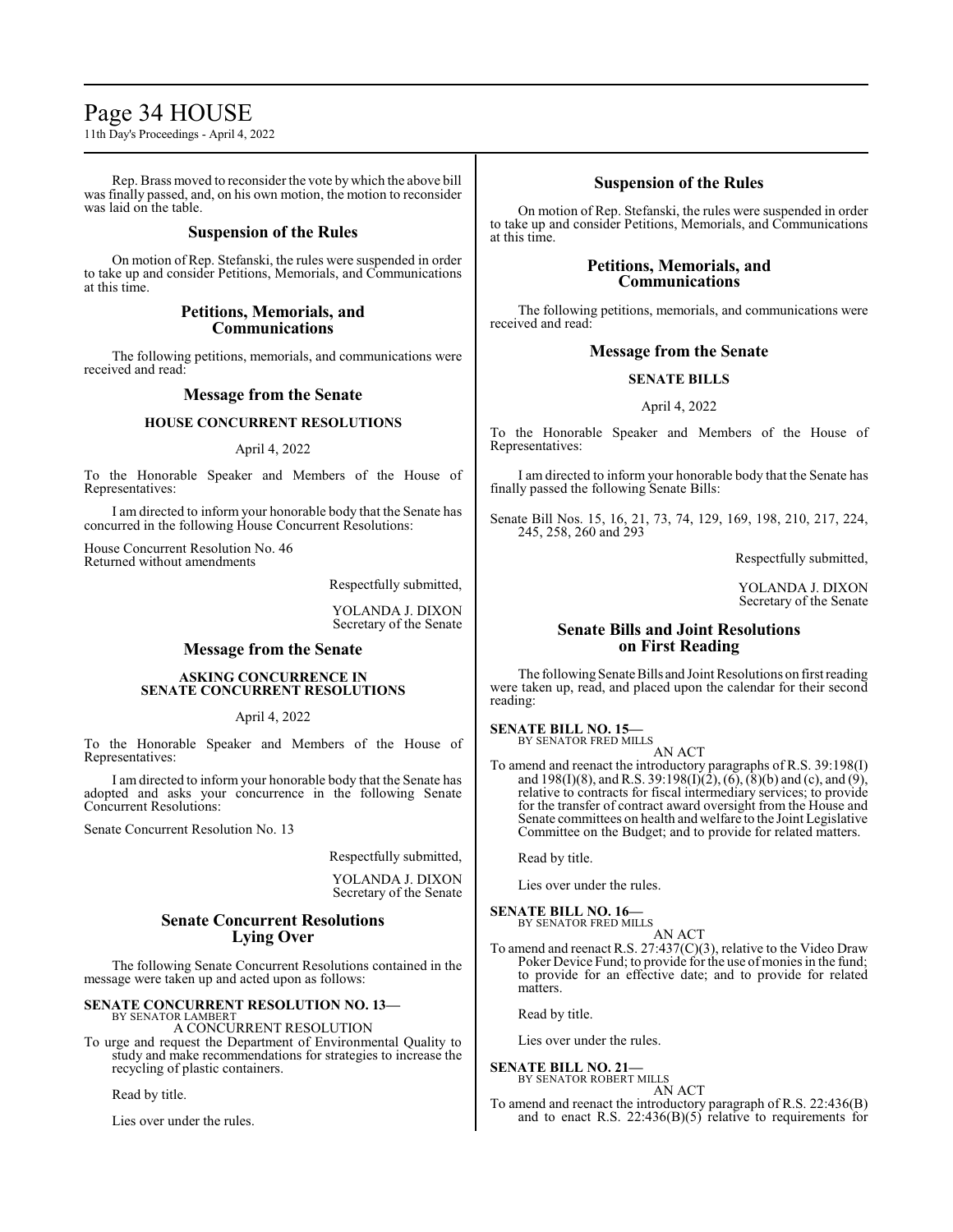# Page 35 HOUSE

11th Day's Proceedings - April 4, 2022

approved unauthorized insurers; to provide for the submission of contact information; and to provide for related matters.

Read by title.

Lies over under the rules.

**SENATE BILL NO. 73—** BY SENATOR HEWITT

AN ACT To enact R.S. 18:602(E)(5), relative to special elections for vacancies in certain local offices; to provide for exceptions; and to provide for related matters.

Read by title.

Lies over under the rules.

#### **SENATE BILL NO. 74—** BY SENATOR HEWITT

AN ACT

To amend and reenact R.S. 18:427(A), relative to poll watchers; to provide for qualifications; and to provide for related matters.

Read by title.

Lies over under the rules.

#### **SENATE BILL NO. 129—** BY SENATOR MORRIS

AN ACT

To amend and reenact R.S. 47:305.76(A) and 337.9(D)(34) and to enact R.S.  $47:305.76(B)(24)$  through (45), relative to local sales and use tax; to provide an exemption from local sales and use tax for the purchase of certain infused or injected prescription drugs; to provide for applicable diseases and conditions; to provide for effectiveness; and to provide for related matters.

Read by title.

Lies over under the rules.

#### **SENATE BILL NO. 169—** BY SENATOR MIZELL

AN ACT

To amend and reenact R.S. 17:407.101(E)(8)(introductory paragraph) and (b)(i), (F), and (G) and to repeal Sections 3 and 4(B) of Act 180 of the 2020 Regular Session, relative to the Early Childhood Care and Education Commission; to provide relative to the officers and duties of a task force of the commission; to provide relative to meetings and reports of the commission; to repeal the termination date of the commission; and to provide for related matters.

Read by title.

Lies over under the rules.

### **SENATE BILL NO. 198—**

BY SENATORS TALBOT, BERNARD, FESI, JACKSON, PEACOCK, SMITH AND STINE

AN ACT

To enact R.S. 22:46(14.1) and 1897, relative to the adjustment of claims; to provide for definitions; to provide for a written status report; to provide for a primary contact with the insurer; and to provide for related matters.

Read by title.

Lies over under the rules.

#### **SENATE BILL NO. 210—** BY SENATOR STINE

AN ACT

To amend and reenact the introductory paragraph of R.S. 22:337(A), relative to foreign and alien insurers; to provide for imposition of a fine in lieu of suspension or revocation of certificate of authority; and to provide for related matters.

Read by title.

Lies over under the rules.

#### **SENATE BILL NO. 217—** BY SENATOR JACKSON

AN ACT

To enact R.S. 47:305.77 and 337.9(D)(36), relative to local sales and use tax; to provide an exemption fromlocal sales and use tax for the lease, rental, or purchase of tangible personal property or services by the Edward Via College of Osteopathic Medicine (VCOM); to provide for effectiveness; and to provide for related matters.

Read by title.

Lies over under the rules.

#### **SENATE BILL NO. 224—** BY SENATOR HEWITT

AN ACT

To enact R.S. 42:17.2, relative to meetings of legislative houses and committees during a gubernatorially declared state of disaster or emergency; to provide for public input; to provide for an effective date; and to provide for related matters.

Read by title.

Lies over under the rules.

### **SENATE BILL NO. 245—**

BY SENATOR ALLAIN AND REPRESENTATIVE COUSSAN AN ACT

To amend and reenact R.S. 30:83(F)(7), 86(E)(2), 89(C)(3), and 92(A) and (C), to enact R.S.  $30:83(F)(8)$ ,  $84(A)(3)$  and  $(8)$ , and to repeal R.S. 30:85(B), to provide for the Louisiana Oilfield Site Restoration Law; to provide for the Oilfield Site Restoration Fund; to provide for the powers and duties of the Oilfield Site Restoration Commission and the secretary and assistant secretary of the Department of Natural Resources; to provide for contracts for site assessment or restoration; to provide for an executive director; and to provide for related **matters** 

Read by title.

Lies over under the rules.

**SENATE BILL NO. 258—** BY SENATOR HEWITT

AN ACT

To amend and reenact R.S. 18:401.3(B), (C), and (D)(1), (2)(a)(i) and (ii), (3), and (4), and to enact R.S.  $18:401.3(E)$ , relative to emergency election plans; to provide for reasons for the development of a plan; to authorize alternative plans; to provide for procedures for approval of a plan; to provide for an effective date; and to provide for related matters.

Read by title.

Lies over under the rules.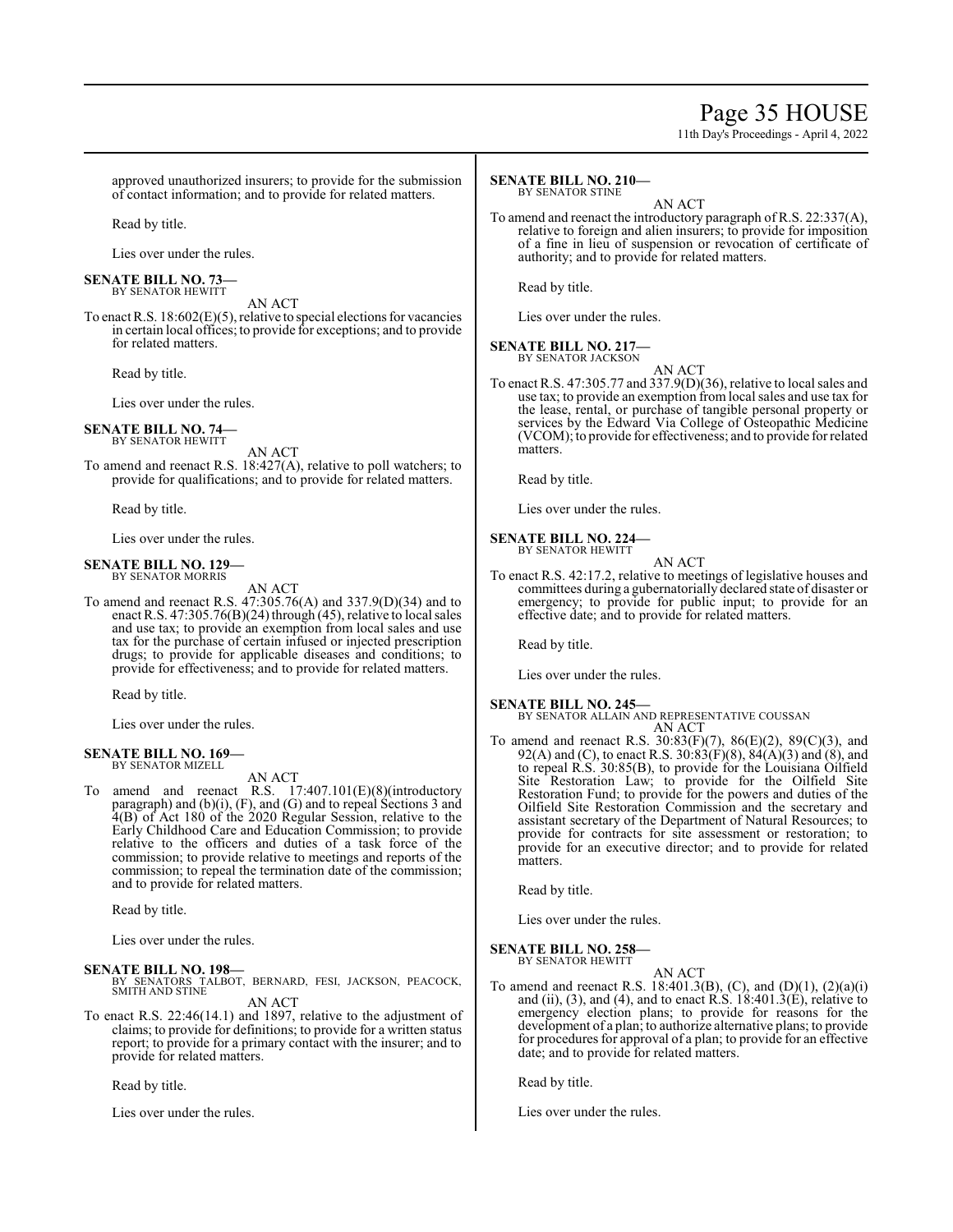# Page 36 HOUSE

11th Day's Proceedings - April 4, 2022

#### **SENATE BILL NO. 260—** BY SENATOR HEWITT

AN ACT

To amend and reenact R.S. 28:826, relative to the Community and Family Support System Fund; to change the name of the fund from the Community and Family Support System Fund to the Disability Services Fund; to provide for the purposes of the Disability Services Fund; and to provide for related matters.

Read by title.

Lies over under the rules.

#### **SENATE BILL NO. 293—** BY SENATOR ALLAIN

AN ACT

To enact R.S. 47:305.77, relative to sales and use tax rebates; to provide for a state sales and use tax rebate for the purchase of certain agricultural fencing materials by commercial farmers; to provide for limitations and conditions; to provide for definitions; to authorize the secretary of the Department of Revenue to promulgate rules; to provide for application deadlines; and to provide for related matters.

Read by title.

Lies over under the rules.

### **Suspension of the Rules**

On motion of Rep. Carpenter, the rules were suspended in order to take up and consider Introduction of Resolutions, House and House Concurrent at this time.

## **Introduction of Resolutions, House and House Concurrent**

The following members introduced the following entitled House and House Concurrent Resolutions, which were read the first time by their titles and placed upon the calendar for their second reading:

# **HOUSE CONCURRENT RESOLUTION NO. 52—** BY REPRESENTATIVE CARPENTER

A CONCURRENT RESOLUTION

To recognize Wednesday, April 6, 2022, as Southern University Day at the state capitol.

Read by title.

On motion of Rep. Carpenter, and under a suspension of the rules, the resolution was adopted.

Ordered to the Senate.

# **Introduction of House Bills and Joint Resolutions**

The following named members introduced the following House Bills and Joint Resolutions, which were read the first time by their titles and placed upon the calendar for their second reading:

#### **HOUSE BILL NO. 937—** BY REPRESENTATIVE BUTLER

AN ACT

To amend and reenact R.S. 37:571(B) and 572(B), relative to the Louisiana State Board of Cosmetology; to provide for an additional board member; to provide that one member of the board shall be a licensed esthetician; and to provide for related matters.

Read by title.

Lies over under the rules.

# **HOUSE BILL NO. 938—**

BY REPRESENTATIVE DUSTIN MILLER AN ACT

To amend and reenact R.S. 4:150(A) and 169(A)(3), relative to horse racing; to extend the term of certain licenses; to provide for renewal; to provide an expiration date; to make technical changes; to provide for an effective date; and to provide for related matters.

Read by title.

Lies over under the rules.

#### **HOUSE BILL NO. 939—**

BY REPRESENTATIVE ROBERT OWEN AN ACT

To amend and reenact R.S. 22:1006.1(B), relative to prior authorization for prescription drug benefits; to prohibit relative to pharmacy benefit managers and prior authorization for generic drugs; to provide for exceptions; and to provide for related matters.

Read by title.

Lies over under the rules.

#### **HOUSE BILL NO. 940—** BY REPRESENTATIVE FREIBERG

AN ACT

To amend and reenact R.S. 17:3991(B)(1)(a)(i), relative to required student population characteristics at charter schools; to provide relative to the number of economically disadvantaged students and students with exceptionalities a charter school is required to enroll; and to provide for related matters.

Read by title.

Lies over under the rules.

#### **HOUSE BILL NO. 941—**

BY REPRESENTATIVE ILLG AN ACT

To enact R.S. 37:1274.2, relative to the practice of medicine; to establish requirements and limitations with respect to certain procedures performed on the spine; and to provide for related matters.

Read by title.

Lies over under the rules.

### **HOUSE BILL NO. 942—**

BY REPRESENTATIVE ROBBY CARTER AN ACT

To amend and reenact R.S. 17:53(A)(2), relative to school board members; to exempt certain school board members from annual training and instruction requirements; to provide for exemption criteria; and to provide for related matters.

Read by title.

Lies over under the rules.

### **Privileged Report of the Committee on Enrollment**

#### April 4, 2022

To the honorable Speaker and Members of the House of Representatives: